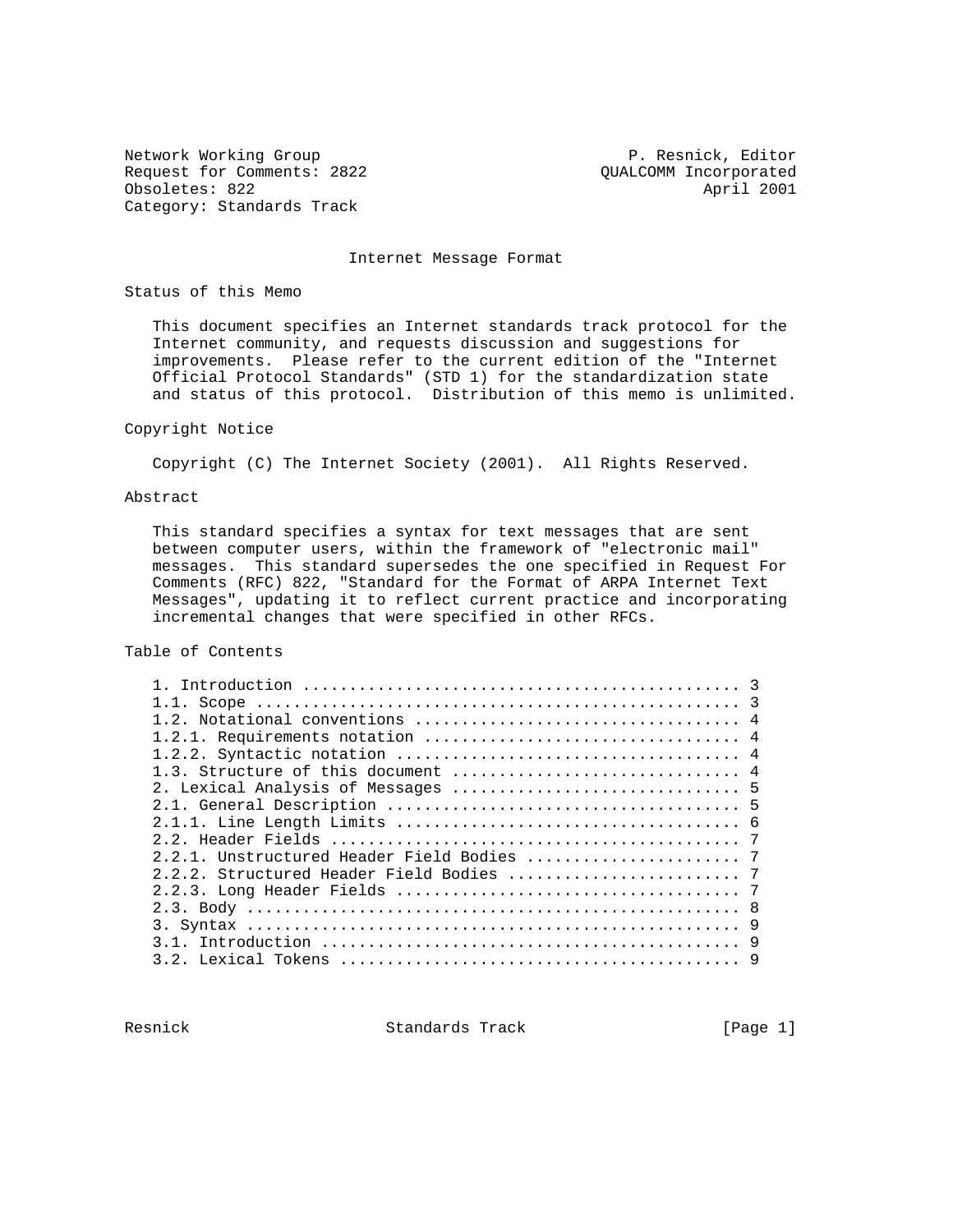| 3.2.3. Folding white space and comments 11              |
|---------------------------------------------------------|
|                                                         |
|                                                         |
|                                                         |
| 3.3. Date and Time Specification 14                     |
|                                                         |
|                                                         |
|                                                         |
|                                                         |
| 3.6.1. The origination date field 20                    |
|                                                         |
| 3.6.3. Destination address fields 22                    |
|                                                         |
|                                                         |
|                                                         |
|                                                         |
|                                                         |
|                                                         |
| 4.1. Miscellaneous obsolete tokens 30                   |
| 4.2. Obsolete folding white space 31                    |
|                                                         |
|                                                         |
|                                                         |
| 4.5.1. Obsolete origination date field 34               |
| 4.5.2. Obsolete originator fields 34                    |
| 4.5.3. Obsolete destination address fields 34           |
| 4.5.4. Obsolete identification fields 35                |
| 4.5.5. Obsolete informational fields 35                 |
| 4.5.6. Obsolete resent fields 35                        |
|                                                         |
| 4.5.8. Obsolete optional fields 36                      |
|                                                         |
|                                                         |
|                                                         |
|                                                         |
|                                                         |
|                                                         |
| A.1.1. A message from one person to another with simple |
|                                                         |
| A.1.2. Different types of mailboxes 42                  |
|                                                         |
|                                                         |
|                                                         |
| A.4. Messages with trace fields 46                      |
| A.5. White space, comments, and other oddities 47       |
|                                                         |

Resnick Standards Track [Page 2]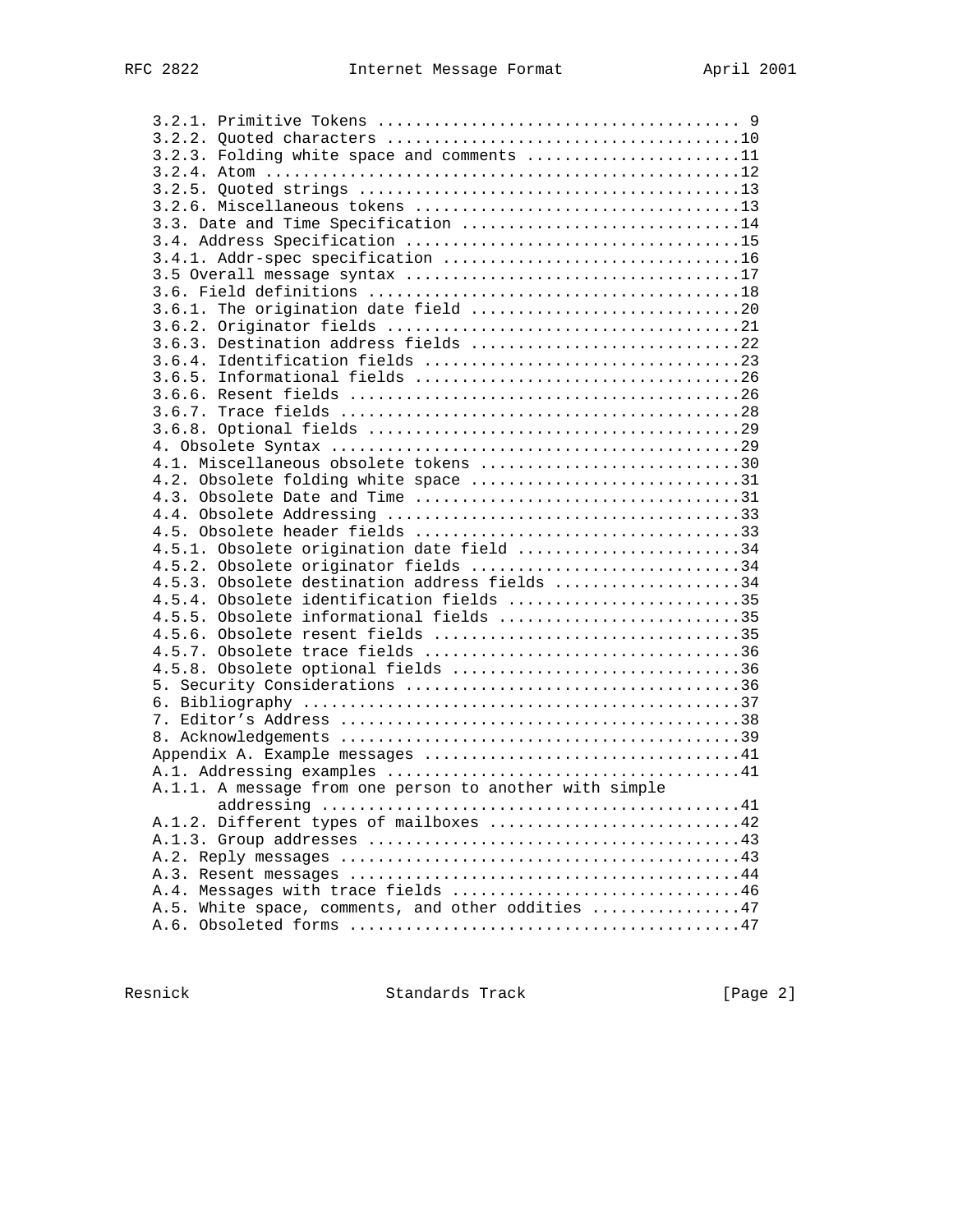| A.6.3. Obsolete white space and comments 48       |
|---------------------------------------------------|
| Appendix B. Differences from earlier standards 49 |
|                                                   |
|                                                   |

## 1. Introduction

1.1. Scope

 This standard specifies a syntax for text messages that are sent between computer users, within the framework of "electronic mail" messages. This standard supersedes the one specified in Request For Comments (RFC) 822, "Standard for the Format of ARPA Internet Text Messages" [RFC822], updating it to reflect current practice and incorporating incremental changes that were specified in other RFCs [STD3].

 This standard specifies a syntax only for text messages. In particular, it makes no provision for the transmission of images, audio, or other sorts of structured data in electronic mail messages. There are several extensions published, such as the MIME document series [RFC2045, RFC2046, RFC2049], which describe mechanisms for the transmission of such data through electronic mail, either by extending the syntax provided here or by structuring such messages to conform to this syntax. Those mechanisms are outside of the scope of this standard.

 In the context of electronic mail, messages are viewed as having an envelope and contents. The envelope contains whatever information is needed to accomplish transmission and delivery. (See [RFC2821] for a discussion of the envelope.) The contents comprise the object to be delivered to the recipient. This standard applies only to the format and some of the semantics of message contents. It contains no specification of the information in the envelope.

 However, some message systems may use information from the contents to create the envelope. It is intended that this standard facilitate the acquisition of such information by programs.

 This specification is intended as a definition of what message content format is to be passed between systems. Though some message systems locally store messages in this format (which eliminates the need for translation between formats) and others use formats that differ from the one specified in this standard, local storage is outside of the scope of this standard.

Resnick Standards Track [Page 3]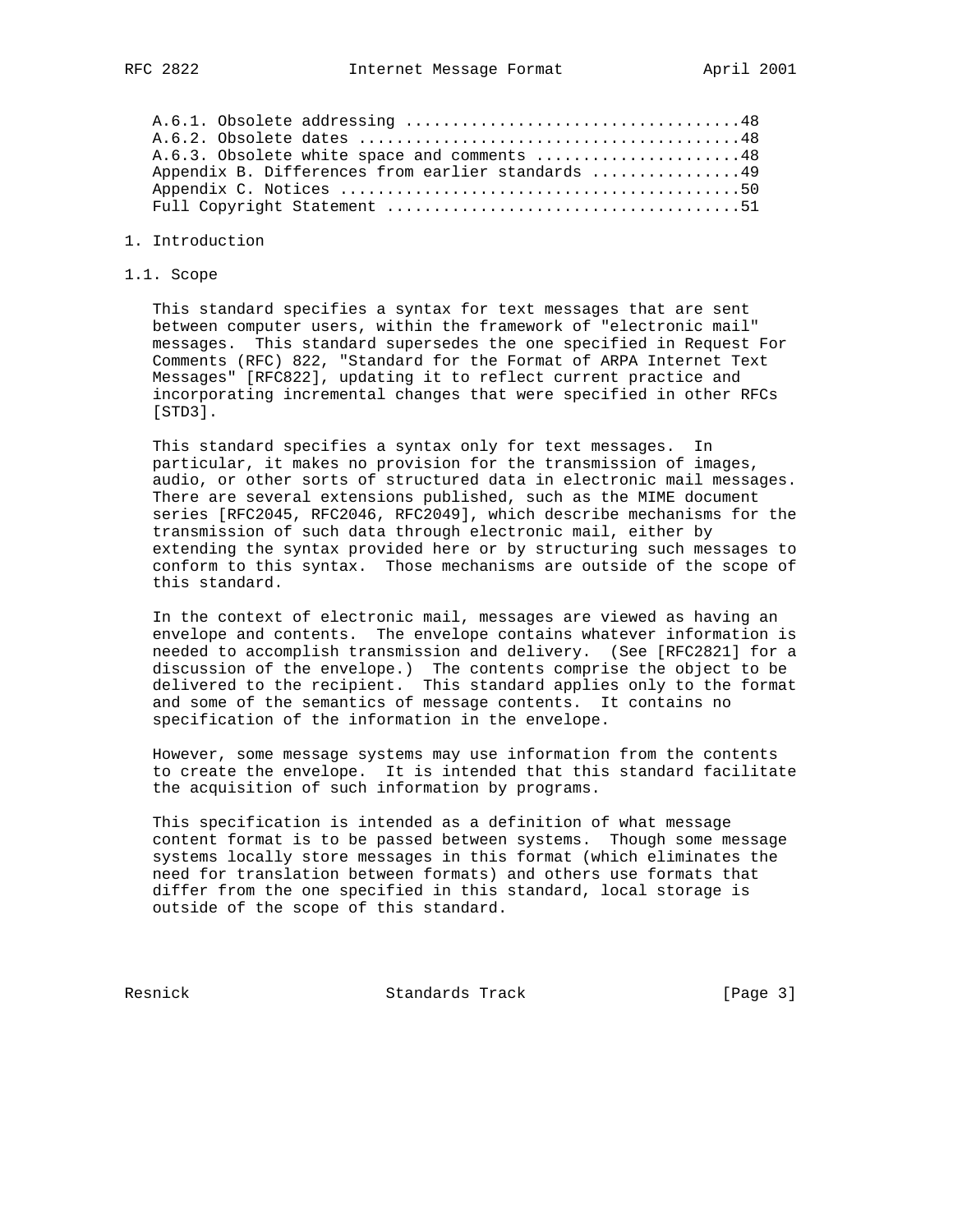Note: This standard is not intended to dictate the internal formats used by sites, the specific message system features that they are expected to support, or any of the characteristics of user interface programs that create or read messages. In addition, this standard does not specify an encoding of the characters for either transport or storage; that is, it does not specify the number of bits used or how those bits are specifically transferred over the wire or stored on disk.

## 1.2. Notational conventions

## 1.2.1. Requirements notation

 This document occasionally uses terms that appear in capital letters. When the terms "MUST", "SHOULD", "RECOMMENDED", "MUST NOT", "SHOULD NOT", and "MAY" appear capitalized, they are being used to indicate particular requirements of this specification. A discussion of the meanings of these terms appears in [RFC2119].

1.2.2. Syntactic notation

 This standard uses the Augmented Backus-Naur Form (ABNF) notation specified in [RFC2234] for the formal definitions of the syntax of messages. Characters will be specified either by a decimal value (e.g., the value %d65 for uppercase A and %d97 for lowercase A) or by a case-insensitive literal value enclosed in quotation marks (e.g., "A" for either uppercase or lowercase A). See [RFC2234] for the full description of the notation.

1.3. Structure of this document

This document is divided into several sections.

This section, section 1, is a short introduction to the document.

 Section 2 lays out the general description of a message and its constituent parts. This is an overview to help the reader understand some of the general principles used in the later portions of this document. Any examples in this section MUST NOT be taken as specification of the formal syntax of any part of a message.

 Section 3 specifies formal ABNF rules for the structure of each part of a message (the syntax) and describes the relationship between those parts and their meaning in the context of a message (the semantics). That is, it describes the actual rules for the structure of each part of a message (the syntax) as well as a description of the parts and instructions on how they ought to be interpreted (the semantics). This includes analysis of the syntax and semantics of

Resnick Standards Track [Page 4]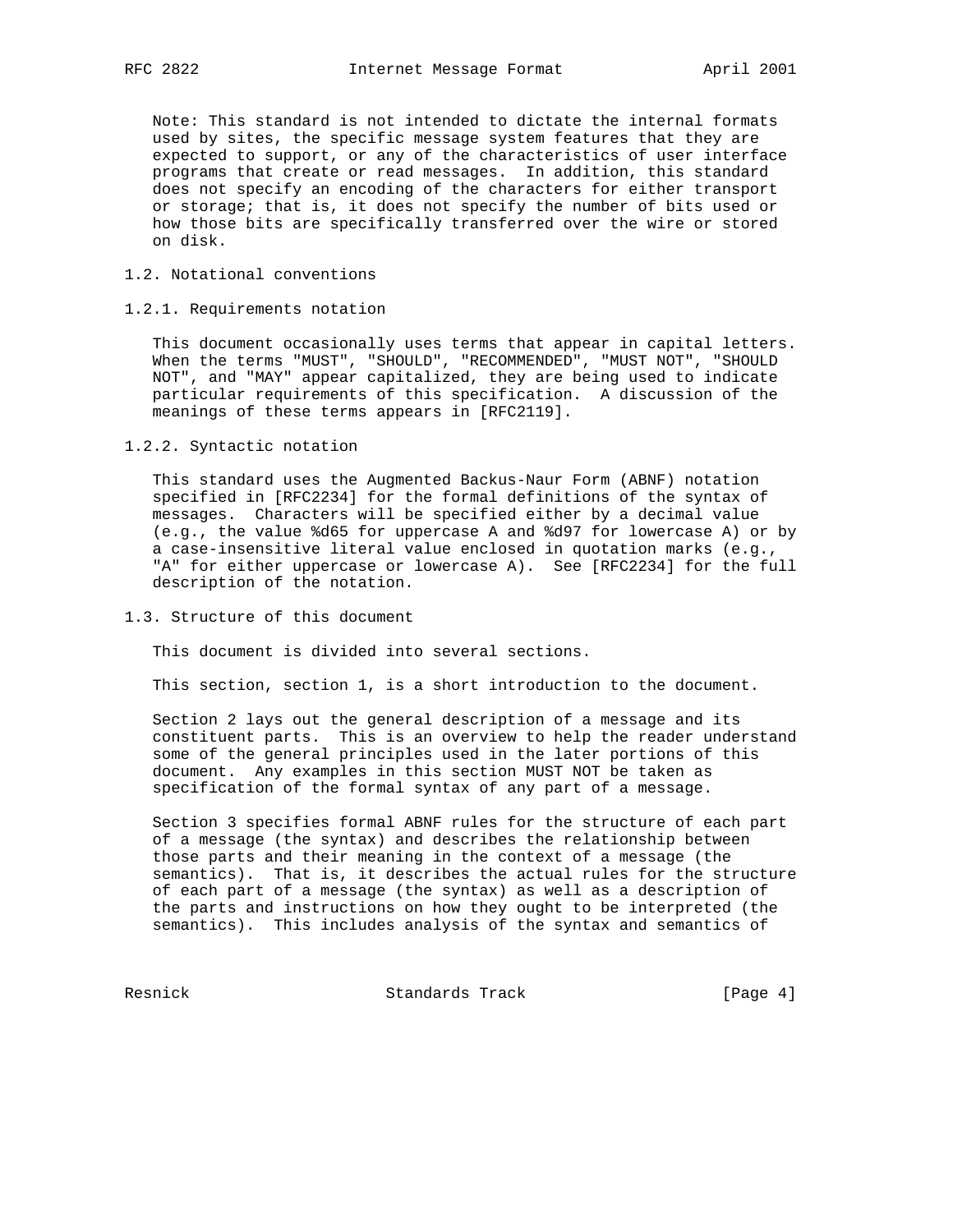subparts of messages that have specific structure. The syntax included in section 3 represents messages as they MUST be created. There are also notes in section 3 to indicate if any of the options specified in the syntax SHOULD be used over any of the others.

 Both sections 2 and 3 describe messages that are legal to generate for purposes of this standard.

 Section 4 of this document specifies an "obsolete" syntax. There are references in section 3 to these obsolete syntactic elements. The rules of the obsolete syntax are elements that have appeared in earlier revisions of this standard or have previously been widely used in Internet messages. As such, these elements MUST be interpreted by parsers of messages in order to be conformant to this standard. However, since items in this syntax have been determined to be non-interoperable or to cause significant problems for recipients of messages, they MUST NOT be generated by creators of conformant messages.

 Section 5 details security considerations to take into account when implementing this standard.

Section 6 is a bibliography of references in this document.

Section 7 contains the editor's address.

Section 8 contains acknowledgements.

 Appendix A lists examples of different sorts of messages. These examples are not exhaustive of the types of messages that appear on the Internet, but give a broad overview of certain syntactic forms.

 Appendix B lists the differences between this standard and earlier standards for Internet messages.

Appendix C has copyright and intellectual property notices.

2. Lexical Analysis of Messages

2.1. General Description

 At the most basic level, a message is a series of characters. A message that is conformant with this standard is comprised of characters with values in the range 1 through 127 and interpreted as US-ASCII characters [ASCII]. For brevity, this document sometimes refers to this range of characters as simply "US-ASCII characters".

Resnick Standards Track [Page 5]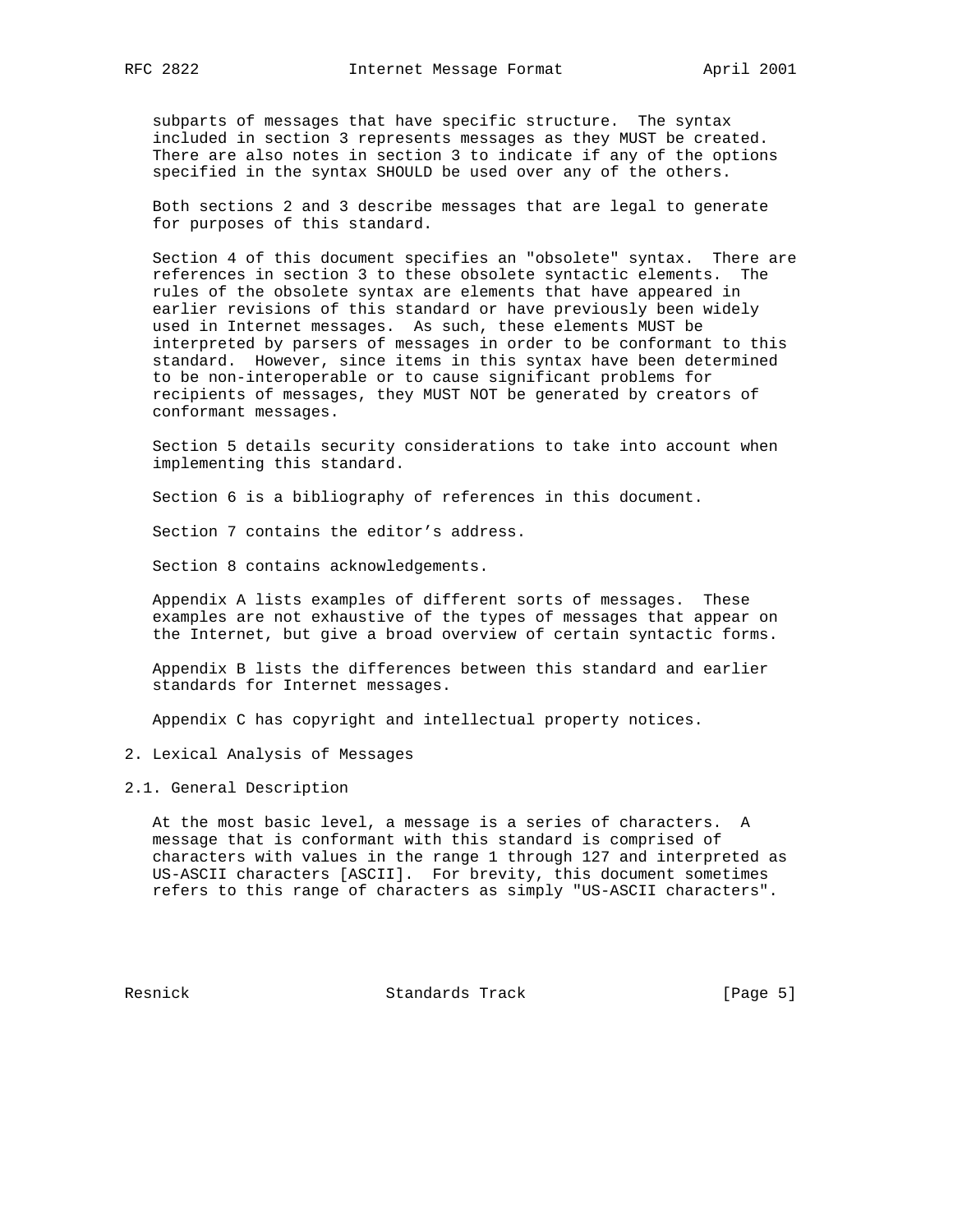Note: This standard specifies that messages are made up of characters in the US-ASCII range of 1 through 127. There are other documents, specifically the MIME document series [RFC2045, RFC2046, RFC2047, RFC2048, RFC2049], that extend this standard to allow for values outside of that range. Discussion of those mechanisms is not within the scope of this standard.

 Messages are divided into lines of characters. A line is a series of characters that is delimited with the two characters carriage-return and line-feed; that is, the carriage return (CR) character (ASCII value 13) followed immediately by the line feed (LF) character (ASCII value 10). (The carriage-return/line-feed pair is usually written in this document as "CRLF".)

 A message consists of header fields (collectively called "the header of the message") followed, optionally, by a body. The header is a sequence of lines of characters with special syntax as defined in this standard. The body is simply a sequence of characters that follows the header and is separated from the header by an empty line (i.e., a line with nothing preceding the CRLF).

2.1.1. Line Length Limits

 There are two limits that this standard places on the number of characters in a line. Each line of characters MUST be no more than 998 characters, and SHOULD be no more than 78 characters, excluding the CRLF.

 The 998 character limit is due to limitations in many implementations which send, receive, or store Internet Message Format messages that simply cannot handle more than 998 characters on a line. Receiving implementations would do well to handle an arbitrarily large number of characters in a line for robustness sake. However, there are so many implementations which (in compliance with the transport requirements of [RFC2821]) do not accept messages containing more than 1000 character including the CR and LF per line, it is important for implementations not to create such messages.

 The more conservative 78 character recommendation is to accommodate the many implementations of user interfaces that display these messages which may truncate, or disastrously wrap, the display of more than 78 characters per line, in spite of the fact that such implementations are non-conformant to the intent of this specification (and that of [RFC2821] if they actually cause information to be lost). Again, even though this limitation is put on messages, it is encumbant upon implementations which display messages

Resnick Standards Track [Page 6]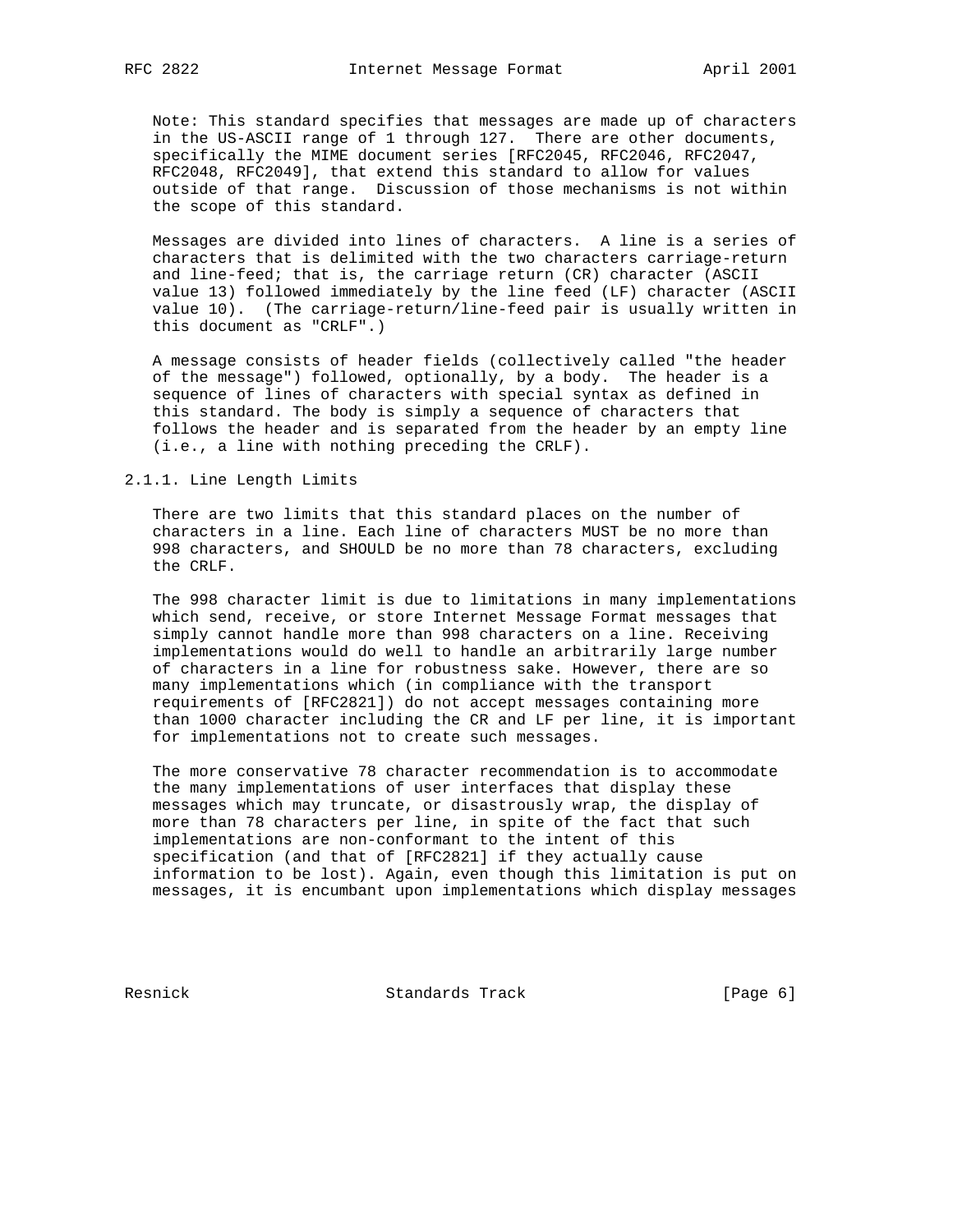to handle an arbitrarily large number of characters in a line (certainly at least up to the 998 character limit) for the sake of robustness.

2.2. Header Fields

 Header fields are lines composed of a field name, followed by a colon (":"), followed by a field body, and terminated by CRLF. A field name MUST be composed of printable US-ASCII characters (i.e., characters that have values between 33 and 126, inclusive), except colon. A field body may be composed of any US-ASCII characters, except for CR and LF. However, a field body may contain CRLF when used in header "folding" and "unfolding" as described in section 2.2.3. All field bodies MUST conform to the syntax described in sections 3 and 4 of this standard.

2.2.1. Unstructured Header Field Bodies

 Some field bodies in this standard are defined simply as "unstructured" (which is specified below as any US-ASCII characters, except for CR and LF) with no further restrictions. These are referred to as unstructured field bodies. Semantically, unstructured field bodies are simply to be treated as a single line of characters with no further processing (except for header "folding" and "unfolding" as described in section 2.2.3).

2.2.2. Structured Header Field Bodies

 Some field bodies in this standard have specific syntactical structure more restrictive than the unstructured field bodies described above. These are referred to as "structured" field bodies. Structured field bodies are sequences of specific lexical tokens as described in sections 3 and 4 of this standard. Many of these tokens are allowed (according to their syntax) to be introduced or end with comments (as described in section 3.2.3) as well as the space (SP, ASCII value 32) and horizontal tab (HTAB, ASCII value 9) characters (together known as the white space characters, WSP), and those WSP characters are subject to header "folding" and "unfolding" as described in section 2.2.3. Semantic analysis of structured field bodies is given along with their syntax.

## 2.2.3. Long Header Fields

 Each header field is logically a single line of characters comprising the field name, the colon, and the field body. For convenience however, and to deal with the 998/78 character limitations per line, the field body portion of a header field can be split into a multiple line representation; this is called "folding". The general rule is

Resnick Standards Track [Page 7]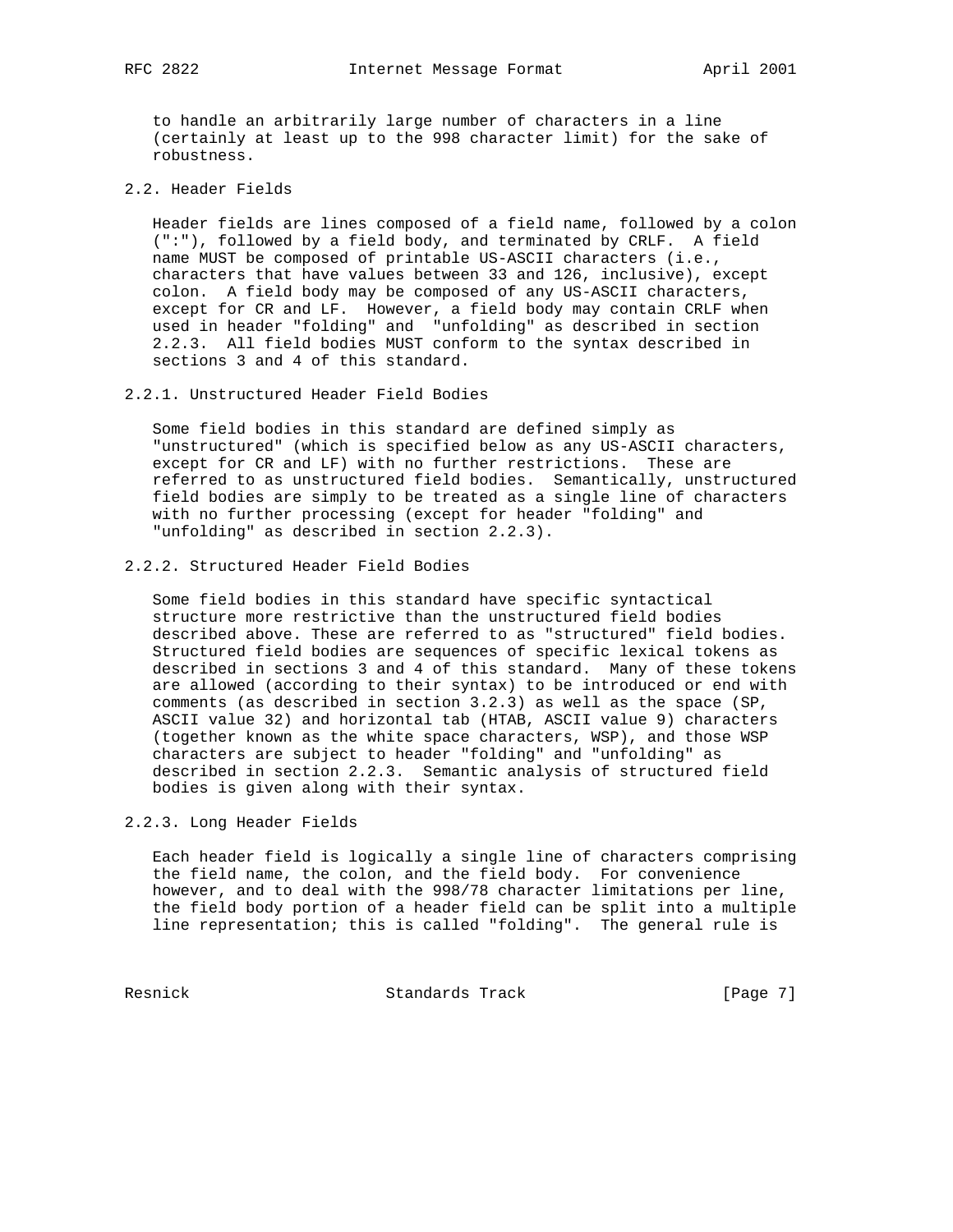that wherever this standard allows for folding white space (not simply WSP characters), a CRLF may be inserted before any WSP. For example, the header field:

Subject: This is a test

can be represented as:

 Subject: This is a test

 Note: Though structured field bodies are defined in such a way that folding can take place between many of the lexical tokens (and even within some of the lexical tokens), folding SHOULD be limited to placing the CRLF at higher-level syntactic breaks. For instance, if a field body is defined as comma-separated values, it is recommended that folding occur after the comma separating the structured items in preference to other places where the field could be folded, even if it is allowed elsewhere.

 The process of moving from this folded multiple-line representation of a header field to its single line representation is called "unfolding". Unfolding is accomplished by simply removing any CRLF that is immediately followed by WSP. Each header field should be treated in its unfolded form for further syntactic and semantic evaluation.

#### 2.3. Body

 The body of a message is simply lines of US-ASCII characters. The only two limitations on the body are as follows:

- CR and LF MUST only occur together as CRLF; they MUST NOT appear independently in the body.
- Lines of characters in the body MUST be limited to 998 characters, and SHOULD be limited to 78 characters, excluding the CRLF.

 Note: As was stated earlier, there are other standards documents, specifically the MIME documents [RFC2045, RFC2046, RFC2048, RFC2049] that extend this standard to allow for different sorts of message bodies. Again, these mechanisms are beyond the scope of this document.

Resnick **Standards Track** (Page 8)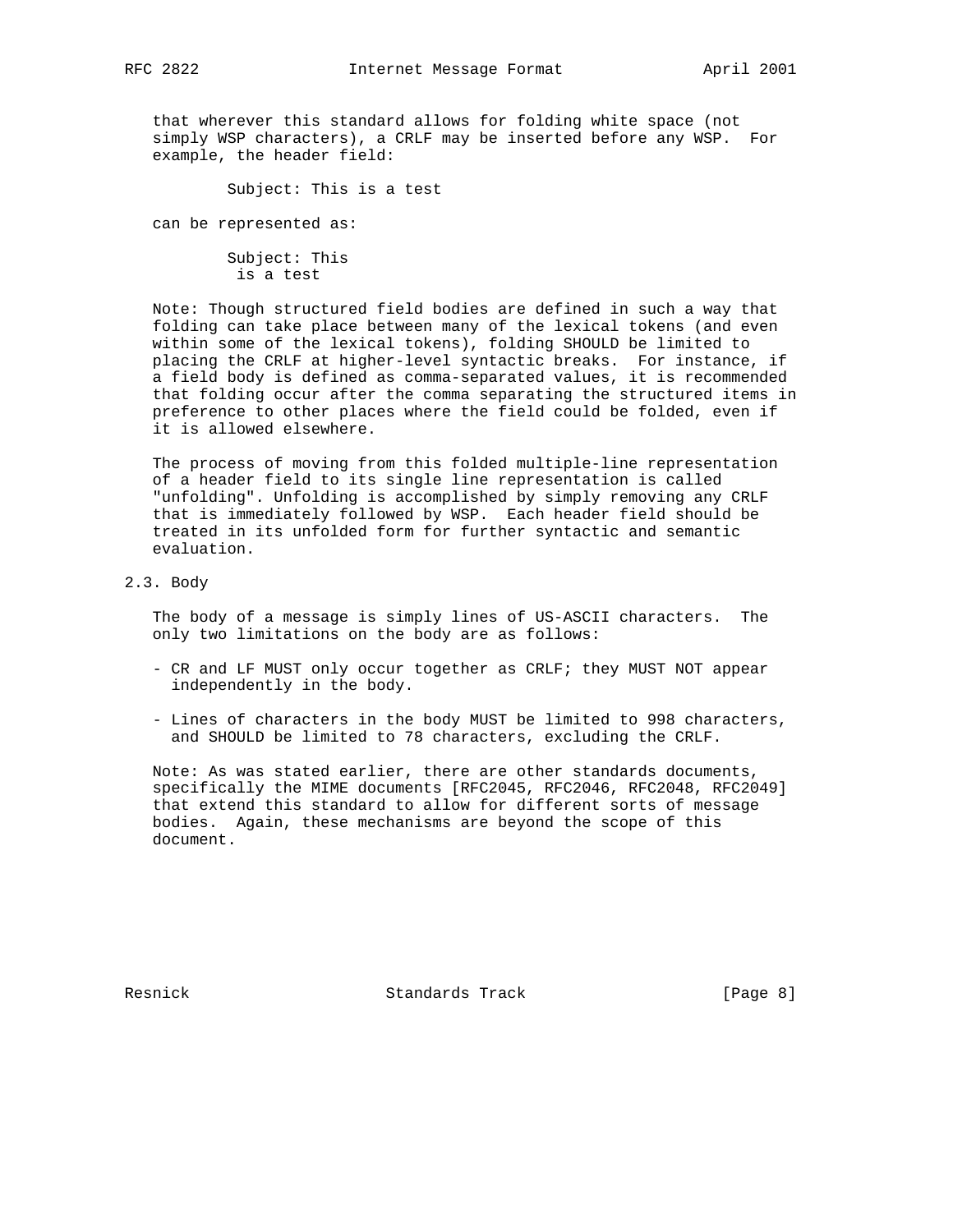## 3. Syntax

#### 3.1. Introduction

 The syntax as given in this section defines the legal syntax of Internet messages. Messages that are conformant to this standard MUST conform to the syntax in this section. If there are options in this section where one option SHOULD be generated, that is indicated either in the prose or in a comment next to the syntax.

 For the defined expressions, a short description of the syntax and use is given, followed by the syntax in ABNF, followed by a semantic analysis. Primitive tokens that are used but otherwise unspecified come from [RFC2234].

 In some of the definitions, there will be nonterminals whose names start with "obs-". These "obs-" elements refer to tokens defined in the obsolete syntax in section 4. In all cases, these productions are to be ignored for the purposes of generating legal Internet messages and MUST NOT be used as part of such a message. However, when interpreting messages, these tokens MUST be honored as part of the legal syntax. In this sense, section 3 defines a grammar for generation of messages, with "obs-" elements that are to be ignored, while section 4 adds grammar for interpretation of messages.

#### 3.2. Lexical Tokens

 The following rules are used to define an underlying lexical analyzer, which feeds tokens to the higher-level parsers. This section defines the tokens used in structured header field bodies.

 Note: Readers of this standard need to pay special attention to how these lexical tokens are used in both the lower-level and higher-level syntax later in the document. Particularly, the white space tokens and the comment tokens defined in section 3.2.3 get used in the lower-level tokens defined here, and those lower-level tokens are in turn used as parts of the higher-level tokens defined later. Therefore, the white space and comments may be allowed in the higher-level tokens even though they may not explicitly appear in a particular definition.

## 3.2.1. Primitive Tokens

 The following are primitive tokens referred to elsewhere in this standard, but not otherwise defined in [RFC2234]. Some of them will not appear anywhere else in the syntax, but they are convenient to refer to in other parts of this document.

Resnick Standards Track [Page 9]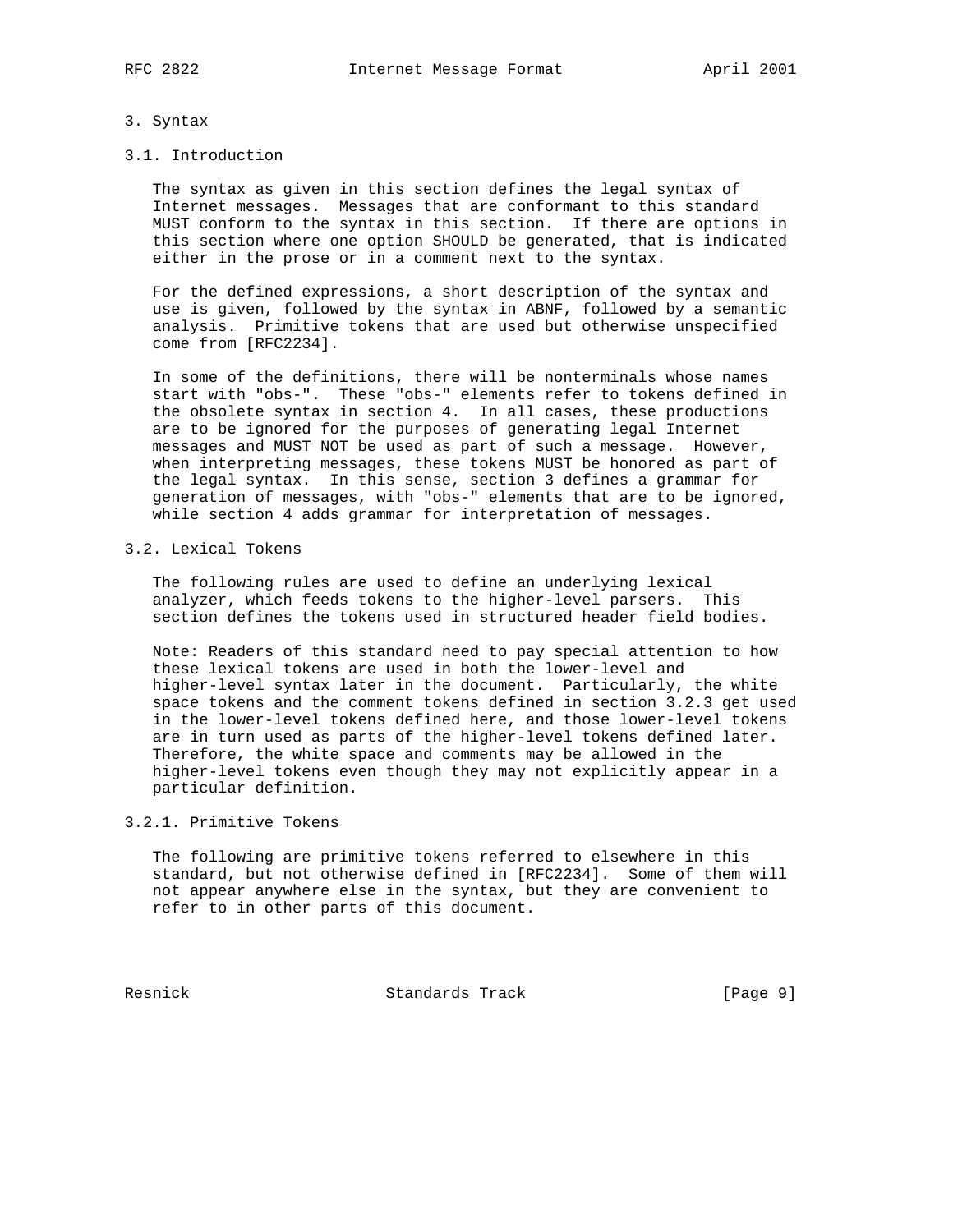Note: The "specials" below are just such an example. Though the specials token does not appear anywhere else in this standard, it is useful for implementers who use tools that lexically analyze messages. Each of the characters in specials can be used to indicate a tokenization point in lexical analysis.

| NO-WS-CTL | $=$ | $8d1-8 /$<br>%d11 /<br>$8d12$ /<br>$8d14-31$ /<br>8d127                                                                                                                                                                                                                                                                                                          | ; US-ASCII control characters<br>; that do not include the<br>; carriage return, line feed,<br><i>i</i> and white space characters |
|-----------|-----|------------------------------------------------------------------------------------------------------------------------------------------------------------------------------------------------------------------------------------------------------------------------------------------------------------------------------------------------------------------|------------------------------------------------------------------------------------------------------------------------------------|
| text      |     | $8d1-9$ /<br>$\delta d11 /$<br>8d12 /<br>$8d14-127$ /<br>obs-text                                                                                                                                                                                                                                                                                                | ; Characters excluding CR and LF                                                                                                   |
| specials  |     | $\frac{11}{2}$ ( $\frac{11}{2}$ / $\frac{11}{2}$ / $\frac{11}{2}$ / $\frac{11}{2}$<br>" < " / " > " /<br>$\blacksquare$   $\blacksquare$ $\blacksquare$ $\blacksquare$ $\blacksquare$ $\blacksquare$ $\blacksquare$<br>$\blacksquare$ : $\blacksquare$ / $\blacksquare$ ; $\blacksquare$ /<br>$"@" / "\\" /$<br>$"''$ , $"''$ / $"''$ , $"''$ /<br><b>DOUOTE</b> | ; Special characters used in<br>; other parts of the syntax                                                                        |

 No special semantics are attached to these tokens. They are simply single characters.

3.2.2. Quoted characters

 Some characters are reserved for special interpretation, such as delimiting lexical tokens. To permit use of these characters as uninterpreted data, a quoting mechanism is provided.

quoted-pair =  $(\sqrt[n]{\tan \theta} + \tan \theta)$  / obs-qp

 Where any quoted-pair appears, it is to be interpreted as the text character alone. That is to say, the "\" character that appears as part of a quoted-pair is semantically "invisible".

 Note: The "\" character may appear in a message where it is not part of a quoted-pair. A "\" character that does not appear in a quoted-pair is not semantically invisible. The only places in this standard where quoted-pair currently appears are ccontent, qcontent, dcontent, no-fold-quote, and no-fold-literal.

Resnick Standards Track [Page 10]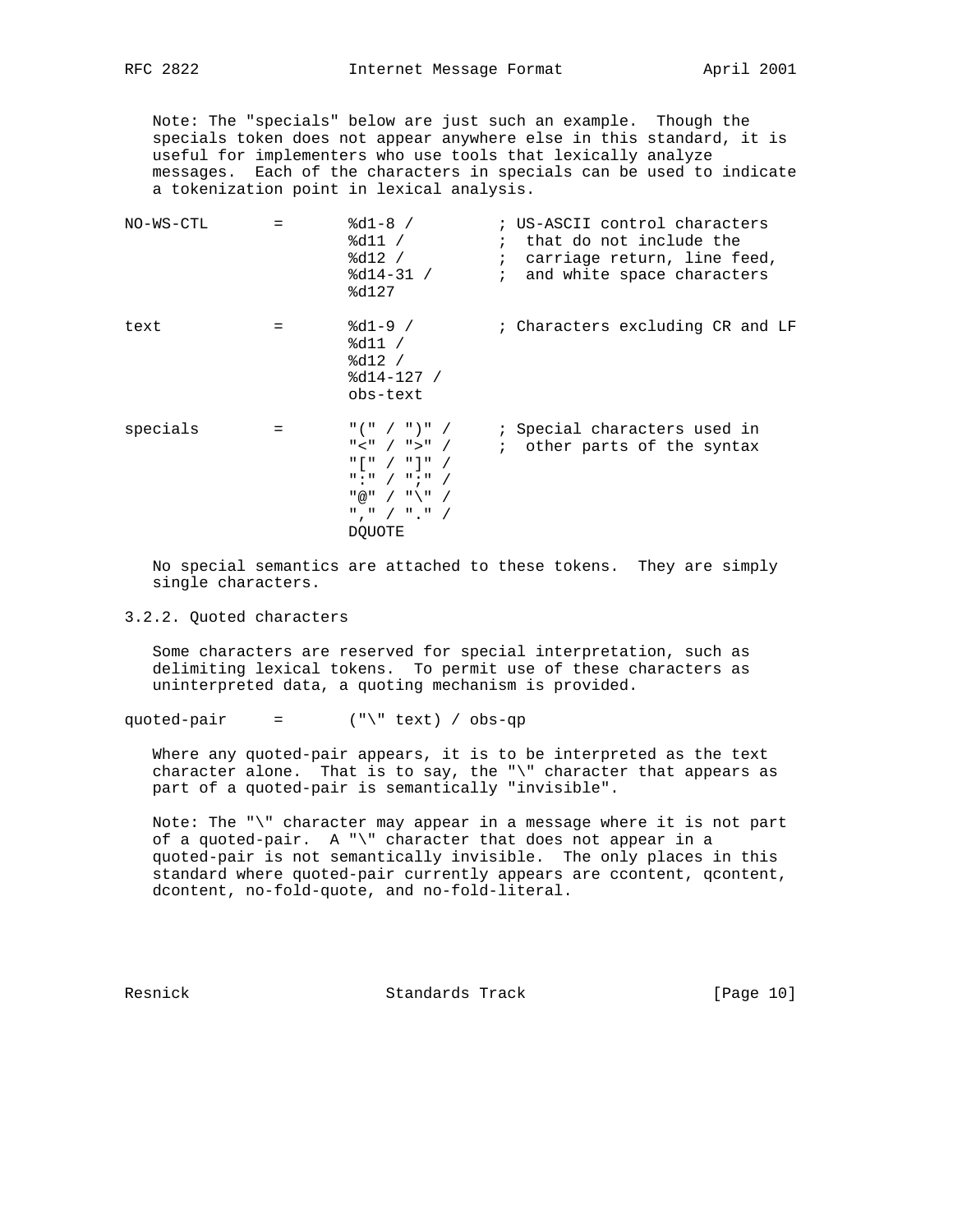### 3.2.3. Folding white space and comments

 White space characters, including white space used in folding (described in section 2.2.3), may appear between many elements in header field bodies. Also, strings of characters that are treated as comments may be included in structured field bodies as characters enclosed in parentheses. The following defines the folding white space (FWS) and comment constructs.

 Strings of characters enclosed in parentheses are considered comments so long as they do not appear within a "quoted-string", as defined in section 3.2.5. Comments may nest.

 There are several places in this standard where comments and FWS may be freely inserted. To accommodate that syntax, an additional token for "CFWS" is defined for places where comments and/or FWS can occur. However, where CFWS occurs in this standard, it MUST NOT be inserted in such a way that any line of a folded header field is made up entirely of WSP characters and nothing else.

| FWS      |         | ([*WSP CRLF] 1*WSP) / ; Folding white space<br>$obs-FWS$ |                                                                                                                     |  |
|----------|---------|----------------------------------------------------------|---------------------------------------------------------------------------------------------------------------------|--|
| ctext    |         | NO-WS-CTL / ; Non white space controls                   |                                                                                                                     |  |
|          |         | $8d33-39$ /<br>$8d42-91$ /<br>%d93-126                   | ; The rest of the US-ASCII<br>; characters not including $\sqrt{\ }$ .<br>$\mathfrak{c}$ , ")", or " $\backslash$ " |  |
| ccontent |         | ctext / quoted-pair / comment                            |                                                                                                                     |  |
| comment  | $=$ $-$ | "(" *([FWS] ccontent) [FWS] ")"                          |                                                                                                                     |  |
| CFWS     | $=$     | $*([FWS]$ comment) (( $[FWS]$ comment) / $FWS$ )         |                                                                                                                     |  |

 Throughout this standard, where FWS (the folding white space token) appears, it indicates a place where header folding, as discussed in section 2.2.3, may take place. Wherever header folding appears in a message (that is, a header field body containing a CRLF followed by any WSP), header unfolding (removal of the CRLF) is performed before any further lexical analysis is performed on that header field according to this standard. That is to say, any CRLF that appears in FWS is semantically "invisible."

 A comment is normally used in a structured field body to provide some human readable informational text. Since a comment is allowed to contain FWS, folding is permitted within the comment. Also note that since quoted-pair is allowed in a comment, the parentheses and

Resnick Standards Track [Page 11]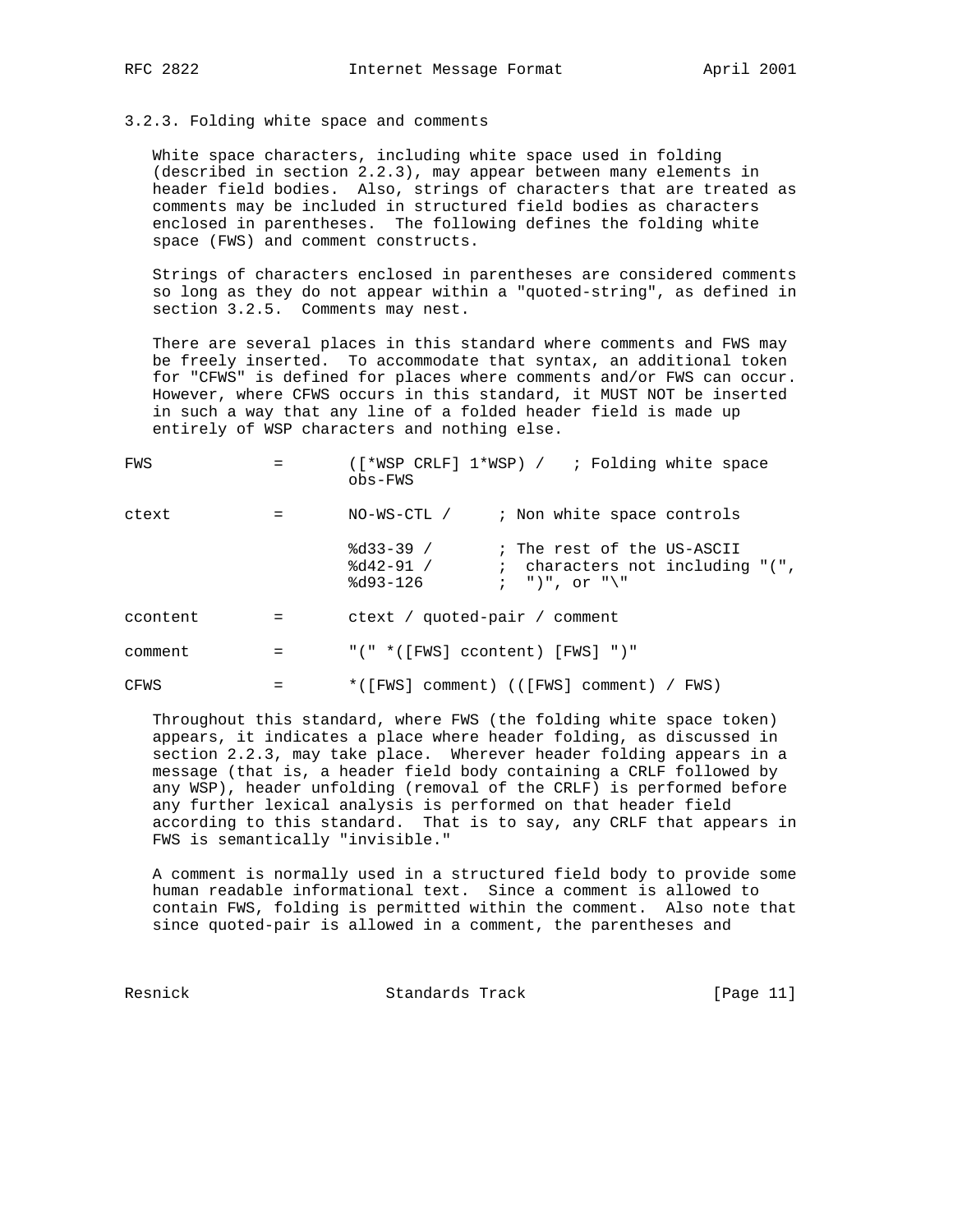backslash characters may appear in a comment so long as they appear as a quoted-pair. Semantically, the enclosing parentheses are not part of the comment; the comment is what is contained between the two parentheses. As stated earlier, the "\" in any quoted-pair and the CRLF in any FWS that appears within the comment are semantically "invisible" and therefore not part of the comment either.

 Runs of FWS, comment or CFWS that occur between lexical tokens in a structured field header are semantically interpreted as a single space character.

3.2.4. Atom

 Several productions in structured header field bodies are simply strings of certain basic characters. Such productions are called atoms.

 Some of the structured header field bodies also allow the period character (".", ASCII value 46) within runs of atext. An additional "dot-atom" token is defined for those purposes.

| atext         |     | ALPHA / DIGIT / ; Any character except controls,<br>"!" $/$ "#" $/$ ; SP, and specials.<br>$"\xi" / "\" /$ ; Used for atoms<br>$\frac{1}{2}$ $\frac{1}{2}$ $\frac{1}{2}$ $\frac{1}{2}$ $\frac{1}{2}$ $\frac{1}{2}$ $\frac{1}{2}$ $\frac{1}{2}$ $\frac{1}{2}$ $\frac{1}{2}$ $\frac{1}{2}$ $\frac{1}{2}$ $\frac{1}{2}$ $\frac{1}{2}$ $\frac{1}{2}$ $\frac{1}{2}$ $\frac{1}{2}$ $\frac{1}{2}$ $\frac{1}{2}$ $\frac{1}{2}$ $\frac{1}{2}$ $\frac{1}{2}$<br>$\frac{1}{2}$ $\frac{1}{2}$ $\frac{1}{2}$ $\frac{1}{2}$ $\frac{1}{2}$ $\frac{1}{2}$ $\frac{1}{2}$ $\frac{1}{2}$ $\frac{1}{2}$ $\frac{1}{2}$ $\frac{1}{2}$ $\frac{1}{2}$ $\frac{1}{2}$ $\frac{1}{2}$ $\frac{1}{2}$ $\frac{1}{2}$ $\frac{1}{2}$ $\frac{1}{2}$ $\frac{1}{2}$ $\frac{1}{2}$ $\frac{1}{2}$ $\frac{1}{2}$<br>$\mathbb{I} = \mathbb{I}$ / $\mathbb{I}$ / $\mathbb{I}$ / $\mathbb{I}$ /<br>$" =" / "?" /$<br>$\mathbb{R}$ $\wedge$ $\mathbb{R}$ $\rightarrow$ $\mathbb{R}$ $\rightarrow$ $\mathbb{R}$ $\rightarrow$ $\mathbb{R}$ $\rightarrow$ $\mathbb{R}$ $\rightarrow$ $\mathbb{R}$ $\rightarrow$ $\mathbb{R}$ $\rightarrow$ $\mathbb{R}$ $\rightarrow$ $\mathbb{R}$ $\rightarrow$ $\mathbb{R}$ $\rightarrow$ $\mathbb{R}$ $\rightarrow$ $\mathbb{R}$ $\rightarrow$ $\mathbb{R}$ $\rightarrow$ $\mathbb{R}$ $\rightarrow$ $\mathbb{R}$<br>$\begin{array}{c} \mathfrak{n} \times \mathfrak{n} \end{array} \begin{array}{c} \begin{array}{c} \end{array} \begin{array}{c} \end{array} \begin{array}{c} \end{array} \begin{array}{c} \end{array} \begin{array}{c} \end{array} \begin{array}{c} \end{array} \begin{array}{c} \end{array} \begin{array}{c} \end{array} \begin{array}{c} \end{array} \begin{array}{c} \end{array} \begin{array}{c} \end{array} \begin{array}{c} \end{array} \begin{array}{c} \end{array}$<br>$\begin{array}{c} \mathfrak{n} \end{array} \begin{array}{c} \mathfrak{n} \end{array} \begin{array}{c} \mathfrak{n} \end{array} \begin{array}{c} \mathfrak{n} \end{array} \begin{array}{c} \mathfrak{n} \end{array} \begin{array}{c} \mathfrak{n} \end{array}$<br>$\mathbf{u} \sim \mathbf{u}$ |
|---------------|-----|---------------------------------------------------------------------------------------------------------------------------------------------------------------------------------------------------------------------------------------------------------------------------------------------------------------------------------------------------------------------------------------------------------------------------------------------------------------------------------------------------------------------------------------------------------------------------------------------------------------------------------------------------------------------------------------------------------------------------------------------------------------------------------------------------------------------------------------------------------------------------------------------------------------------------------------------------------------------------------------------------------------------------------------------------------------------------------------------------------------------------------------------------------------------------------------------------------------------------------------------------------------------------------------------------------------------------------------------------------------------------------------------------------------------------------------------------------------------------------------------------------------------------------------------------------------------------------------------------------------------------------------------------------------------------------------------------------------------------------------------------------------------------------------------------------------------------------------------------------------------------------------------------------------------------------------------------------------------------------------------------------------------------------------------------------------------------------------|
| atom          |     | [CFWS] 1*atext [CFWS]                                                                                                                                                                                                                                                                                                                                                                                                                                                                                                                                                                                                                                                                                                                                                                                                                                                                                                                                                                                                                                                                                                                                                                                                                                                                                                                                                                                                                                                                                                                                                                                                                                                                                                                                                                                                                                                                                                                                                                                                                                                                 |
| dot-atom      | $=$ | [CFWS] dot-atom-text [CFWS]                                                                                                                                                                                                                                                                                                                                                                                                                                                                                                                                                                                                                                                                                                                                                                                                                                                                                                                                                                                                                                                                                                                                                                                                                                                                                                                                                                                                                                                                                                                                                                                                                                                                                                                                                                                                                                                                                                                                                                                                                                                           |
| dot-atom-text |     | $1*$ atext $*(". " 1*$ atext)                                                                                                                                                                                                                                                                                                                                                                                                                                                                                                                                                                                                                                                                                                                                                                                                                                                                                                                                                                                                                                                                                                                                                                                                                                                                                                                                                                                                                                                                                                                                                                                                                                                                                                                                                                                                                                                                                                                                                                                                                                                         |

 Both atom and dot-atom are interpreted as a single unit, comprised of the string of characters that make it up. Semantically, the optional comments and FWS surrounding the rest of the characters are not part of the atom; the atom is only the run of atext characters in an atom, or the atext and "." characters in a dot-atom.

Resnick Standards Track [Page 12]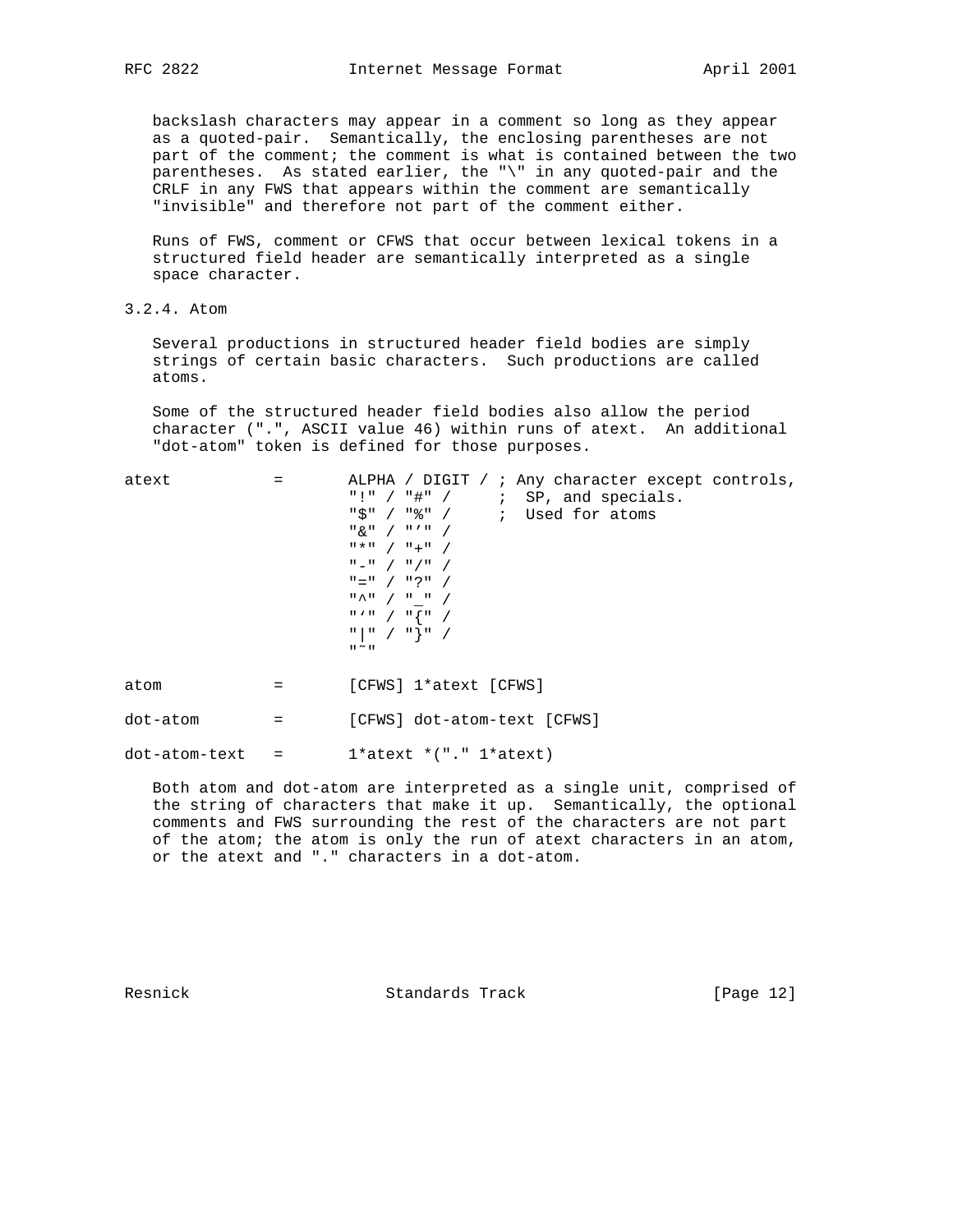3.2.5. Quoted strings

 Strings of characters that include characters other than those allowed in atoms may be represented in a quoted string format, where the characters are surrounded by quote (DQUOTE, ASCII value 34) characters.

| gtext         |     | ; Non white space controls<br>NO-WS-CTL /                                                                                            |  |
|---------------|-----|--------------------------------------------------------------------------------------------------------------------------------------|--|
|               |     | 8d33/<br>; The rest of the US-ASCII<br>$8d35-91 /$<br>: characters not including " $\$ "<br>$8d93 - 126$<br>; or the quote character |  |
| gcontent      |     | qtext / quoted-pair                                                                                                                  |  |
| quoted-string | $=$ | [CFWS]<br>DQUOTE *([FWS] qcontent) [FWS] DQUOTE<br>[CFWS]                                                                            |  |

 A quoted-string is treated as a unit. That is, quoted-string is identical to atom, semantically. Since a quoted-string is allowed to contain FWS, folding is permitted. Also note that since quoted-pair is allowed in a quoted-string, the quote and backslash characters may appear in a quoted-string so long as they appear as a quoted-pair.

 Semantically, neither the optional CFWS outside of the quote characters nor the quote characters themselves are part of the quoted-string; the quoted-string is what is contained between the two quote characters. As stated earlier, the "\" in any quoted-pair and the CRLF in any FWS/CFWS that appears within the quoted-string are semantically "invisible" and therefore not part of the quoted-string either.

3.2.6. Miscellaneous tokens

 Three additional tokens are defined, word and phrase for combinations of atoms and/or quoted-strings, and unstructured for use in unstructured header fields and in some places within structured header fields.

| word |  | atom / quoted-string |
|------|--|----------------------|
|------|--|----------------------|

phrase = 1\*word / obs-phrase

Resnick Standards Track [Page 13]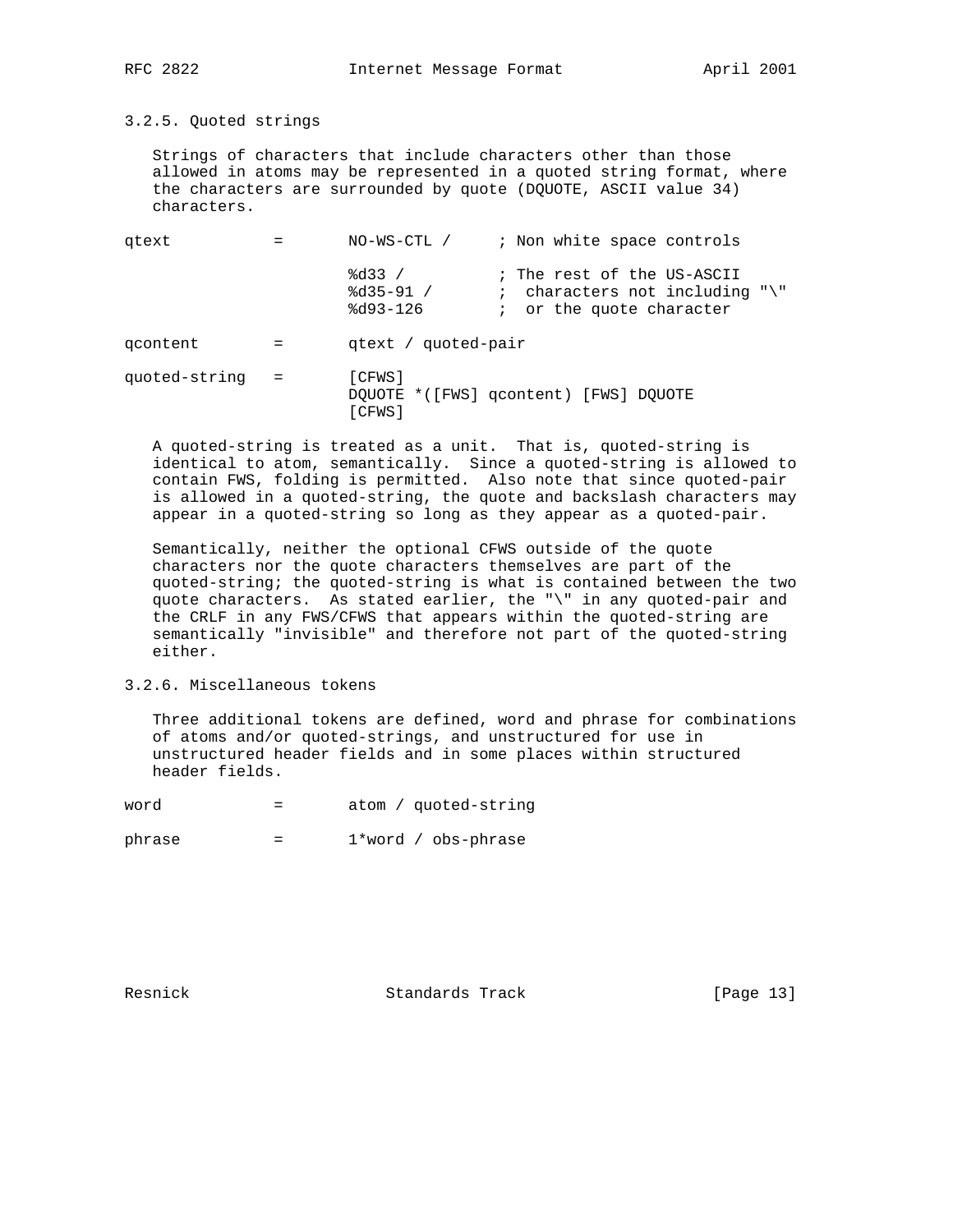utext = NO-WS-CTL / ; Non white space controls %d33-126 / ; The rest of US-ASCII obs-utext

unstructured = \*([FWS] utext) [FWS]

# 3.3. Date and Time Specification

 Date and time occur in several header fields. This section specifies the syntax for a full date and time specification. Though folding white space is permitted throughout the date-time specification, it is RECOMMENDED that a single space be used in each place that FWS appears (whether it is required or optional); some older implementations may not interpret other occurrences of folding white space correctly.

| date-time   | $=$                | [ day-of-week "," ] date FWS time [CFWS]                                                            |
|-------------|--------------------|-----------------------------------------------------------------------------------------------------|
| day-of-week | $\equiv$ 100 $\pm$ | ([FWS] day-name) / obs-day-of-week                                                                  |
| day-name    | $=$                | "Mon" / "Tue" / "Wed" / "Thu" /<br>"Fri" / "Sat" / "Sun"                                            |
| date        | $=$                | day month year                                                                                      |
| year        | $=$ $-$            | 4*DIGIT / obs-year                                                                                  |
| month       | $=$ $-$            | (FWS month-name FWS) / obs-month                                                                    |
| month-name  | $=$                | "Jan" / "Feb" / "Mar" / "Apr" /<br>"May" / "Jun" / "Jul" / "Aug" /<br>"Sep" / "Oct" / "Nov" / "Dec" |
| day         | $=$                | ([FWS] 1*2DIGIT) / obs-day                                                                          |
| time        | $=$ $-$            | time-of-day FWS zone                                                                                |
| time-of-day | $=$                | hour ":" minute [ ":" second ]                                                                      |
| hour        | $=$                | 2DIGIT / obs-hour                                                                                   |
| minute      | $=$                | 2DIGIT / obs-minute                                                                                 |
| second      | $=$                | 2DIGIT / obs-second                                                                                 |
| zone        | $=$                | $(( " + " / " - " )$ 4DIGIT) / obs-zone                                                             |

Resnick Standards Track [Page 14]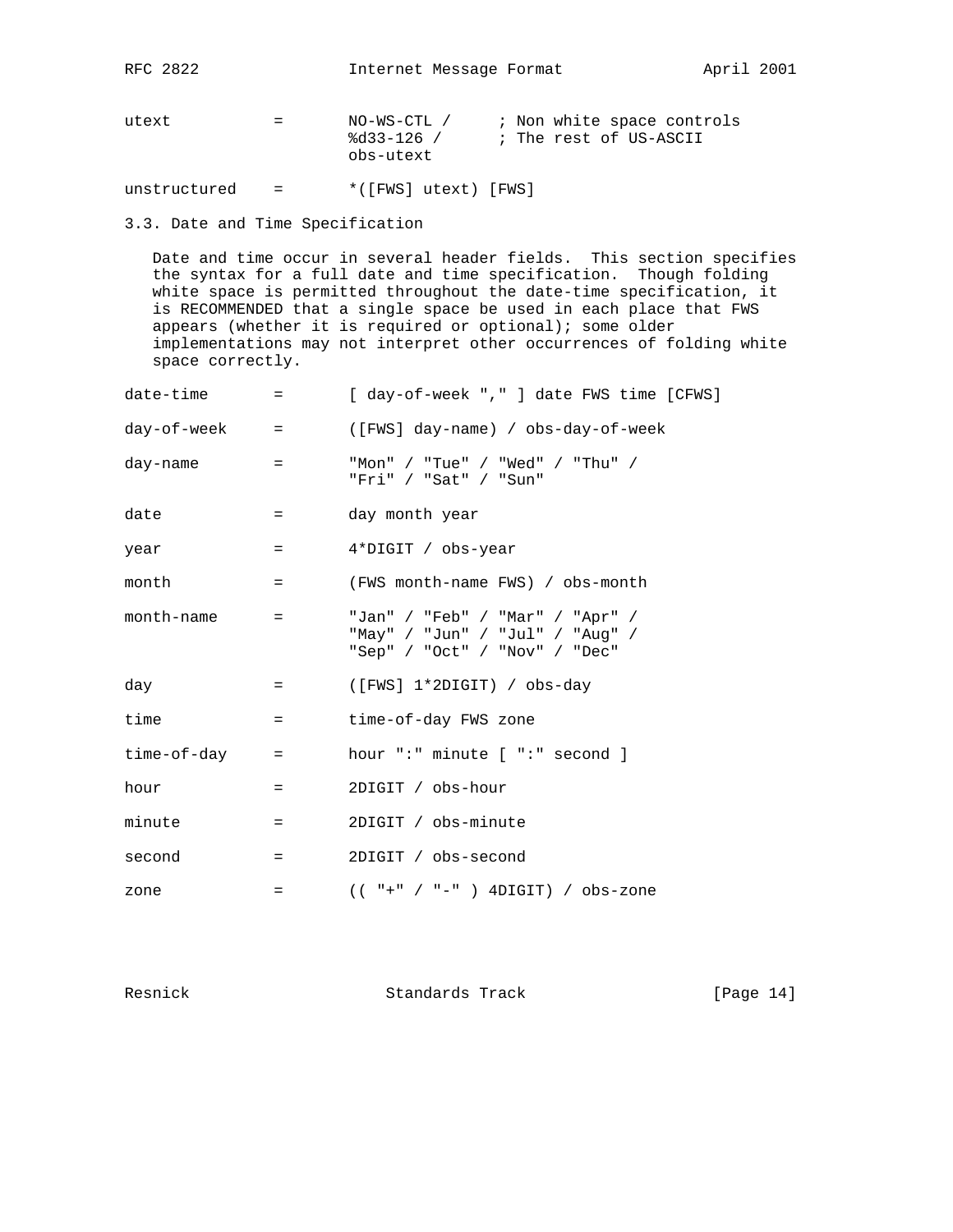The day is the numeric day of the month. The year is any numeric year 1900 or later.

 The time-of-day specifies the number of hours, minutes, and optionally seconds since midnight of the date indicated.

The date and time-of-day SHOULD express local time.

 The zone specifies the offset from Coordinated Universal Time (UTC, formerly referred to as "Greenwich Mean Time") that the date and time-of-day represent. The "+" or "-" indicates whether the time-of-day is ahead of (i.e., east of) or behind (i.e., west of) Universal Time. The first two digits indicate the number of hours difference from Universal Time, and the last two digits indicate the number of minutes difference from Universal Time. (Hence, +hhmm means +(hh \* 60 + mm) minutes, and -hhmm means -(hh \* 60 + mm) minutes). The form "+0000" SHOULD be used to indicate a time zone at Universal Time. Though "-0000" also indicates Universal Time, it is used to indicate that the time was generated on a system that may be in a local time zone other than Universal Time and therefore indicates that the date-time contains no information about the local time zone.

 A date-time specification MUST be semantically valid. That is, the day-of-the-week (if included) MUST be the day implied by the date, the numeric day-of-month MUST be between 1 and the number of days allowed for the specified month (in the specified year), the time-of-day MUST be in the range 00:00:00 through 23:59:60 (the number of seconds allowing for a leap second; see [STD12]), and the zone MUST be within the range -9959 through +9959.

#### 3.4. Address Specification

 Addresses occur in several message header fields to indicate senders and recipients of messages. An address may either be an individual mailbox, or a group of mailboxes.

| address    |     | mailbox / group                                      |
|------------|-----|------------------------------------------------------|
| mailbox    |     | name-addr / addr-spec                                |
| name-addr  | $=$ | [display-name] angle-addr                            |
| angle-addr | $=$ | [CFWS] "<" addr-spec ">" [CFWS] / obs-angle-addr     |
| group      | =   | display-name ":" [mailbox-list / CFWS] ";"<br>[CFWS] |

| Resnick | Standards Track | [Page 15] |  |
|---------|-----------------|-----------|--|
|         |                 |           |  |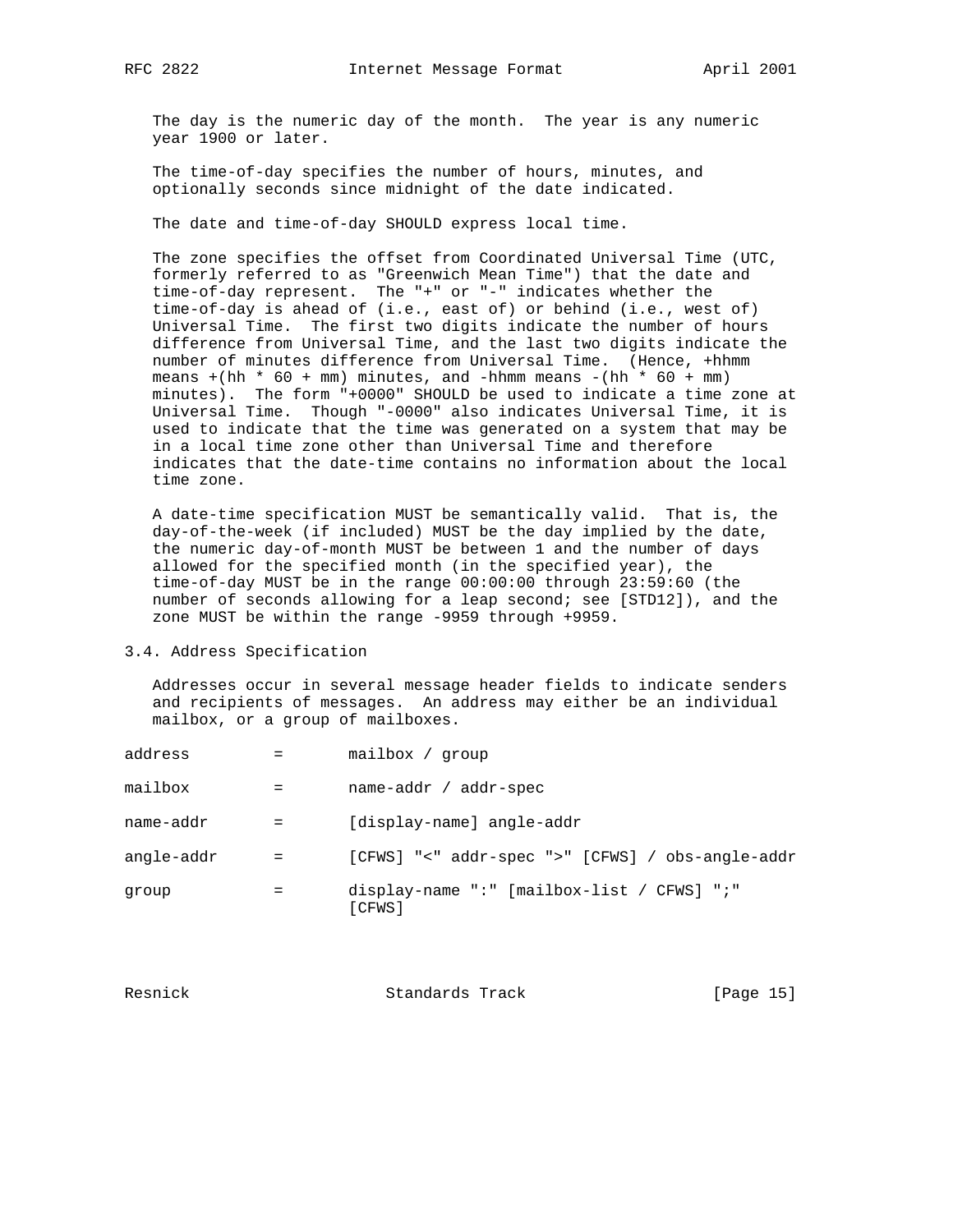display-name = phrase

mailbox-list =  $(mailbox * ("," mainbox)) / obs-mbox-list$ 

address-list = (address \*("," address)) / obs-addr-list

 A mailbox receives mail. It is a conceptual entity which does not necessarily pertain to file storage. For example, some sites may choose to print mail on a printer and deliver the output to the addressee's desk. Normally, a mailbox is comprised of two parts: (1) an optional display name that indicates the name of the recipient (which could be a person or a system) that could be displayed to the user of a mail application, and (2) an addr-spec address enclosed in angle brackets ("<" and ">"). There is also an alternate simple form of a mailbox where the addr-spec address appears alone, without the recipient's name or the angle brackets. The Internet addr-spec address is described in section 3.4.1.

 Note: Some legacy implementations used the simple form where the addr-spec appears without the angle brackets, but included the name of the recipient in parentheses as a comment following the addr-spec. Since the meaning of the information in a comment is unspecified, implementations SHOULD use the full name-addr form of the mailbox, instead of the legacy form, to specify the display name associated with a mailbox. Also, because some legacy implementations interpret the comment, comments generally SHOULD NOT be used in address fields to avoid confusing such implementations.

 When it is desirable to treat several mailboxes as a single unit (i.e., in a distribution list), the group construct can be used. The group construct allows the sender to indicate a named group of recipients. This is done by giving a display name for the group, followed by a colon, followed by a comma separated list of any number of mailboxes (including zero and one), and ending with a semicolon. Because the list of mailboxes can be empty, using the group construct is also a simple way to communicate to recipients that the message was sent to one or more named sets of recipients, without actually providing the individual mailbox address for each of those recipients.

3.4.1. Addr-spec specification

 An addr-spec is a specific Internet identifier that contains a locally interpreted string followed by the at-sign character ("@", ASCII value 64) followed by an Internet domain. The locally interpreted string is either a quoted-string or a dot-atom. If the string can be represented as a dot-atom (that is, it contains no characters other than atext characters or "." surrounded by atext

Resnick Standards Track [Page 16]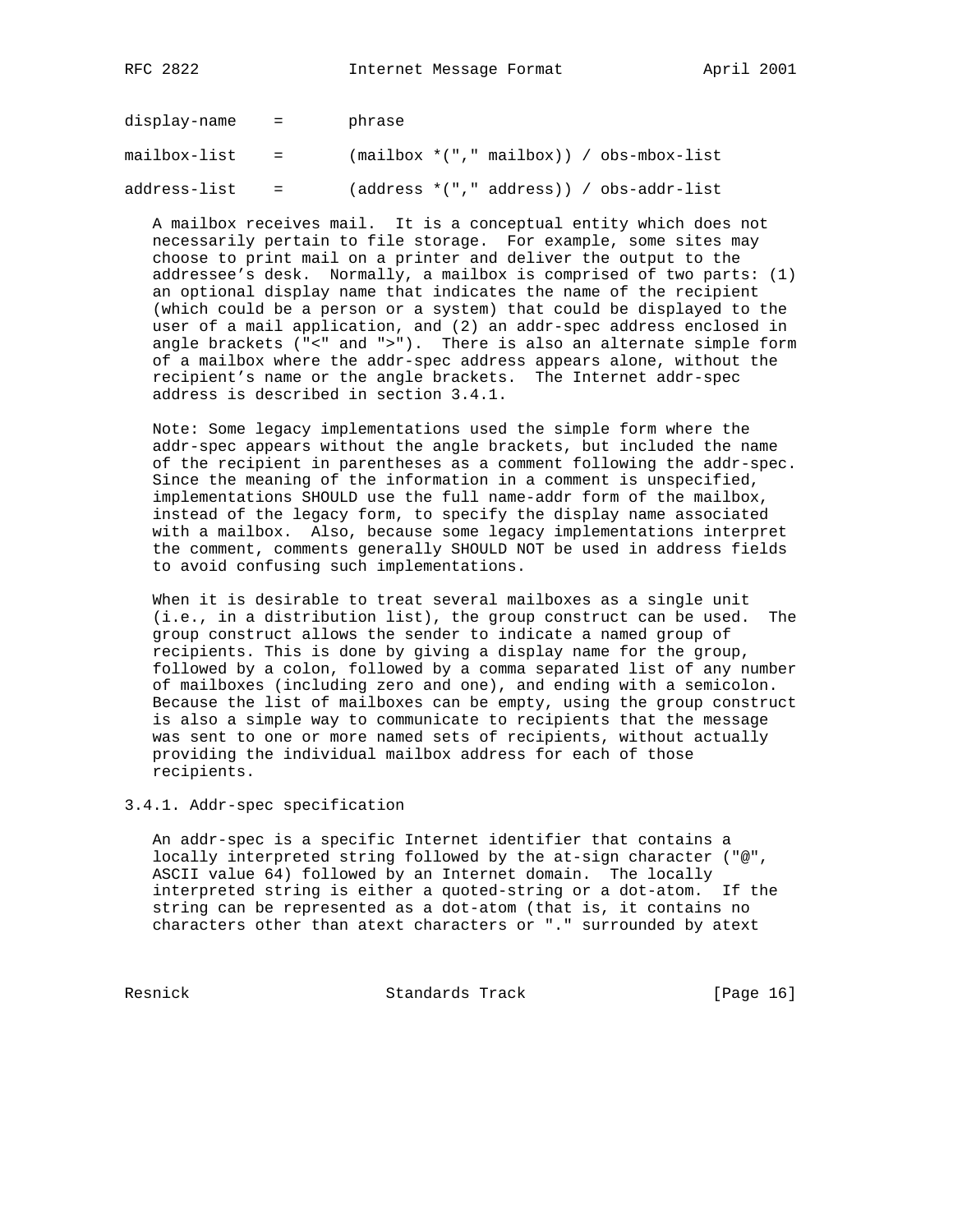characters), then the dot-atom form SHOULD be used and the quoted-string form SHOULD NOT be used. Comments and folding white space SHOULD NOT be used around the "@" in the addr-spec.

| addr-spec        | $\mathbf{r} = \mathbf{r}$ | local-part "@" domain                                                                                          |
|------------------|---------------------------|----------------------------------------------------------------------------------------------------------------|
| local-part       | $\mathbf{r} = \mathbf{r}$ | dot-atom / quoted-string / obs-local-part                                                                      |
| domain           | $=$ $-$                   | dot-atom / domain-literal / obs-domain                                                                         |
| domain-literal = |                           | $[CFWS]$ "[" *([FWS] dcontent) [FWS] "]" [CFWS]                                                                |
| dcontent         | $=$                       | dtext / quoted-pair                                                                                            |
| dtext            | $\equiv$ $\equiv$         | NO-WS-CTL / ; Non white space controls                                                                         |
|                  |                           | $8d33-90 /$<br>; The rest of the US-ASCII<br>$8d94-126$<br>; characters not including $"['$ ,<br>; "]", or "\" |

 The domain portion identifies the point to which the mail is delivered. In the dot-atom form, this is interpreted as an Internet domain name (either a host name or a mail exchanger name) as described in [STD3, STD13, STD14]. In the domain-literal form, the domain is interpreted as the literal Internet address of the particular host. In both cases, how addressing is used and how messages are transported to a particular host is covered in the mail transport document [RFC2821]. These mechanisms are outside of the scope of this document.

 The local-part portion is a domain dependent string. In addresses, it is simply interpreted on the particular host as a name of a particular mailbox.

3.5 Overall message syntax

 A message consists of header fields, optionally followed by a message body. Lines in a message MUST be a maximum of 998 characters excluding the CRLF, but it is RECOMMENDED that lines be limited to 78 characters excluding the CRLF. (See section 2.1.1 for explanation.) In a message body, though all of the characters listed in the text rule MAY be used, the use of US-ASCII control characters (values 1 through 8, 11, 12, and 14 through 31) is discouraged since their interpretation by receivers for display is not guaranteed.

Resnick **Standards Track** [Page 17]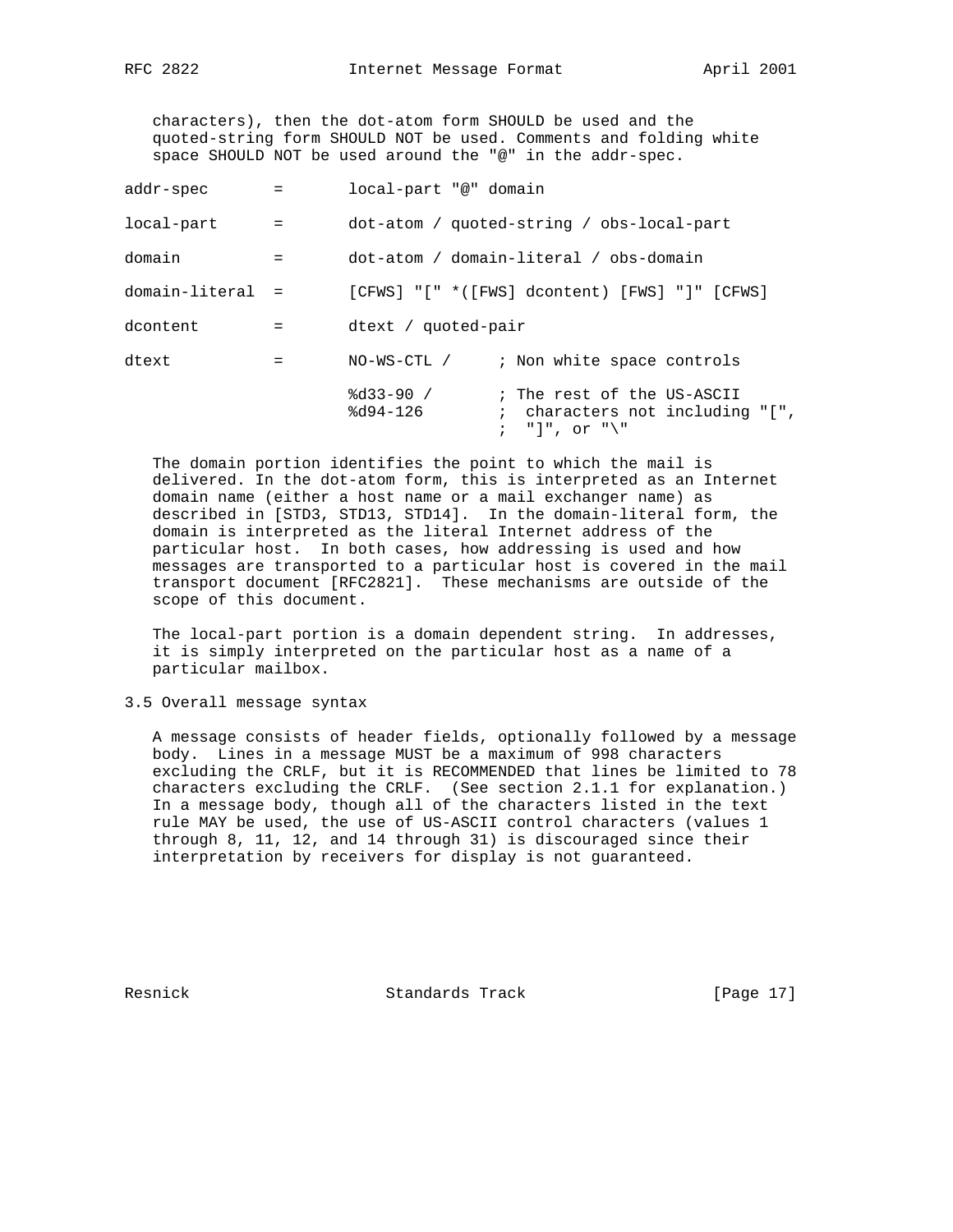message = (fields / obs-fields) [CRLF body]

body = \*(\*998text CRLF) \*998text

 The header fields carry most of the semantic information and are defined in section 3.6. The body is simply a series of lines of text which are uninterpreted for the purposes of this standard.

#### 3.6. Field definitions

 The header fields of a message are defined here. All header fields have the same general syntactic structure: A field name, followed by a colon, followed by the field body. The specific syntax for each header field is defined in the subsequent sections.

 Note: In the ABNF syntax for each field in subsequent sections, each field name is followed by the required colon. However, for brevity sometimes the colon is not referred to in the textual description of the syntax. It is, nonetheless, required.

 It is important to note that the header fields are not guaranteed to be in a particular order. They may appear in any order, and they have been known to be reordered occasionally when transported over the Internet. However, for the purposes of this standard, header fields SHOULD NOT be reordered when a message is transported or transformed. More importantly, the trace header fields and resent header fields MUST NOT be reordered, and SHOULD be kept in blocks prepended to the message. See sections 3.6.6 and 3.6.7 for more information.

 The only required header fields are the origination date field and the originator address field(s). All other header fields are syntactically optional. More information is contained in the table following this definition.

 $fields$  =  $*(trace$  \*(resent-date / resent-from / resent-sender / resent-to / resent-cc / resent-bcc / resent-msg-id)) \*(orig-date / from / sender / reply-to /

Resnick **Standards Track** [Page 18]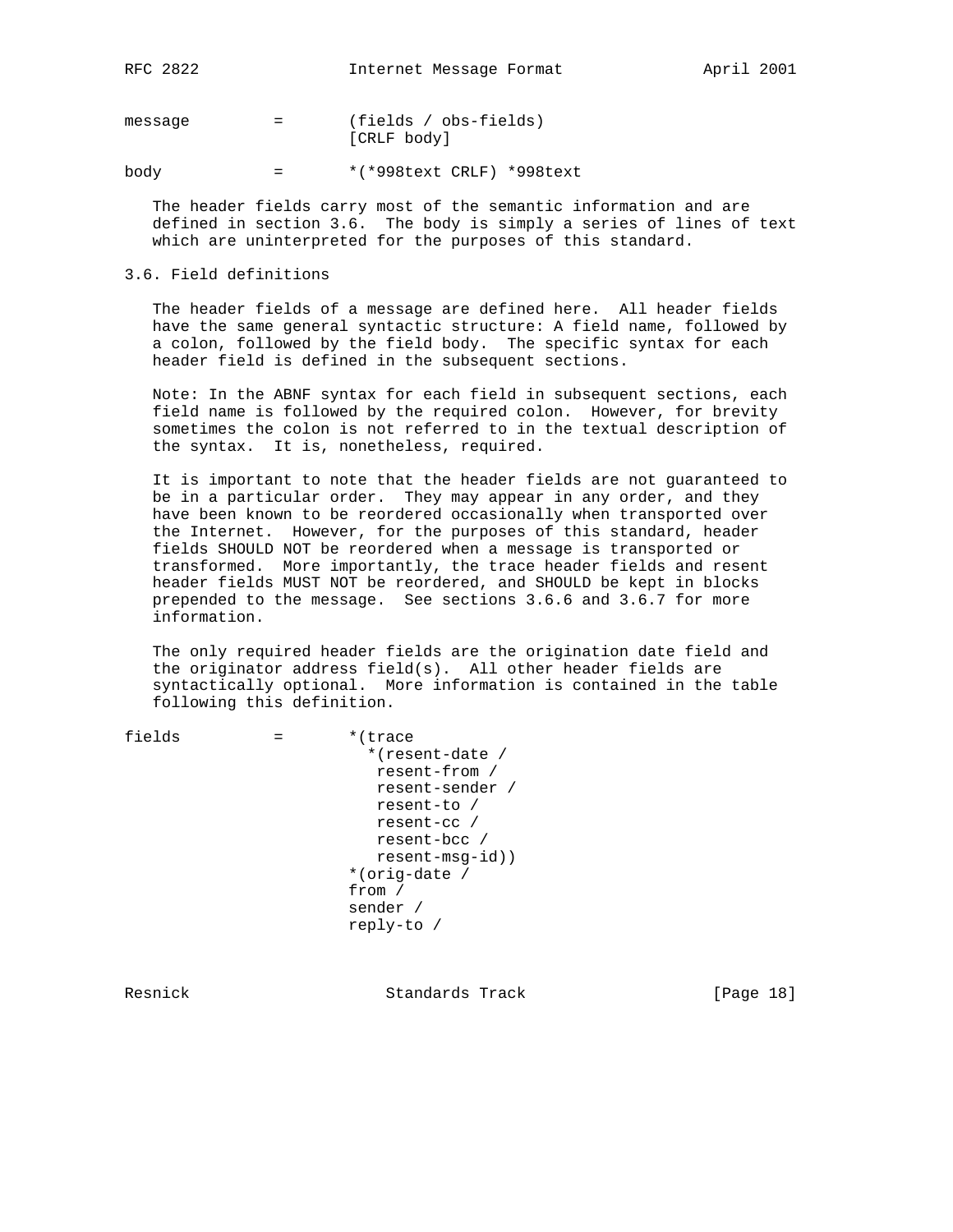```
 to /
 cc /
bcc /
 message-id /
 in-reply-to /
 references /
 subject /
 comments /
 keywords /
 optional-field)
```
 The following table indicates limits on the number of times each field may occur in a message header as well as any special limitations on the use of those fields. An asterisk next to a value in the minimum or maximum column indicates that a special restriction appears in the Notes column.

| Field         | Min number   | Max number   | Notes                                                                        |
|---------------|--------------|--------------|------------------------------------------------------------------------------|
| trace         | $\Omega$     | unlimited    | Block prepended - see<br>3.6.7                                               |
| resent-date   | $0*$         | unlimited*   | One per block, required<br>if other resent fields<br>present - see $3.6.6$   |
| resent-from   | $\Omega$     | unlimited*   | One per block - see<br>3.6.6                                                 |
| resent-sender | $0*$         | unlimited*   | One per block, MUST<br>occur with multi-address<br>$resent-from - see 3.6.6$ |
| resent-to     | $\Omega$     | unlimited*   | One per block - see<br>3.6.6                                                 |
| resent-cc     | $\Omega$     | unlimited*   | One per block - see<br>3.6.6                                                 |
| resent-bcc    | 0            | unlimited*   | One per block - see<br>3.6.6                                                 |
| resent-msq-id | $\Omega$     | unlimited*   | One per block - see<br>3.6.6                                                 |
| orig-date     | 1            | $\mathbf{1}$ |                                                                              |
| from          | $\mathbf{1}$ | $\mathbf{1}$ | See sender and 3.6.2                                                         |

Resnick Standards Track [Page 19]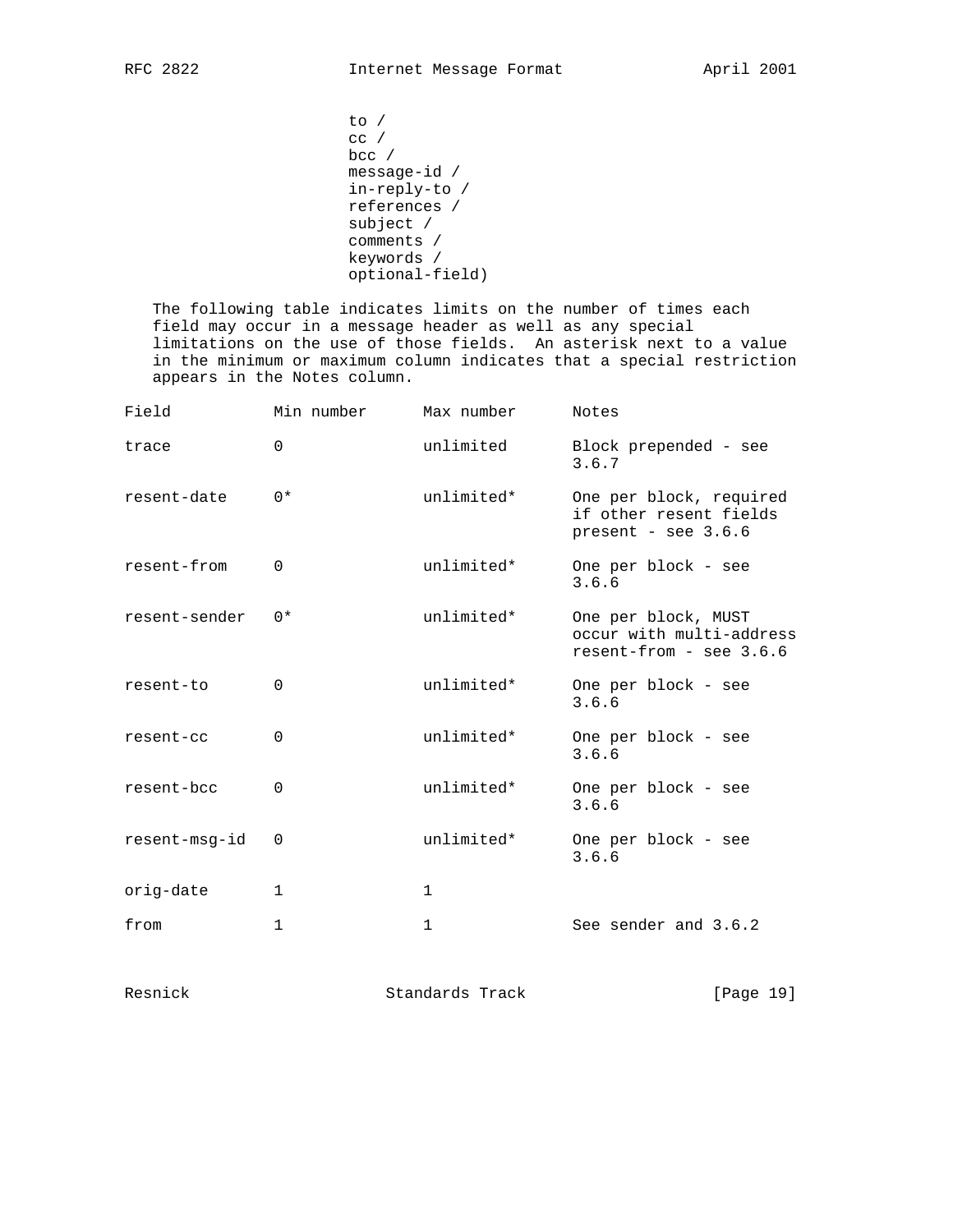| sender         | $0*$        | $\mathbf{1}$ | MUST occur with multi-<br>address from - see 3.6.2 |
|----------------|-------------|--------------|----------------------------------------------------|
| reply-to       | 0           | $\mathbf{1}$ |                                                    |
| to             | $\mathbf 0$ | $\mathbf{1}$ |                                                    |
| cc             | 0           | $\mathbf{1}$ |                                                    |
| bcc            | $\mathbf 0$ | $\mathbf 1$  |                                                    |
| message-id     | $0*$        | $\mathbf 1$  | SHOULD be present - see<br>3.6.4                   |
| in-reply-to    | $0*$        | $\mathbf{1}$ | SHOULD occur in some<br>replies - see $3.6.4$      |
| references     | $0*$        | $\mathbf{1}$ | SHOULD occur in some<br>replies - see $3.6.4$      |
| subject        | 0           | $\mathbf{1}$ |                                                    |
| comments       | $\Omega$    | unlimited    |                                                    |
| keywords       | $\mathbf 0$ | unlimited    |                                                    |
| optional-field | 0           | unlimited    |                                                    |

 The exact interpretation of each field is described in subsequent sections.

3.6.1. The origination date field

 The origination date field consists of the field name "Date" followed by a date-time specification.

orig-date = "Date:" date-time CRLF

 The origination date specifies the date and time at which the creator of the message indicated that the message was complete and ready to enter the mail delivery system. For instance, this might be the time that a user pushes the "send" or "submit" button in an application program. In any case, it is specifically not intended to convey the time that the message is actually transported, but rather the time at which the human or other creator of the message has put the message into its final form, ready for transport. (For example, a portable computer user who is not connected to a network might queue a message

Resnick Standards Track [Page 20]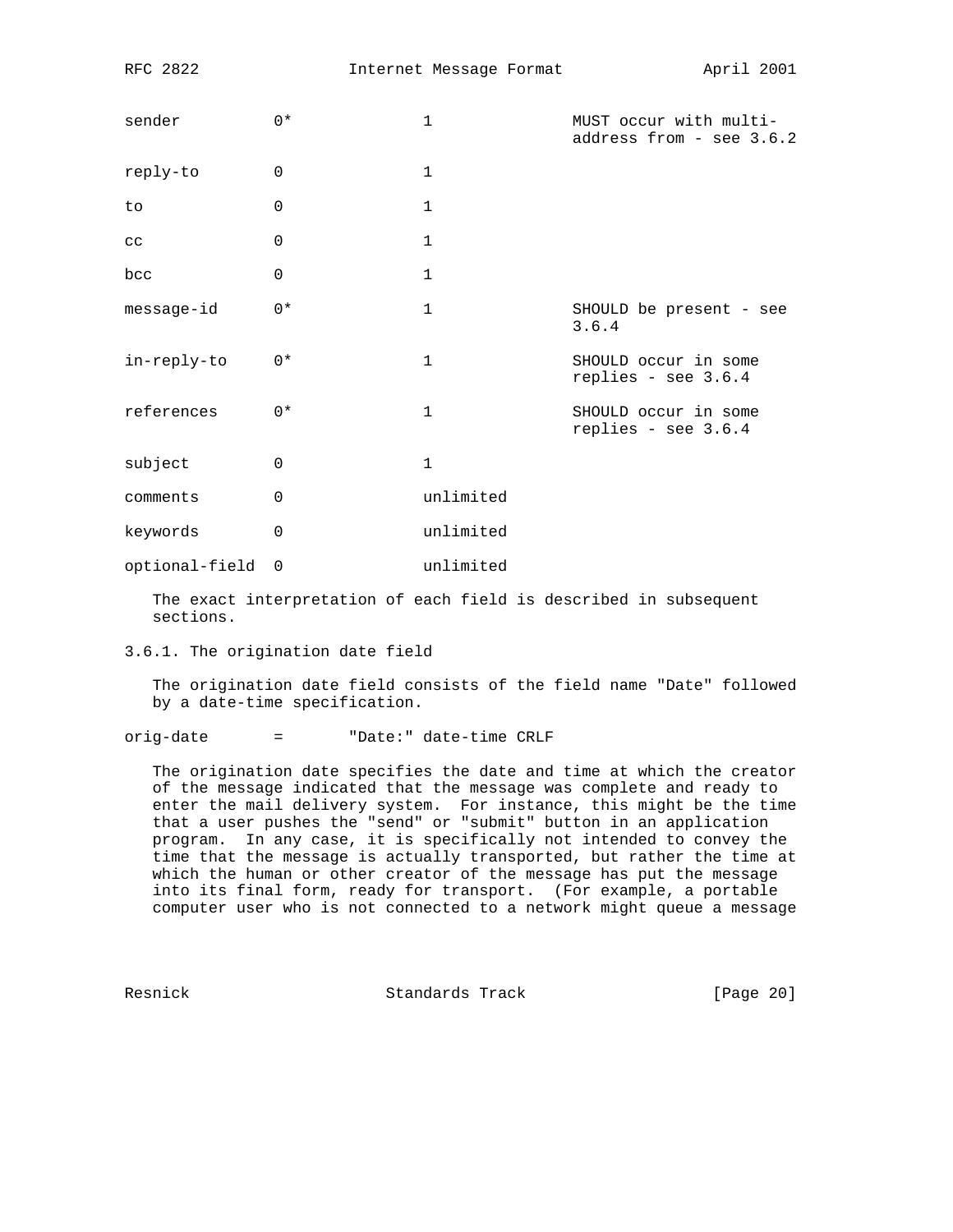for delivery. The origination date is intended to contain the date and time that the user queued the message, not the time when the user connected to the network to send the message.)

3.6.2. Originator fields

 The originator fields of a message consist of the from field, the sender field (when applicable), and optionally the reply-to field. The from field consists of the field name "From" and a comma-separated list of one or more mailbox specifications. If the from field contains more than one mailbox specification in the mailbox-list, then the sender field, containing the field name "Sender" and a single mailbox specification, MUST appear in the message. In either case, an optional reply-to field MAY also be included, which contains the field name "Reply-To" and a comma-separated list of one or more addresses.

from = "From:" mailbox-list CRLF

sender = "Sender:" mailbox CRLF

reply-to = "Reply-To:" address-list CRLF

 The originator fields indicate the mailbox(es) of the source of the message. The "From:" field specifies the author(s) of the message, that is, the mailbox(es) of the person(s) or system(s) responsible for the writing of the message. The "Sender:" field specifies the mailbox of the agent responsible for the actual transmission of the message. For example, if a secretary were to send a message for another person, the mailbox of the secretary would appear in the "Sender:" field and the mailbox of the actual author would appear in the "From:" field. If the originator of the message can be indicated by a single mailbox and the author and transmitter are identical, the "Sender:" field SHOULD NOT be used. Otherwise, both fields SHOULD appear.

 The originator fields also provide the information required when replying to a message. When the "Reply-To:" field is present, it indicates the mailbox(es) to which the author of the message suggests that replies be sent. In the absence of the "Reply-To:" field, replies SHOULD by default be sent to the mailbox(es) specified in the "From:" field unless otherwise specified by the person composing the reply.

 In all cases, the "From:" field SHOULD NOT contain any mailbox that does not belong to the author(s) of the message. See also section 3.6.3 for more information on forming the destination addresses for a reply.

Resnick Standards Track [Page 21]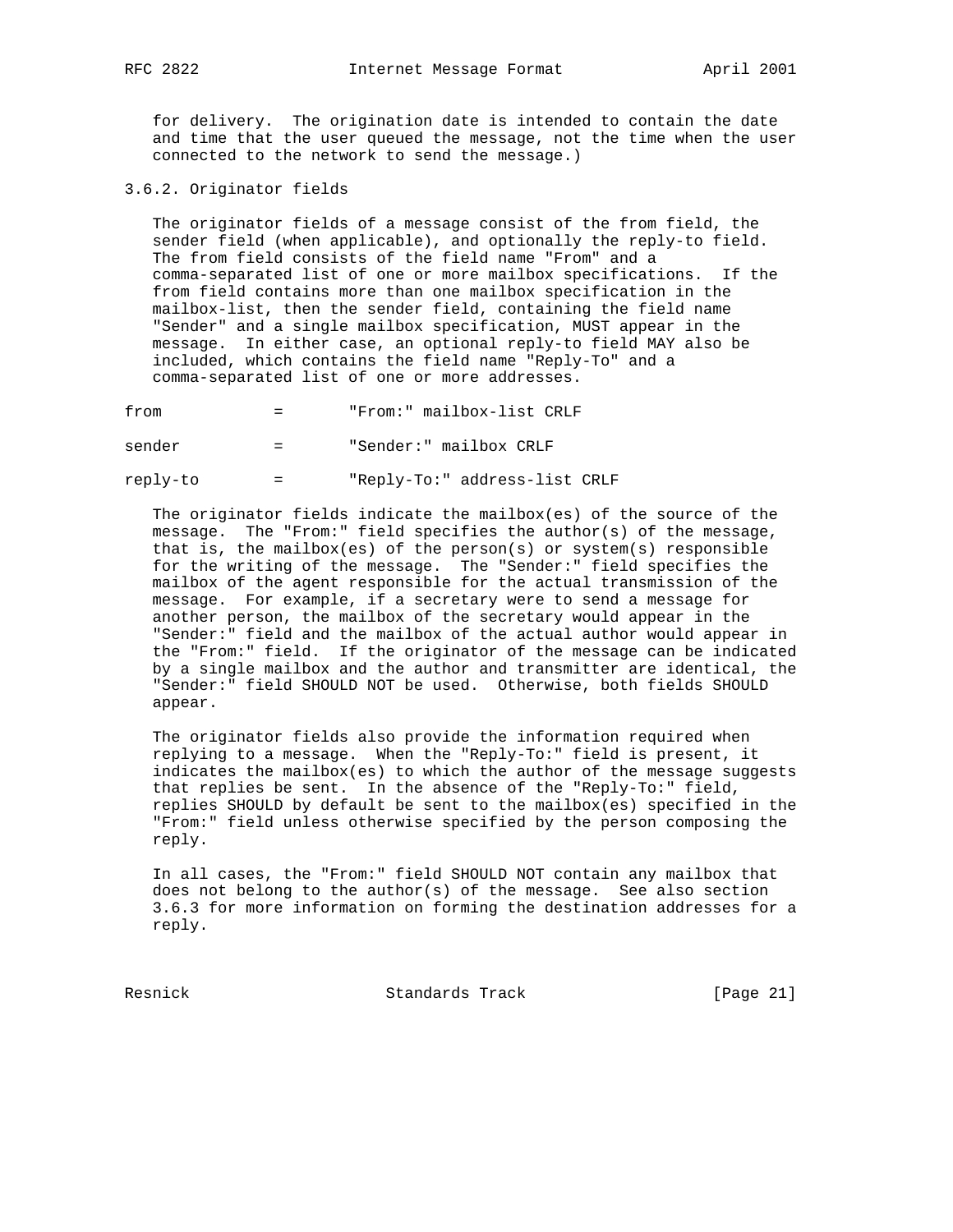# 3.6.3. Destination address fields

 The destination fields of a message consist of three possible fields, each of the same form: The field name, which is either "To", "Cc", or "Bcc", followed by a comma-separated list of one or more addresses (either mailbox or group syntax).

to = "To:" address-list CRLF

cc = "Cc:" address-list CRLF

bcc = "Bcc:" (address-list / [CFWS]) CRLF

 The destination fields specify the recipients of the message. Each destination field may have one or more addresses, and each of the addresses indicate the intended recipients of the message. The only difference between the three fields is how each is used.

 The "To:" field contains the address(es) of the primary recipient(s) of the message.

 The "Cc:" field (where the "Cc" means "Carbon Copy" in the sense of making a copy on a typewriter using carbon paper) contains the addresses of others who are to receive the message, though the content of the message may not be directed at them.

 The "Bcc:" field (where the "Bcc" means "Blind Carbon Copy") contains addresses of recipients of the message whose addresses are not to be revealed to other recipients of the message. There are three ways in which the "Bcc:" field is used. In the first case, when a message containing a "Bcc:" field is prepared to be sent, the "Bcc:" line is removed even though all of the recipients (including those specified in the "Bcc:" field) are sent a copy of the message. In the second case, recipients specified in the "To:" and "Cc:" lines each are sent a copy of the message with the "Bcc:" line removed as above, but the recipients on the "Bcc:" line get a separate copy of the message containing a "Bcc:" line. (When there are multiple recipient addresses in the "Bcc:" field, some implementations actually send a separate copy of the message to each recipient with a "Bcc:" containing only the address of that particular recipient.) Finally, since a "Bcc:" field may contain no addresses, a "Bcc:" field can be sent without any addresses indicating to the recipients that blind copies were sent to someone. Which method to use with "Bcc:" fields is implementation dependent, but refer to the "Security Considerations" section of this document for a discussion of each.

Resnick Standards Track [Page 22]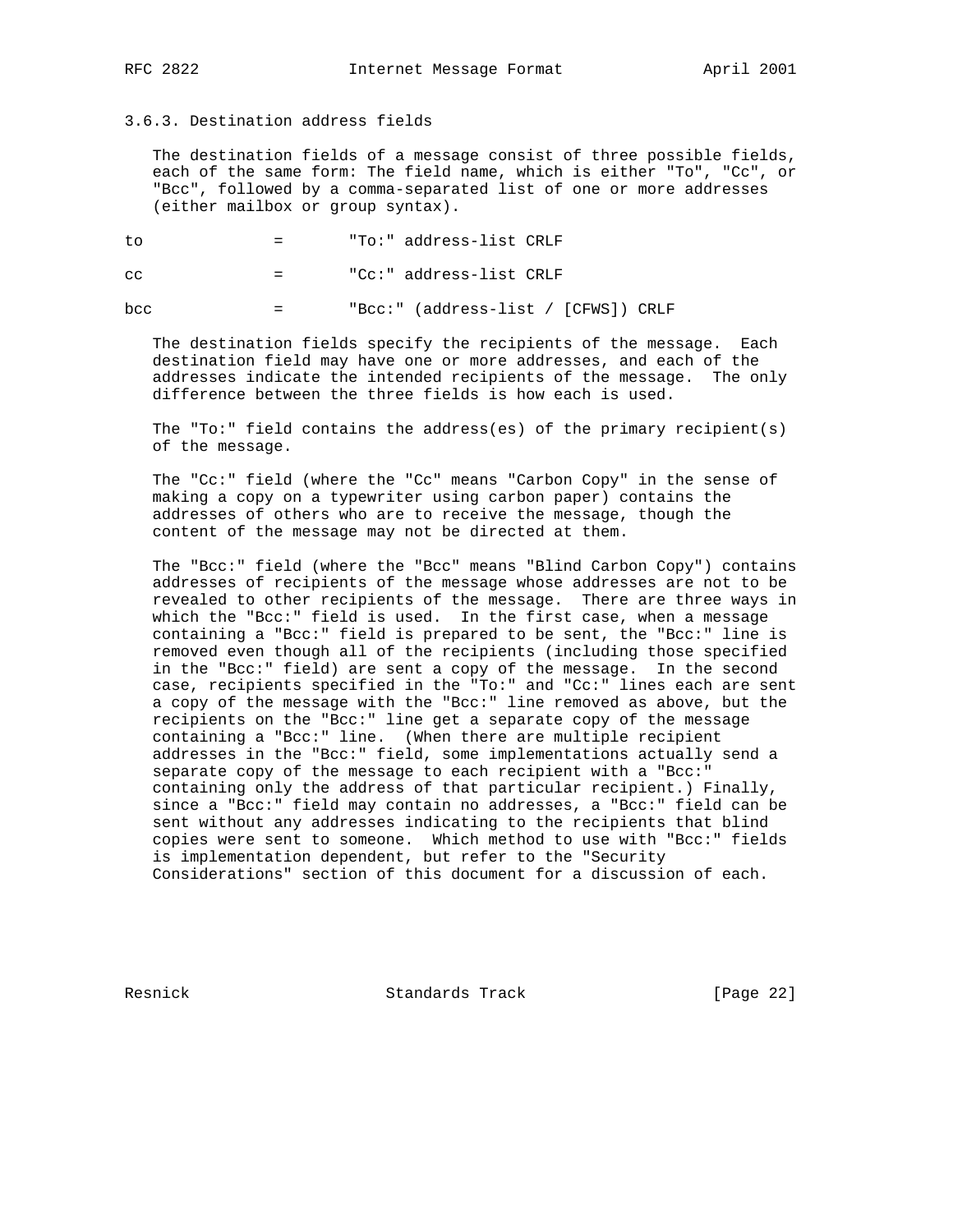When a message is a reply to another message, the mailboxes of the authors of the original message (the mailboxes in the "From:" field) or mailboxes specified in the "Reply-To:" field (if it exists) MAY appear in the "To:" field of the reply since these would normally be the primary recipients of the reply. If a reply is sent to a message that has destination fields, it is often desirable to send a copy of the reply to all of the recipients of the message, in addition to the author. When such a reply is formed, addresses in the "To:" and "Cc:" fields of the original message MAY appear in the "Cc:" field of the reply, since these are normally secondary recipients of the reply. If a "Bcc:" field is present in the original message, addresses in that field MAY appear in the "Bcc:" field of the reply, but SHOULD NOT appear in the "To:" or "Cc:" fields.

 Note: Some mail applications have automatic reply commands that include the destination addresses of the original message in the destination addresses of the reply. How those reply commands behave is implementation dependent and is beyond the scope of this document. In particular, whether or not to include the original destination addresses when the original message had a "Reply-To:" field is not addressed here.

3.6.4. Identification fields

 Though optional, every message SHOULD have a "Message-ID:" field. Furthermore, reply messages SHOULD have "In-Reply-To:" and "References:" fields as appropriate, as described below.

 The "Message-ID:" field contains a single unique message identifier. The "References:" and "In-Reply-To:" field each contain one or more unique message identifiers, optionally separated by CFWS.

 The message identifier (msg-id) is similar in syntax to an angle-addr construct without the internal CFWS.

| message-id    | $\mathbf{r} = \mathbf{r}$ | "Message-ID:" msg-id CRLF                         |
|---------------|---------------------------|---------------------------------------------------|
| in-reply-to   | $\alpha_{\rm c} = 0.01$   | "In-Reply-To:" 1*msq-id CRLF                      |
| references    | $=$ $-$                   | "References: " 1*msg-id CRLF                      |
| msg-id        | $=$ $-$                   | [CFWS] "<" id-left "@" id-right ">" [CFWS]        |
| id-left       | $=$                       | $dot$ -atom-text / no-fold-quote / obs-id-left    |
| id-right      | $=$                       | $dot$ -atom-text / no-fold-literal / obs-id-right |
| no-fold-quote | $=$                       | DOUOTE * (qtext / quoted-pair) DOUOTE             |

| Resnick | Standards Track | [Page 23] |  |
|---------|-----------------|-----------|--|
|         |                 |           |  |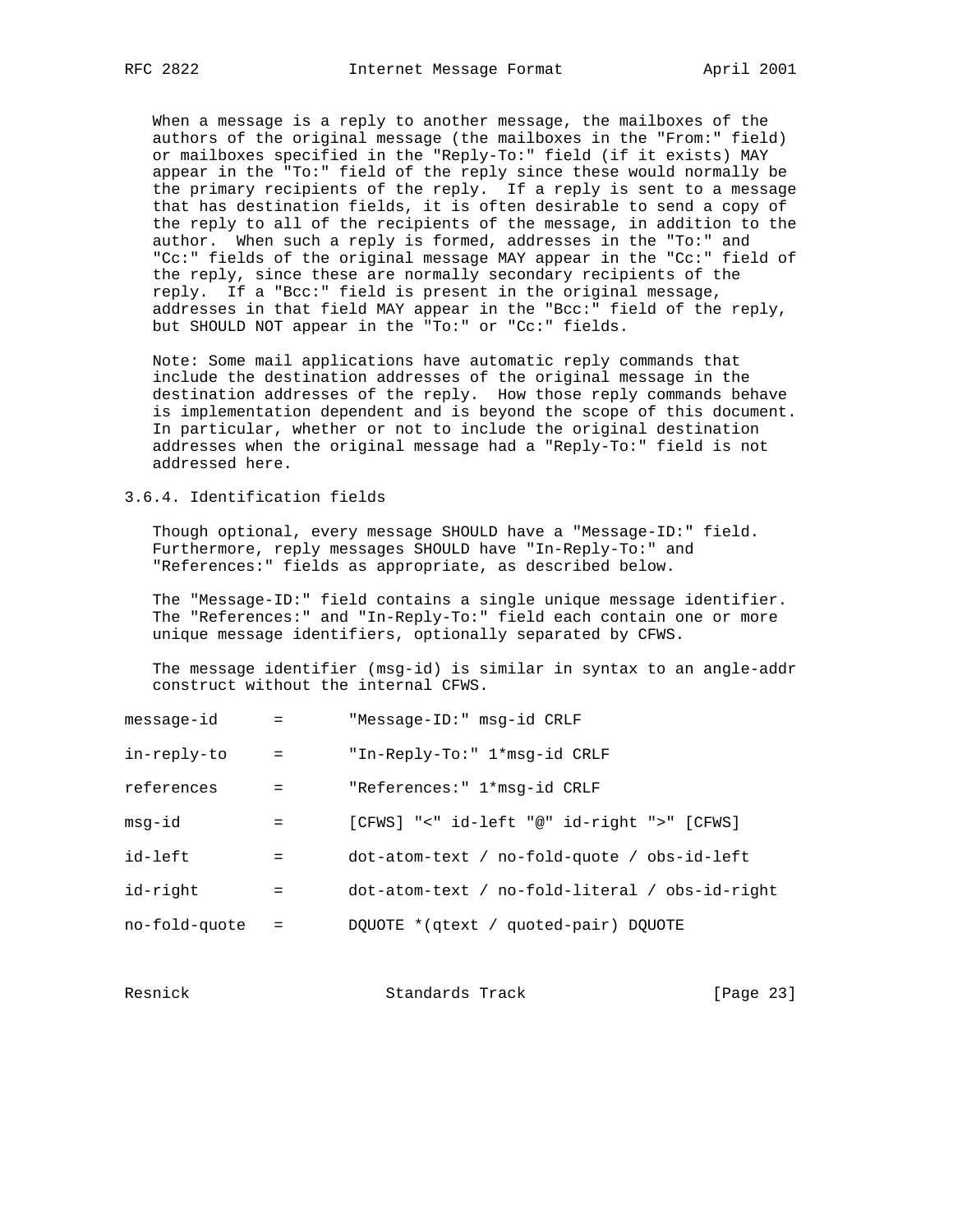no-fold-literal = "[" \*(dtext / quoted-pair) "]"

 The "Message-ID:" field provides a unique message identifier that refers to a particular version of a particular message. The uniqueness of the message identifier is guaranteed by the host that generates it (see below). This message identifier is intended to be machine readable and not necessarily meaningful to humans. A message identifier pertains to exactly one instantiation of a particular message; subsequent revisions to the message each receive new message identifiers.

 Note: There are many instances when messages are "changed", but those changes do not constitute a new instantiation of that message, and therefore the message would not get a new message identifier. For example, when messages are introduced into the transport system, they are often prepended with additional header fields such as trace fields (described in section 3.6.7) and resent fields (described in section 3.6.6). The addition of such header fields does not change the identity of the message and therefore the original "Message-ID:" field is retained. In all cases, it is the meaning that the sender of the message wishes to convey (i.e., whether this is the same message or a different message) that determines whether or not the "Message-ID:" field changes, not any particular syntactic difference that appears (or does not appear) in the message.

 The "In-Reply-To:" and "References:" fields are used when creating a reply to a message. They hold the message identifier of the original message and the message identifiers of other messages (for example, in the case of a reply to a message which was itself a reply). The "In-Reply-To:" field may be used to identify the message (or messages) to which the new message is a reply, while the "References:" field may be used to identify a "thread" of conversation.

 When creating a reply to a message, the "In-Reply-To:" and "References:" fields of the resultant message are constructed as follows:

 The "In-Reply-To:" field will contain the contents of the "Message- ID:" field of the message to which this one is a reply (the "parent message"). If there is more than one parent message, then the "In- Reply-To:" field will contain the contents of all of the parents' "Message-ID:" fields. If there is no "Message-ID:" field in any of the parent messages, then the new message will have no "In-Reply-To:" field.

Resnick Standards Track [Page 24]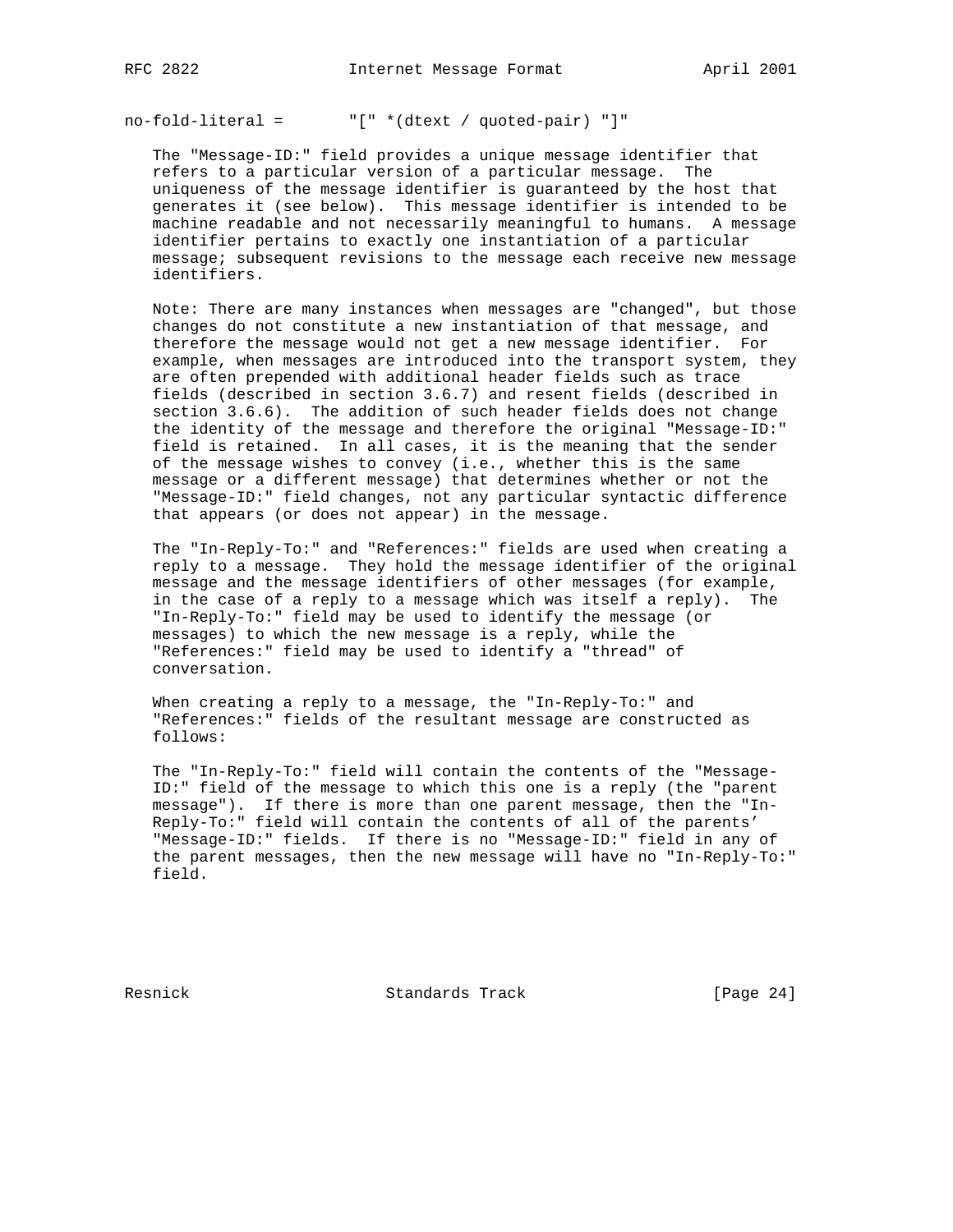The "References:" field will contain the contents of the parent's "References:" field (if any) followed by the contents of the parent's "Message-ID:" field (if any). If the parent message does not contain a "References:" field but does have an "In-Reply-To:" field containing a single message identifier, then the "References:" field will contain the contents of the parent's "In-Reply-To:" field followed by the contents of the parent's "Message-ID:" field (if any). If the parent has none of the "References:", "In-Reply-To:", or "Message-ID:" fields, then the new message will have no "References:" field.

 Note: Some implementations parse the "References:" field to display the "thread of the discussion". These implementations assume that each new message is a reply to a single parent and hence that they can walk backwards through the "References:" field to find the parent of each message listed there. Therefore, trying to form a "References:" field for a reply that has multiple parents is discouraged and how to do so is not defined in this document.

 The message identifier (msg-id) itself MUST be a globally unique identifier for a message. The generator of the message identifier MUST guarantee that the msg-id is unique. There are several algorithms that can be used to accomplish this. Since the msg-id has a similar syntax to angle-addr (identical except that comments and folding white space are not allowed), a good method is to put the domain name (or a domain literal IP address) of the host on which the message identifier was created on the right hand side of the "@", and put a combination of the current absolute date and time along with some other currently unique (perhaps sequential) identifier available on the system (for example, a process id number) on the left hand side. Using a date on the left hand side and a domain name or domain literal on the right hand side makes it possible to guarantee uniqueness since no two hosts use the same domain name or IP address at the same time. Though other algorithms will work, it is RECOMMENDED that the right hand side contain some domain identifier (either of the host itself or otherwise) such that the generator of the message identifier can guarantee the uniqueness of the left hand side within the scope of that domain.

 Semantically, the angle bracket characters are not part of the msg-id; the msg-id is what is contained between the two angle bracket characters.

Resnick Standards Track [Page 25]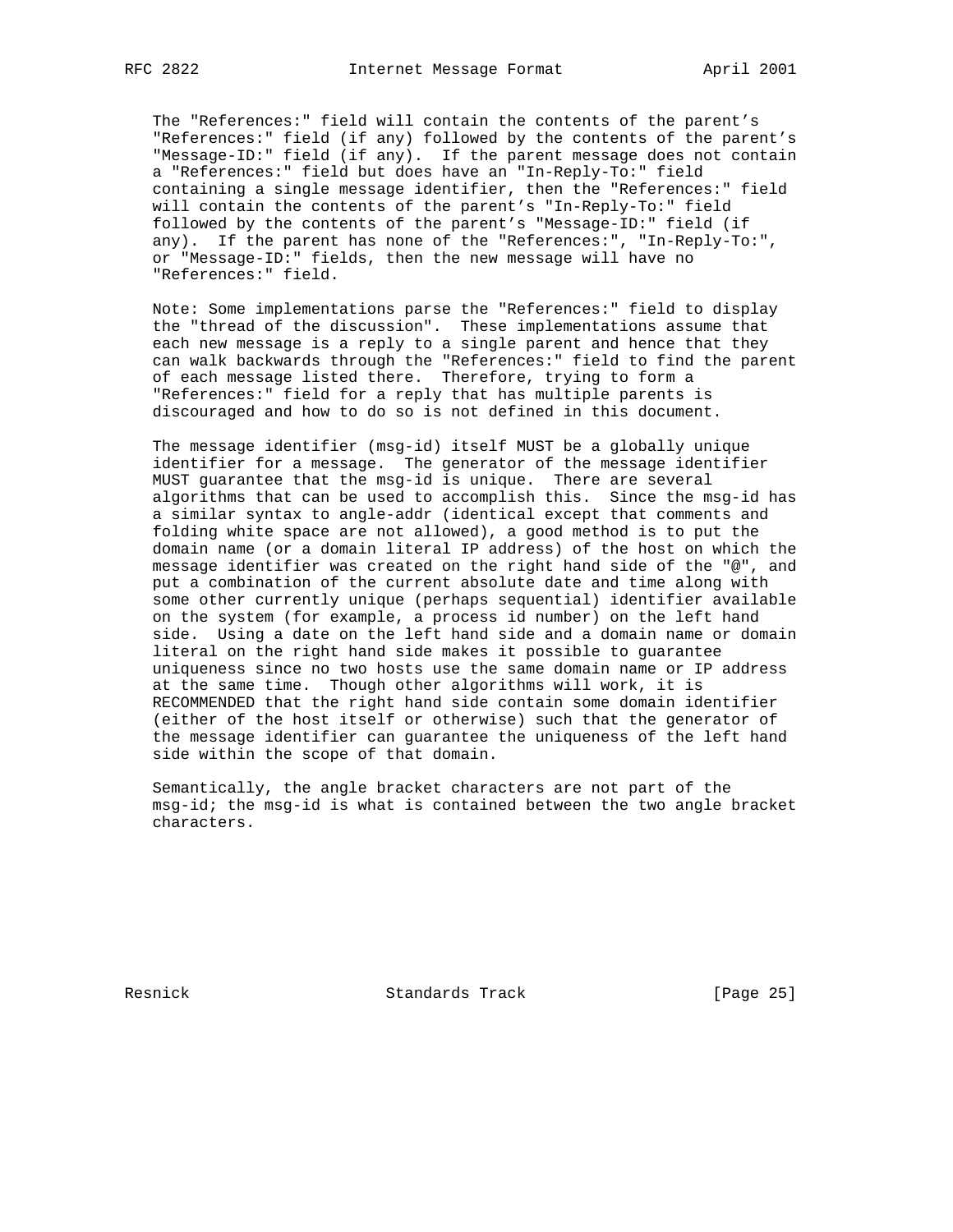# 3.6.5. Informational fields

 The informational fields are all optional. The "Keywords:" field contains a comma-separated list of one or more words or quoted-strings. The "Subject:" and "Comments:" fields are unstructured fields as defined in section 2.2.1, and therefore may contain text or folding white space.

subject = "Subject:" unstructured CRLF

comments = "Comments:" unstructured CRLF

keywords = "Keywords:" phrase \*("," phrase) CRLF

 These three fields are intended to have only human-readable content with information about the message. The "Subject:" field is the most common and contains a short string identifying the topic of the message. When used in a reply, the field body MAY start with the string "Re: " (from the Latin "res", in the matter of) followed by the contents of the "Subject:" field body of the original message. If this is done, only one instance of the literal string "Re: " ought to be used since use of other strings or more than one instance can lead to undesirable consequences. The "Comments:" field contains any additional comments on the text of the body of the message. The "Keywords:" field contains a comma-separated list of important words and phrases that might be useful for the recipient.

#### 3.6.6. Resent fields

 Resent fields SHOULD be added to any message that is reintroduced by a user into the transport system. A separate set of resent fields SHOULD be added each time this is done. All of the resent fields corresponding to a particular resending of the message SHOULD be together. Each new set of resent fields is prepended to the message; that is, the most recent set of resent fields appear earlier in the message. No other fields in the message are changed when resent fields are added.

 Each of the resent fields corresponds to a particular field elsewhere in the syntax. For instance, the "Resent-Date:" field corresponds to the "Date:" field and the "Resent-To:" field corresponds to the "To:" field. In each case, the syntax for the field body is identical to the syntax given previously for the corresponding field.

 When resent fields are used, the "Resent-From:" and "Resent-Date:" fields MUST be sent. The "Resent-Message-ID:" field SHOULD be sent. "Resent-Sender:" SHOULD NOT be used if "Resent-Sender:" would be identical to "Resent-From:".

Resnick Standards Track [Page 26]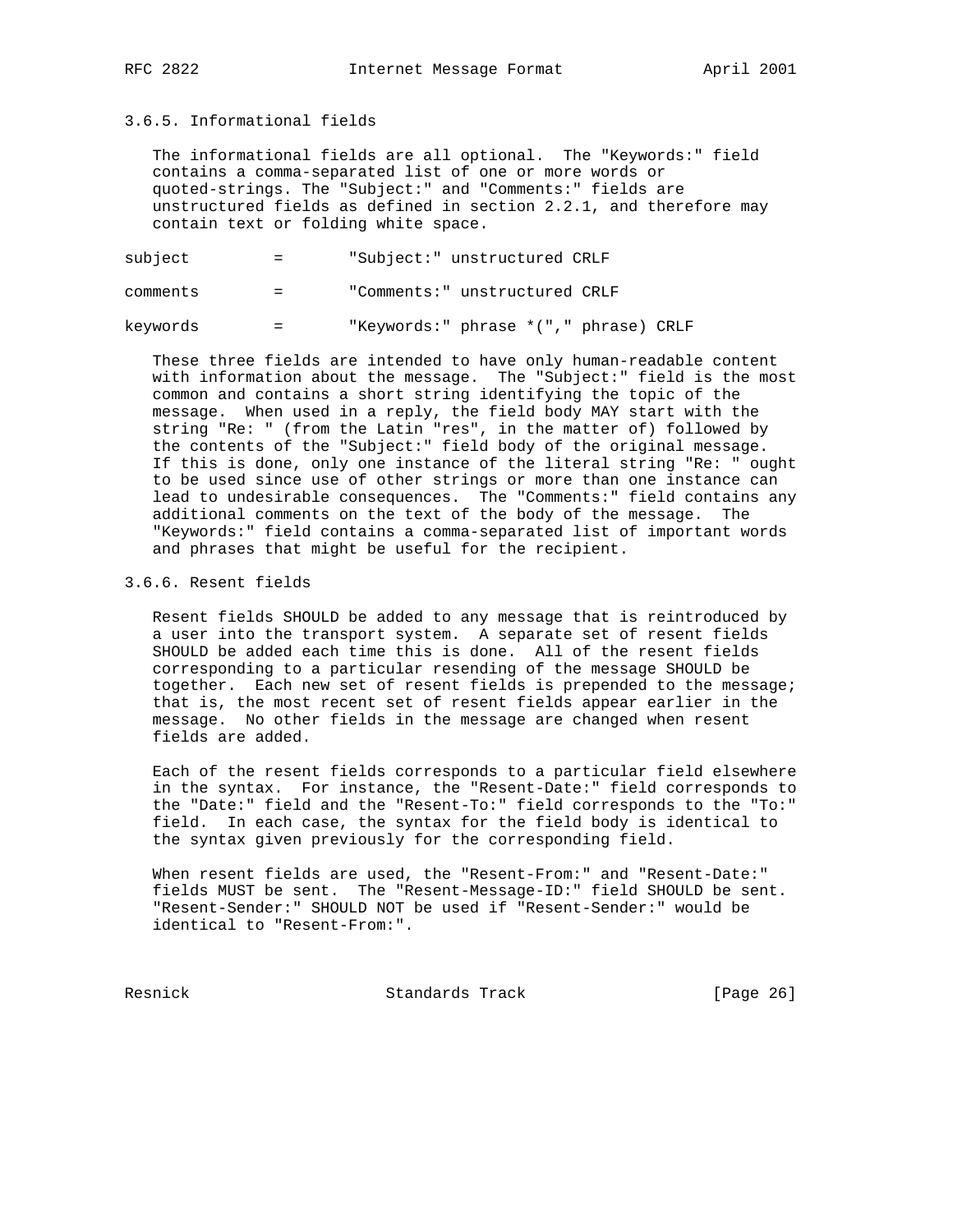| resent-date   | $\mathbf{r} = \mathbf{r}$ | "Resent-Date:" date-time CRLF              |
|---------------|---------------------------|--------------------------------------------|
| resent-from   | $\mathbf{r} = \mathbf{r}$ | "Resent-From:" mailbox-list CRLF           |
| resent-sender | $\mathbf{r} = \mathbf{r}$ | "Resent-Sender:" mailbox CRLF              |
| resent-to     | $=$                       | "Resent-To:" address-list CRLF             |
| resent-cc     | $=$                       | "Resent-Cc:" address-list CRLF             |
| resent-bcc    | $=$                       | "Resent-Bcc:" (address-list / [CFWS]) CRLF |
| resent-msq-id | $=$                       | "Resent-Message-ID:" msg-id CRLF           |

 Resent fields are used to identify a message as having been reintroduced into the transport system by a user. The purpose of using resent fields is to have the message appear to the final recipient as if it were sent directly by the original sender, with all of the original fields remaining the same. Each set of resent fields correspond to a particular resending event. That is, if a message is resent multiple times, each set of resent fields gives identifying information for each individual time. Resent fields are strictly informational. They MUST NOT be used in the normal processing of replies or other such automatic actions on messages.

 Note: Reintroducing a message into the transport system and using resent fields is a different operation from "forwarding". "Forwarding" has two meanings: One sense of forwarding is that a mail reading program can be told by a user to forward a copy of a message to another person, making the forwarded message the body of the new message. A forwarded message in this sense does not appear to have come from the original sender, but is an entirely new message from the forwarder of the message. On the other hand, forwarding is also used to mean when a mail transport program gets a message and forwards it on to a different destination for final delivery. Resent header fields are not intended for use with either type of forwarding.

 The resent originator fields indicate the mailbox of the person(s) or system(s) that resent the message. As with the regular originator fields, there are two forms: a simple "Resent-From:" form which contains the mailbox of the individual doing the resending, and the more complex form, when one individual (identified in the "Resent-Sender:" field) resends a message on behalf of one or more others (identified in the "Resent-From:" field).

 Note: When replying to a resent message, replies behave just as they would with any other message, using the original "From:",

Resnick Standards Track [Page 27]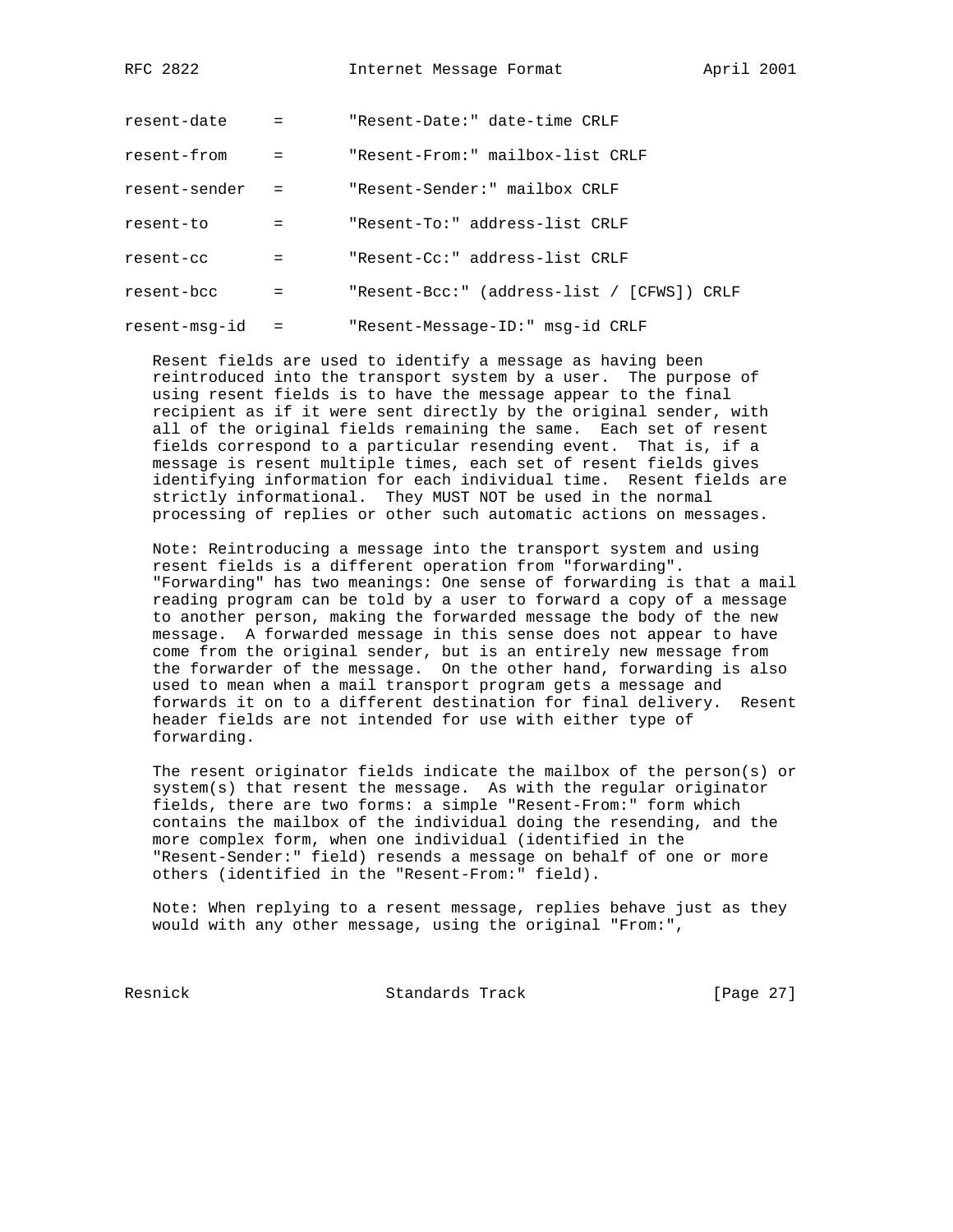"Reply-To:", "Message-ID:", and other fields. The resent fields are only informational and MUST NOT be used in the normal processing of replies.

 The "Resent-Date:" indicates the date and time at which the resent message is dispatched by the resender of the message. Like the "Date:" field, it is not the date and time that the message was actually transported.

 The "Resent-To:", "Resent-Cc:", and "Resent-Bcc:" fields function identically to the "To:", "Cc:", and "Bcc:" fields respectively, except that they indicate the recipients of the resent message, not the recipients of the original message.

 The "Resent-Message-ID:" field provides a unique identifier for the resent message.

3.6.7. Trace fields

 The trace fields are a group of header fields consisting of an optional "Return-Path:" field, and one or more "Received:" fields. The "Return-Path:" header field contains a pair of angle brackets that enclose an optional addr-spec. The "Received:" field contains a (possibly empty) list of name/value pairs followed by a semicolon and a date-time specification. The first item of the name/value pair is defined by item-name, and the second item is either an addr-spec, an atom, a domain, or a msg-id. Further restrictions may be applied to the syntax of the trace fields by standards that provide for their use, such as [RFC2821].

| trace              | $=$ $-$                                 | [return]<br>1*received                                       |
|--------------------|-----------------------------------------|--------------------------------------------------------------|
| return             | $=$ $-$                                 | "Return-Path:" path CRLF                                     |
| path               | $\mathbf{r} = \mathbf{r}$               | $([CFWS] "<" ([CFWS] / addr-spec) ">" [CFWS]) /$<br>obs-path |
| received           | $\mathbf{r} = \mathbf{r}$               | "Received:" name-val-list ";" date-time CRLF                 |
| $name-val$ -list = |                                         | [CFWS] [name-val-pair *(CFWS name-val-pair)]                 |
| name-val-pair      | $\mathcal{L} = \mathcal{L} \mathcal{L}$ | item-name CFWS item-value                                    |
| item-name          | $\mathbf{r} = \mathbf{r}$               | ALPHA $*([" -"] (ALPHA / DIGIT))$                            |
| item-value         | $=$                                     | 1*angle-addr / addr-spec /<br>atom / domain / msq-id         |

| Resnick | Standards Track | [Page 28] |  |
|---------|-----------------|-----------|--|
|         |                 |           |  |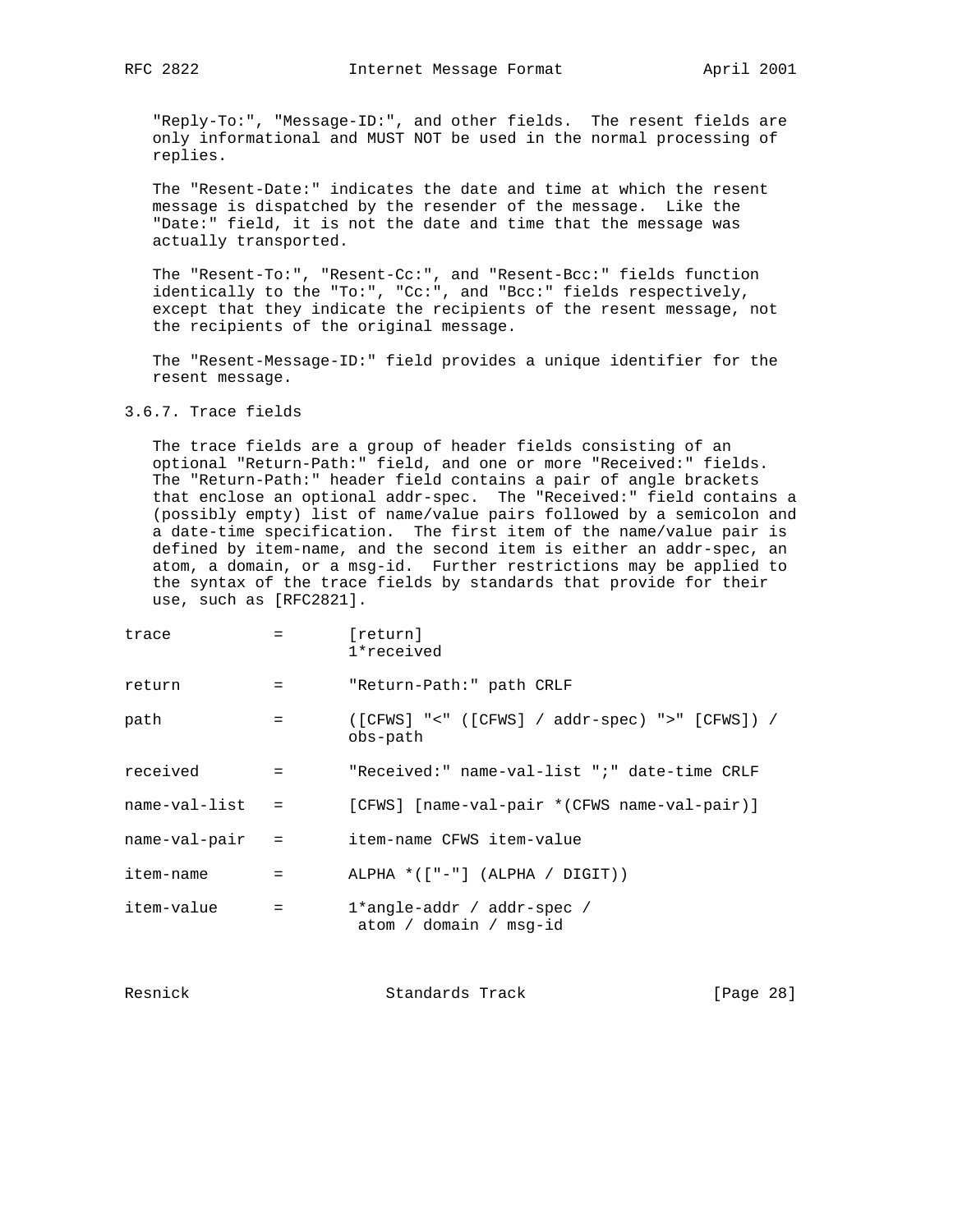A full discussion of the Internet mail use of trace fields is contained in [RFC2821]. For the purposes of this standard, the trace fields are strictly informational, and any formal interpretation of them is outside of the scope of this document.

3.6.8. Optional fields

 Fields may appear in messages that are otherwise unspecified in this standard. They MUST conform to the syntax of an optional-field. This is a field name, made up of the printable US-ASCII characters except SP and colon, followed by a colon, followed by any text which conforms to unstructured.

 The field names of any optional-field MUST NOT be identical to any field name specified elsewhere in this standard.

| optional-field = |         | field-name ":" unstructured CRLF |                                                                              |
|------------------|---------|----------------------------------|------------------------------------------------------------------------------|
| field-name       | $=$ $-$ | l*ftext                          |                                                                              |
| ftext            | $=$     | $8d33-57$ /<br>$8d59 - 126$      | ; Any character except<br>; controls, SP, and<br>$\mathcal{V} = \mathcal{V}$ |

 For the purposes of this standard, any optional field is uninterpreted.

## 4. Obsolete Syntax

 Earlier versions of this standard allowed for different (usually more liberal) syntax than is allowed in this version. Also, there have been syntactic elements used in messages on the Internet whose interpretation have never been documented. Though some of these syntactic forms MUST NOT be generated according to the grammar in section 3, they MUST be accepted and parsed by a conformant receiver. This section documents many of these syntactic elements. Taking the grammar in section 3 and adding the definitions presented in this section will result in the grammar to use for interpretation of messages.

 Note: This section identifies syntactic forms that any implementation MUST reasonably interpret. However, there are certainly Internet messages which do not conform to even the additional syntax given in this section. The fact that a particular form does not appear in any section of this document is not justification for computer programs to crash or for malformed data to be irretrievably lost by any implementation. To repeat an example, though this document requires lines in messages to be no longer than 998 characters, silently

Resnick Standards Track [Page 29]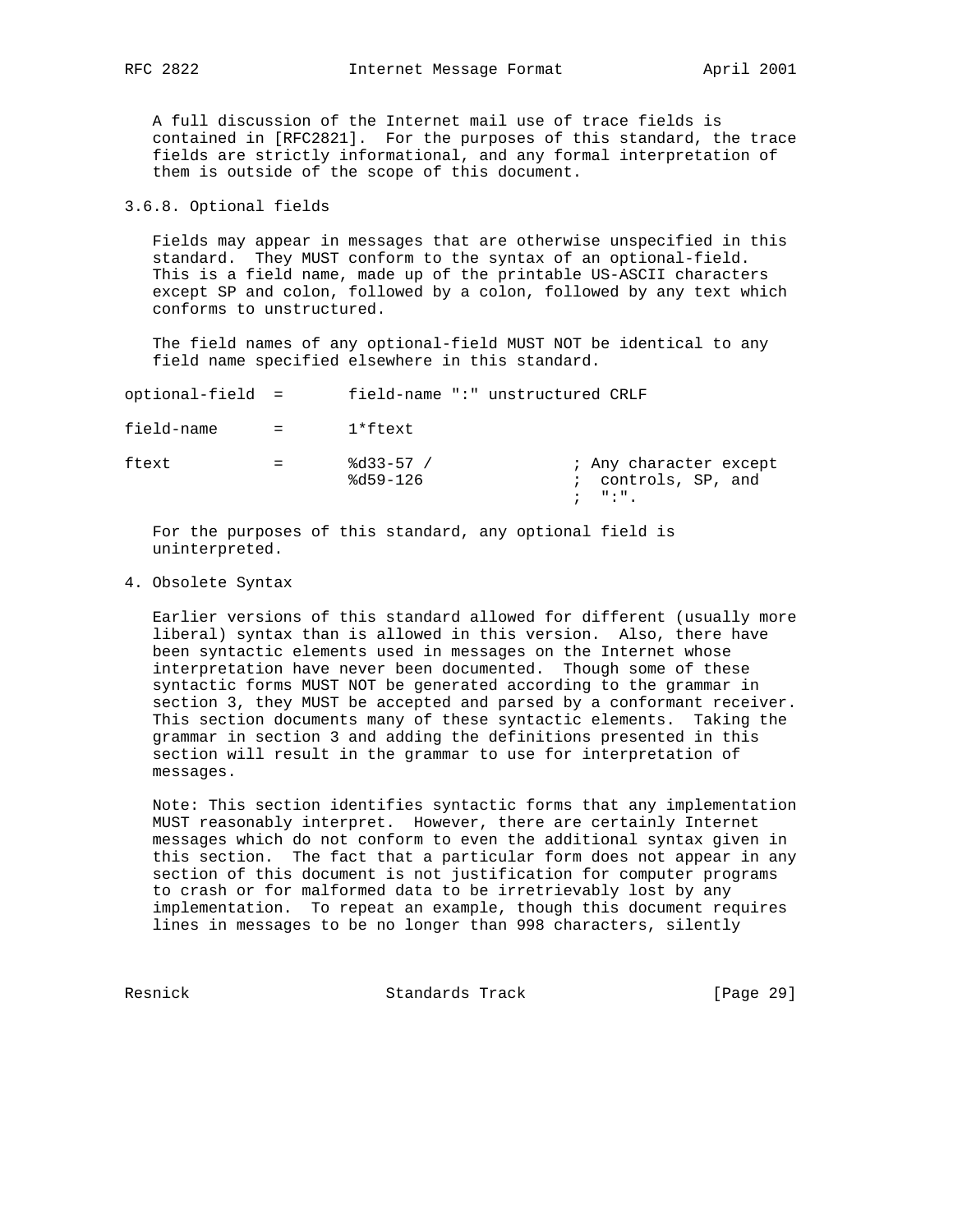discarding the 999th and subsequent characters in a line without warning would still be bad behavior for an implementation. It is up to the implementation to deal with messages robustly.

 One important difference between the obsolete (interpreting) and the current (generating) syntax is that in structured header field bodies (i.e., between the colon and the CRLF of any structured header field), white space characters, including folding white space, and comments can be freely inserted between any syntactic tokens. This allows many complex forms that have proven difficult for some implementations to parse.

 Another key difference between the obsolete and the current syntax is that the rule in section 3.2.3 regarding lines composed entirely of white space in comments and folding white space does not apply. See the discussion of folding white space in section 4.2 below.

 Finally, certain characters that were formerly allowed in messages appear in this section. The NUL character (ASCII value 0) was once allowed, but is no longer for compatibility reasons. CR and LF were allowed to appear in messages other than as CRLF; this use is also shown here.

 Other differences in syntax and semantics are noted in the following sections.

4.1. Miscellaneous obsolete tokens

 These syntactic elements are used elsewhere in the obsolete syntax or in the main syntax. The obs-char and obs-qp elements each add ASCII value 0. Bare CR and bare LF are added to obs-text and obs-utext. The period character is added to obs-phrase. The obs-phrase-list provides for "empty" elements in a comma-separated list of phrases.

 Note: The "period" (or "full stop") character (".") in obs-phrase is not a form that was allowed in earlier versions of this or any other standard. Period (nor any other character from specials) was not allowed in phrase because it introduced a parsing difficulty distinguishing between phrases and portions of an addr-spec (see section 4.4). It appears here because the period character is currently used in many messages in the display-name portion of addresses, especially for initials in names, and therefore must be interpreted properly. In the future, period may appear in the regular syntax of phrase.

obs-qp = "\" (%d0-127)  $obs - text$  =  $*LF *CR * (obs - char *LF *CR)$ 

Resnick Standards Track [Page 30]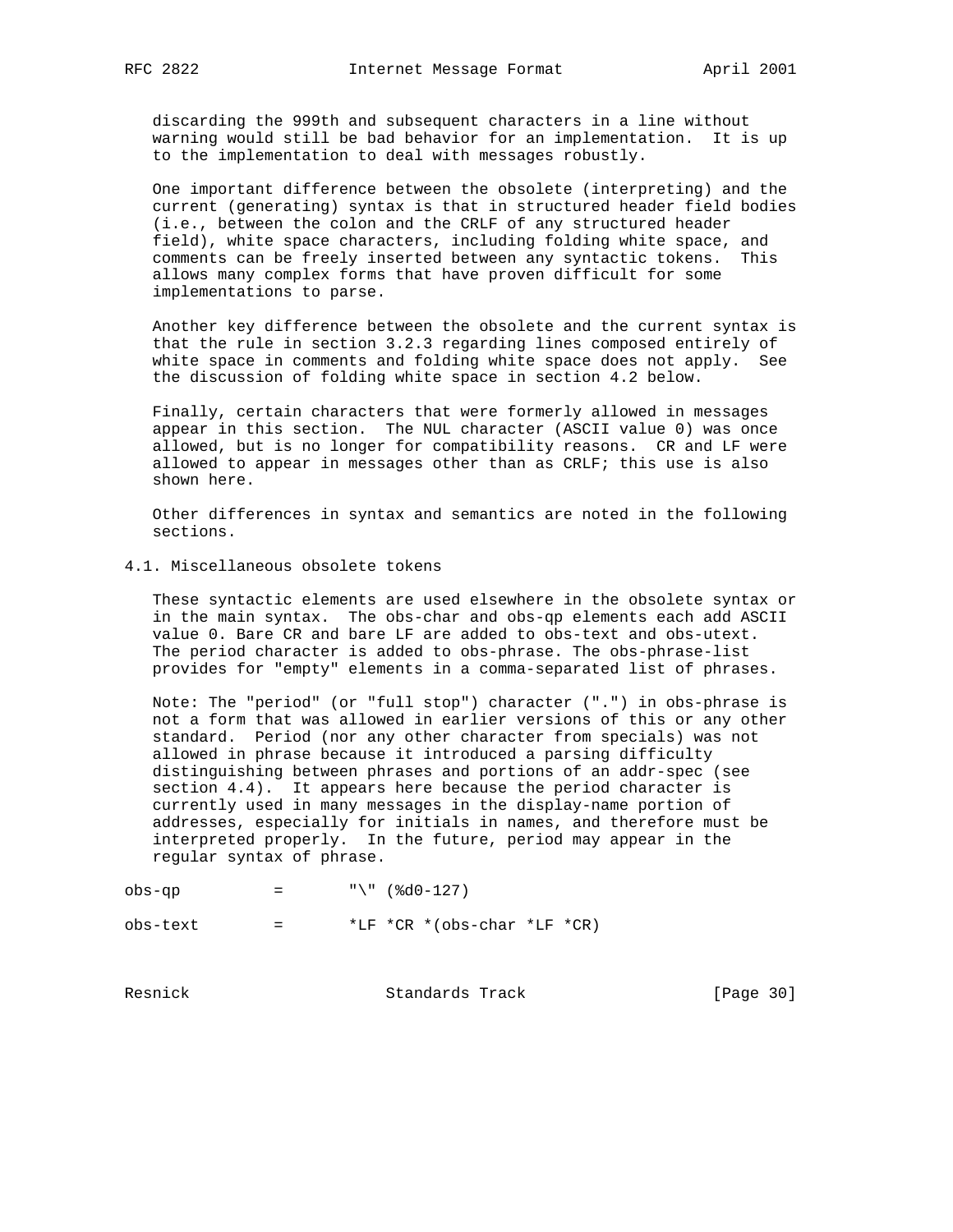obs-char = %d0-9 / %d11 / ; %d0-127 except CR and %d12 / %d14-127 *;* LF

obs-utext = obs-text

 $obs-phrase$  = word  $*(word / "." / CFWS)$ 

obs-phrase-list = phrase / 1\*([phrase] [CFWS] "," [CFWS]) [phrase]

 Bare CR and bare LF appear in messages with two different meanings. In many cases, bare CR or bare LF are used improperly instead of CRLF to indicate line separators. In other cases, bare CR and bare LF are used simply as ASCII control characters with their traditional ASCII meanings.

4.2. Obsolete folding white space

 In the obsolete syntax, any amount of folding white space MAY be inserted where the obs-FWS rule is allowed. This creates the possibility of having two consecutive "folds" in a line, and therefore the possibility that a line which makes up a folded header field could be composed entirely of white space.

 $obs-FWS$  =  $1*WSP * (CRLF 1*WSP)$ 

4.3. Obsolete Date and Time

 The syntax for the obsolete date format allows a 2 digit year in the date field and allows for a list of alphabetic time zone specifications that were used in earlier versions of this standard. It also permits comments and folding white space between many of the tokens.

| obs-day-of-week =                   |                                                                               |        | [CFWS] day-name [CFWS] |                  |  |
|-------------------------------------|-------------------------------------------------------------------------------|--------|------------------------|------------------|--|
| obs-year                            | $\mathbf{r} = \mathbf{r}$                                                     |        | [CFWS] 2*DIGIT [CFWS]  |                  |  |
| obs-month                           | $\mathbf{r} = \mathbf{r} \mathbf{r}$                                          |        | CFWS month-name CFWS   |                  |  |
| obs-day                             | $\mathcal{L} = \mathcal{L} = \mathcal{L}$                                     |        | [CFWS] 1*2DIGIT [CFWS] |                  |  |
| obs-hour                            | $=$ $-$                                                                       |        | [CFWS] 2DIGIT [CFWS]   |                  |  |
| obs-minute                          | $\mathbf{r} = \mathbf{r} \mathbf{r}$ and $\mathbf{r} = \mathbf{r} \mathbf{r}$ |        | [CFWS] 2DIGIT [CFWS]   |                  |  |
| obs-second                          | $=$                                                                           |        | [CFWS] 2DIGIT [CFWS]   |                  |  |
| obs-zone<br>$\sim$ $\sim$ $\approx$ |                                                                               | "UT" / | "GMT" /                | ; Universal Time |  |

Resnick Standards Track [Page 31]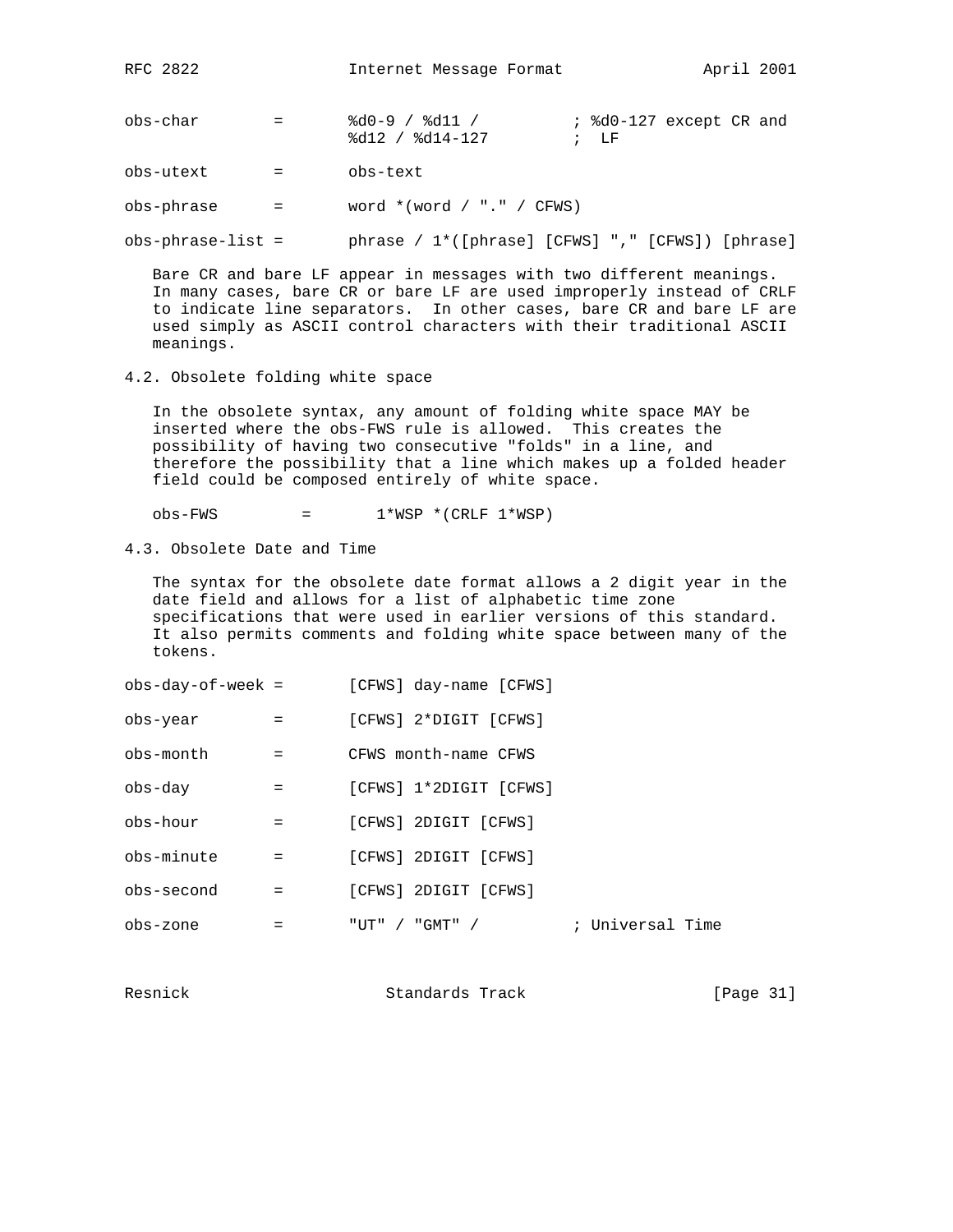| "EST" / "EDT" /<br>"CST" / "CDT" /<br>"MST" / "MDT" /<br>"PST" / "PDT" / | ; North American UT<br>; offsets<br>; Eastern: $-5/- 4$<br>; Central: $-6/-5$<br>; Mountain: $-7/-6$<br>; Pacific: $-8/-7$ |
|--------------------------------------------------------------------------|----------------------------------------------------------------------------------------------------------------------------|
| $8d65 - 73 /$<br>$8d75-90 /$<br>$8d97-105$ /<br>$8d107 - 122$            | ; Military zones - "A"<br>; through "I" and "K"<br>; through "Z", both<br>; upper and lower case                           |

 Where a two or three digit year occurs in a date, the year is to be interpreted as follows: If a two digit year is encountered whose value is between 00 and 49, the year is interpreted by adding 2000, ending up with a value between 2000 and 2049. If a two digit year is encountered with a value between 50 and 99, or any three digit year is encountered, the year is interpreted by adding 1900.

 In the obsolete time zone, "UT" and "GMT" are indications of "Universal Time" and "Greenwich Mean Time" respectively and are both semantically identical to "+0000".

 The remaining three character zones are the US time zones. The first letter, "E", "C", "M", or "P" stands for "Eastern", "Central", "Mountain" and "Pacific". The second letter is either "S" for "Standard" time, or "D" for "Daylight" (or summer) time. Their interpretations are as follows:

 EDT is semantically equivalent to -0400 EST is semantically equivalent to -0500 CDT is semantically equivalent to -0500 CST is semantically equivalent to -0600 MDT is semantically equivalent to -0600 MST is semantically equivalent to -0700 PDT is semantically equivalent to -0700 PST is semantically equivalent to -0800

 The 1 character military time zones were defined in a non-standard way in [RFC822] and are therefore unpredictable in their meaning. The original definitions of the military zones "A" through "I" are equivalent to "+0100" through "+0900" respectively; "K", "L", and "M" are equivalent to "+1000", "+1100", and "+1200" respectively; "N" through "Y" are equivalent to "-0100" through "-1200" respectively; and "Z" is equivalent to "+0000". However, because of the error in [RFC822], they SHOULD all be considered equivalent to "-0000" unless there is out-of-band information confirming their meaning.

Resnick Standards Track [Page 32]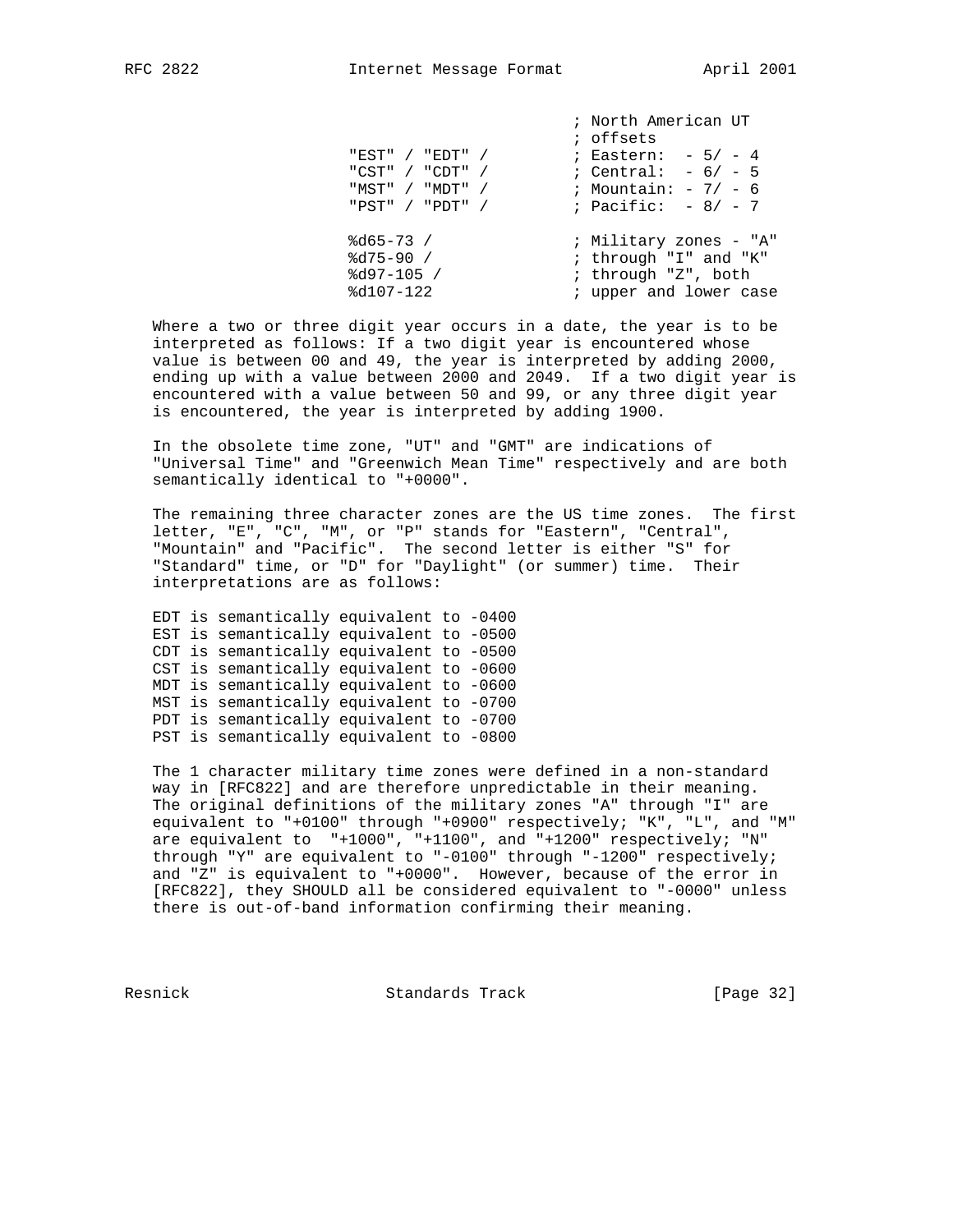Other multi-character (usually between 3 and 5) alphabetic time zones have been used in Internet messages. Any such time zone whose meaning is not known SHOULD be considered equivalent to "-0000" unless there is out-of-band information confirming their meaning.

## 4.4. Obsolete Addressing

 There are three primary differences in addressing. First, mailbox addresses were allowed to have a route portion before the addr-spec when enclosed in "<" and ">". The route is simply a comma-separated list of domain names, each preceded by "@", and the list terminated by a colon. Second, CFWS were allowed between the period-separated elements of local-part and domain (i.e., dot-atom was not used). In addition, local-part is allowed to contain quoted-string in addition to just atom. Finally, mailbox-list and address-list were allowed to have "null" members. That is, there could be two or more commas in such a list with nothing in between them.

| obs-angle-addr =    |              | [CFWS] "<" [obs-route] addr-spec ">" [CFWS]      |
|---------------------|--------------|--------------------------------------------------|
| obs-route           | $=$          | [CFWS] obs-domain-list ":" [CFWS]                |
| $obs-domain-list =$ |              | "@" domain $*(*(CFWS / ","")$ [CFWS] "@" domain) |
| $obs-local-part =$  |              | word $*(".$ word)                                |
| obs-domain          | $\alpha = 1$ | atom $*(".$ atom)                                |
| $obs-mbox-list =$   |              | $1*([mailbox] [CFWS] "," [CFWS]) [mailbox]$      |
| obs-addr-list       |              | $1*([address] [CFWS] "," [CFWS]) [address]$      |

When interpreting addresses, the route portion SHOULD be ignored.

4.5. Obsolete header fields

 Syntactically, the primary difference in the obsolete field syntax is that it allows multiple occurrences of any of the fields and they may occur in any order. Also, any amount of white space is allowed before the ":" at the end of the field name.

| obs-fields | *(obs-return /  |
|------------|-----------------|
|            | obs-received /  |
|            | obs-orig-date / |
|            | obs-from /      |
|            | obs-sender /    |
|            | obs-reply-to /  |
|            | $obs-to$ /      |
|            |                 |

Resnick Standards Track [Page 33]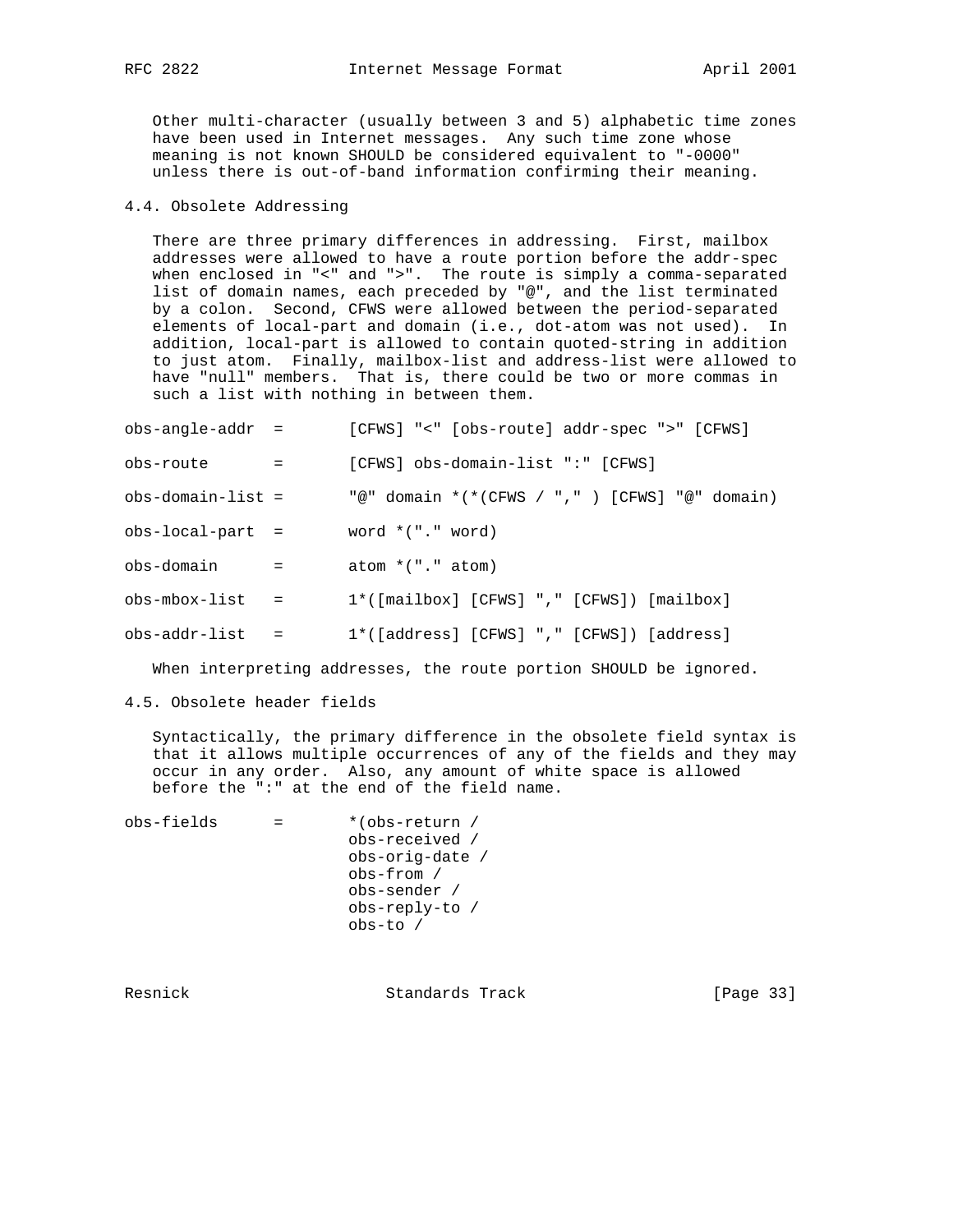```
 obs-cc /
 obs-bcc /
 obs-message-id /
 obs-in-reply-to /
 obs-references /
 obs-subject /
 obs-comments /
 obs-keywords /
 obs-resent-date /
 obs-resent-from /
 obs-resent-send /
 obs-resent-rply /
 obs-resent-to /
 obs-resent-cc /
 obs-resent-bcc /
 obs-resent-mid /
 obs-optional)
```
 Except for destination address fields (described in section 4.5.3), the interpretation of multiple occurrences of fields is unspecified. Also, the interpretation of trace fields and resent fields which do not occur in blocks prepended to the message is unspecified as well. Unless otherwise noted in the following sections, interpretation of other fields is identical to the interpretation of their non-obsolete counterparts in section 3.

4.5.1. Obsolete origination date field

obs-orig-date = "Date" \*WSP ":" date-time CRLF

4.5.2. Obsolete originator fields

obs-from = "From" \*WSP ":" mailbox-list CRLF

obs-sender = "Sender" \*WSP ":" mailbox CRLF

obs-reply-to = "Reply-To" \*WSP ":" mailbox-list CRLF

4.5.3. Obsolete destination address fields

| obs-to  | $=$ | "To" *WSP ":" address-list CRLF             |
|---------|-----|---------------------------------------------|
| obs-cc  | $=$ | "Cc" *WSP ":" address-list CRLF             |
| obs-bcc | $=$ | "Bcc" *WSP ":" (address-list / [CFWS]) CRLF |

Resnick Standards Track [Page 34]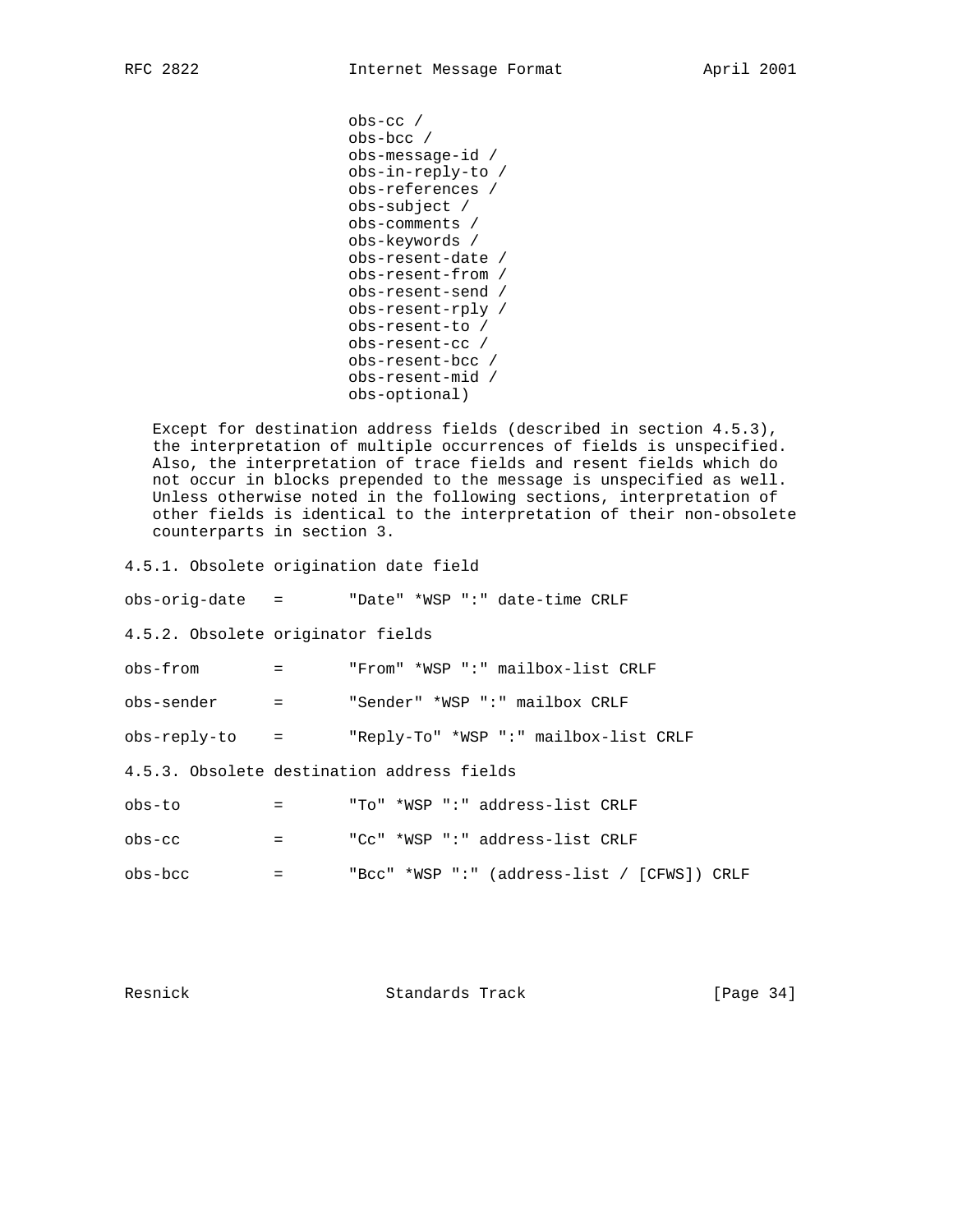When multiple occurrences of destination address fields occur in a message, they SHOULD be treated as if the address-list in the first occurrence of the field is combined with the address lists of the subsequent occurrences by adding a comma and concatenating.

#### 4.5.4. Obsolete identification fields

 The obsolete "In-Reply-To:" and "References:" fields differ from the current syntax in that they allow phrase (words or quoted strings) to appear. The obsolete forms of the left and right sides of msg-id allow interspersed CFWS, making them syntactically identical to local-part and domain respectively.

| $obs-message-id =$  |     | "Message-ID" *WSP ":" msg-id CRLF              |
|---------------------|-----|------------------------------------------------|
| $obs-in-reply-to =$ |     | "In-Reply-To" *WSP ":" *(phrase / msq-id) CRLF |
| $obs-references =$  |     | "References" *WSP ":" *(phrase / msq-id) CRLF  |
| obs-id-left         | $=$ | local-part                                     |
|                     |     |                                                |

obs-id-right = domain

 For purposes of interpretation, the phrases in the "In-Reply-To:" and "References:" fields are ignored.

 Semantically, none of the optional CFWS surrounding the local-part and the domain are part of the obs-id-left and obs-id-right respectively.

## 4.5.5. Obsolete informational fields

obs-subject = "Subject" \*WSP ":" unstructured CRLF

obs-comments = "Comments" \*WSP ":" unstructured CRLF

obs-keywords = "Keywords" \*WSP ":" obs-phrase-list CRLF

4.5.6. Obsolete resent fields

 The obsolete syntax adds a "Resent-Reply-To:" field, which consists of the field name, the optional comments and folding white space, the colon, and a comma separated list of addresses.

| $obs-resent-from =$ |                                       | "Resent-From" *WSP ":" mailbox-list CRLF |
|---------------------|---------------------------------------|------------------------------------------|
| obs-resent-send =   | "Resent-Sender" *WSP ":" mailbox CRLF |                                          |

| Resnick | Standards Track | [Page 35] |  |
|---------|-----------------|-----------|--|
|         |                 |           |  |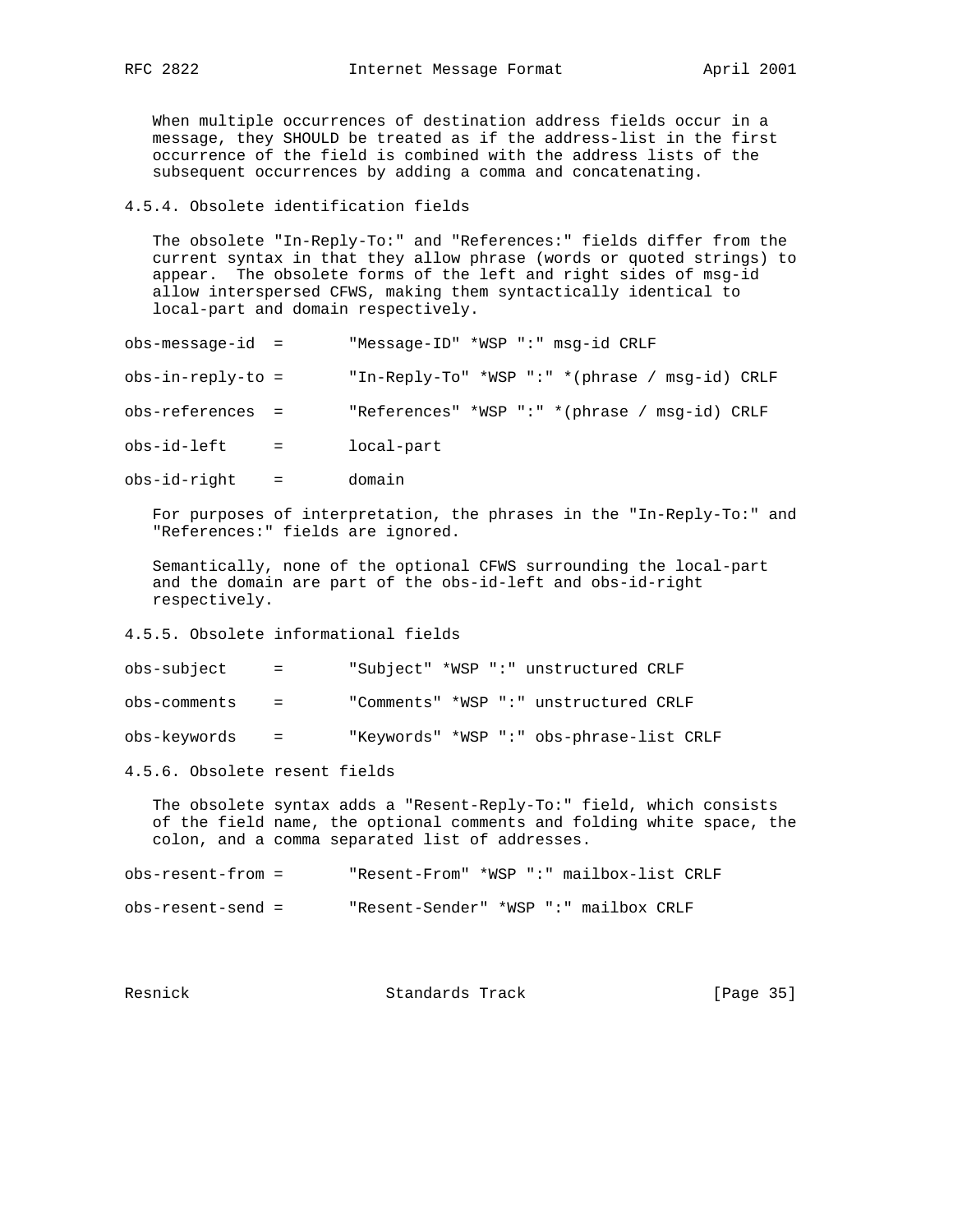obs-resent-date = "Resent-Date" \*WSP ":" date-time CRLF

obs-resent-to = "Resent-To" \*WSP ":" address-list CRLF

obs-resent-cc = "Resent-Cc" \*WSP ":" address-list CRLF

obs-resent-bcc = "Resent-Bcc" \*WSP ":" (address-list / [CFWS]) CRLF

obs-resent-mid = "Resent-Message-ID" \*WSP ":" msg-id CRLF

obs-resent-rply = "Resent-Reply-To" \*WSP ":" address-list CRLF

 As with other resent fields, the "Resent-Reply-To:" field is to be treated as trace information only.

4.5.7. Obsolete trace fields

 The obs-return and obs-received are again given here as template definitions, just as return and received are in section 3. Their full syntax is given in [RFC2821].

obs-return = "Return-Path" \*WSP ":" path CRLF

obs-received = "Received" \*WSP ":" name-val-list CRLF

obs-path = obs-angle-addr

4.5.8. Obsolete optional fields

obs-optional = field-name \*WSP ":" unstructured CRLF

5. Security Considerations

 Care needs to be taken when displaying messages on a terminal or terminal emulator. Powerful terminals may act on escape sequences and other combinations of ASCII control characters with a variety of consequences. They can remap the keyboard or permit other modifications to the terminal which could lead to denial of service or even damaged data. They can trigger (sometimes programmable) answerback messages which can allow a message to cause commands to be issued on the recipient's behalf. They can also effect the operation of terminal attached devices such as printers. Message viewers may wish to strip potentially dangerous terminal escape sequences from the message prior to display. However, other escape sequences appear in messages for useful purposes (cf. [RFC2045, RFC2046, RFC2047, RFC2048, RFC2049, ISO2022]) and therefore should not be stripped indiscriminately.

Resnick Standards Track [Page 36]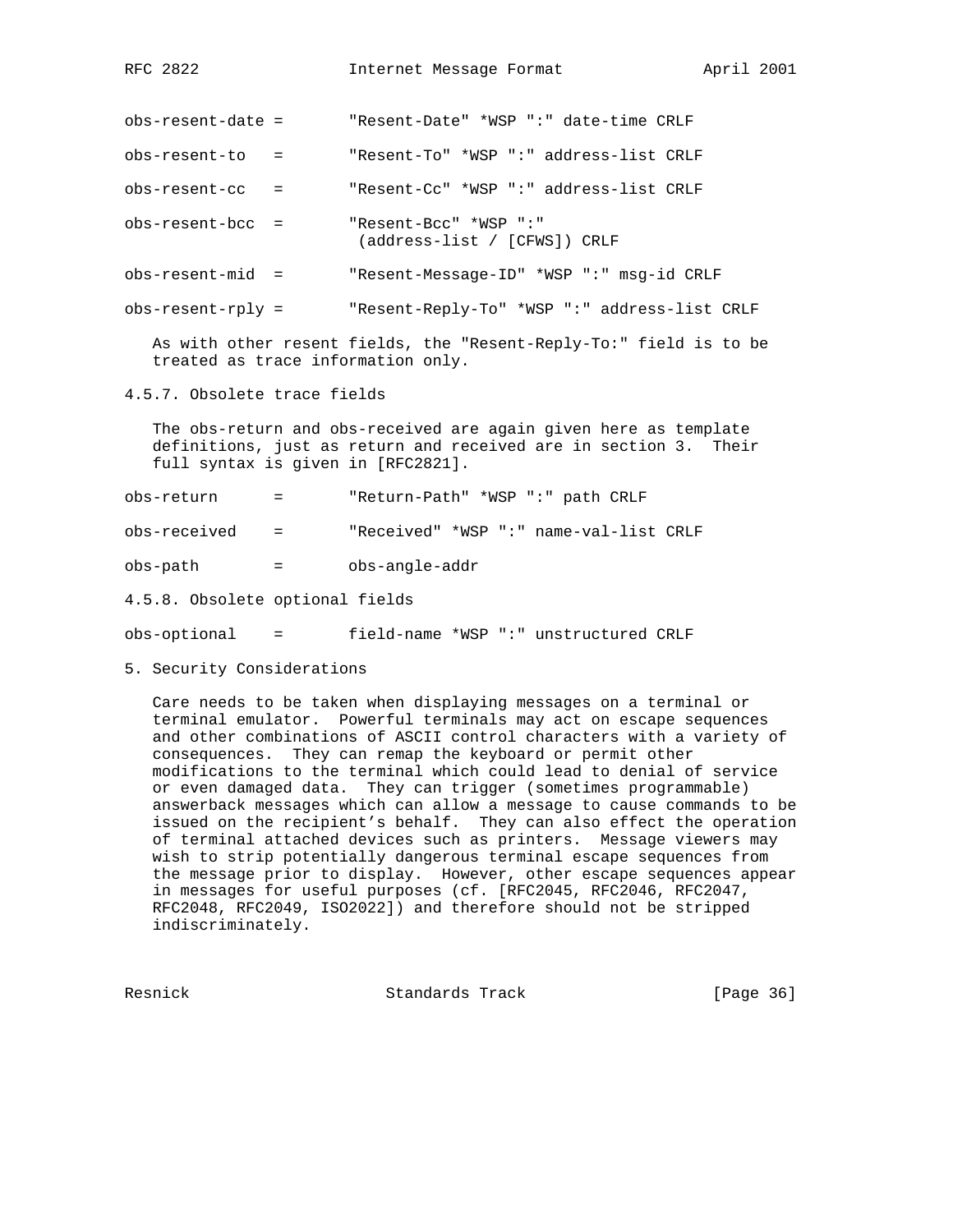Transmission of non-text objects in messages raises additional security issues. These issues are discussed in [RFC2045, RFC2046, RFC2047, RFC2048, RFC2049].

 Many implementations use the "Bcc:" (blind carbon copy) field described in section 3.6.3 to facilitate sending messages to recipients without revealing the addresses of one or more of the addressees to the other recipients. Mishandling this use of "Bcc:" has implications for confidential information that might be revealed, which could eventually lead to security problems through knowledge of even the existence of a particular mail address. For example, if using the first method described in section 3.6.3, where the "Bcc:" line is removed from the message, blind recipients have no explicit indication that they have been sent a blind copy, except insofar as their address does not appear in the message header. Because of this, one of the blind addressees could potentially send a reply to all of the shown recipients and accidentally reveal that the message went to the blind recipient. When the second method from section 3.6.3 is used, the blind recipient's address appears in the "Bcc:" field of a separate copy of the message. If the "Bcc:" field sent contains all of the blind addressees, all of the "Bcc:" recipients will be seen by each "Bcc:" recipient. Even if a separate message is sent to each "Bcc:" recipient with only the individual's address, implementations still need to be careful to process replies to the message as per section 3.6.3 so as not to accidentally reveal the blind recipient to other recipients.

- 6. Bibliography
	- [ASCII] American National Standards Institute (ANSI), Coded Character Set - 7-Bit American National Standard Code for Information Interchange, ANSI X3.4, 1986.
	- [ISO2022] International Organization for Standardization (ISO), Information processing - ISO 7-bit and 8-bit coded character sets - Code extension techniques, Third edition - 1986-05-01, ISO 2022, 1986.
	- [RFC822] Crocker, D., "Standard for the Format of ARPA Internet Text Messages", RFC 822, August 1982.
	- [RFC2045] Freed, N. and N. Borenstein, "Multipurpose Internet Mail Extensions (MIME) Part One: Format of Internet Message Bodies", RFC 2045, November 1996.
	- [RFC2046] Freed, N. and N. Borenstein, "Multipurpose Internet Mail Extensions (MIME) Part Two: Media Types", RFC 2046, November 1996.

Resnick Standards Track [Page 37]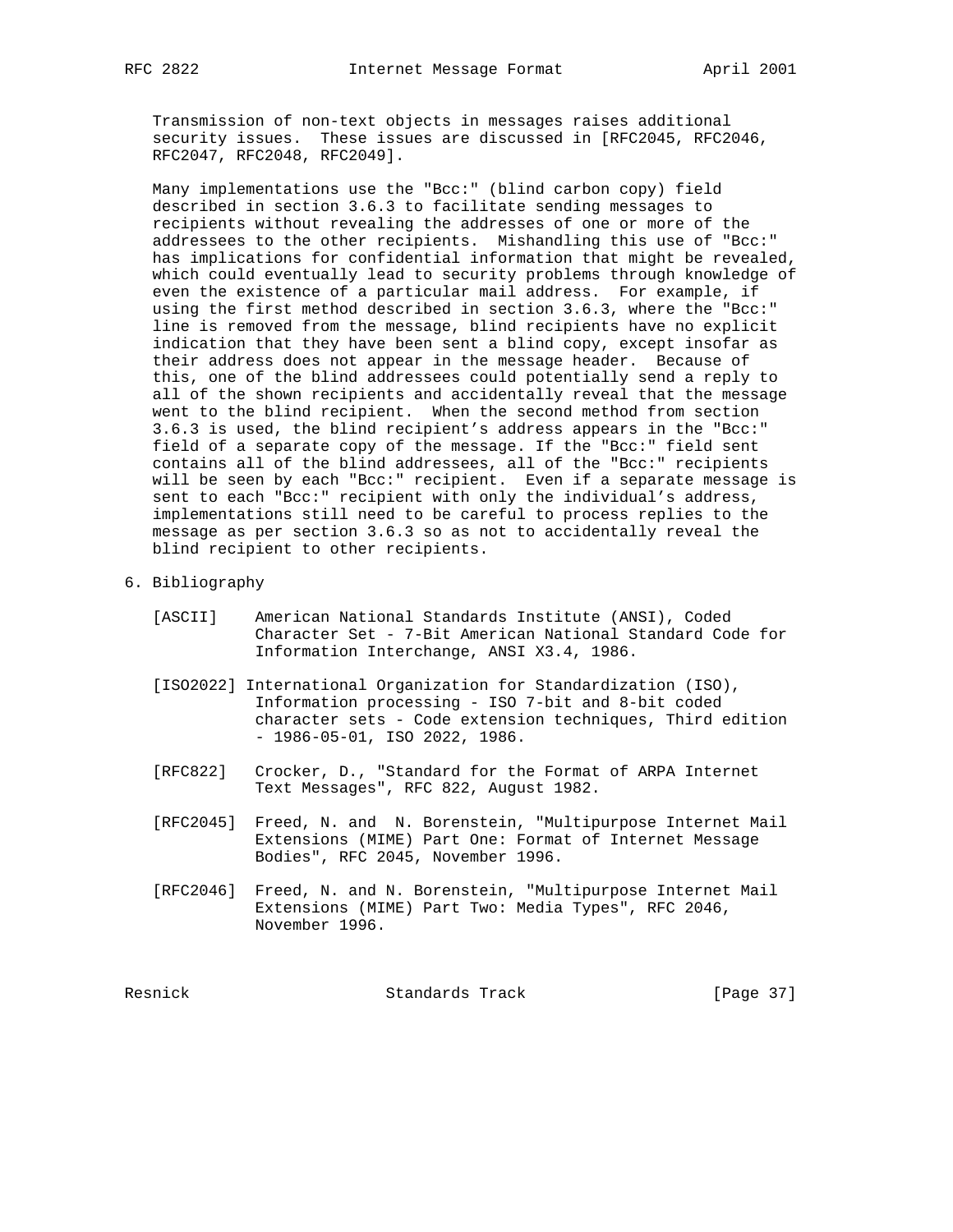- [RFC2047] Moore, K., "Multipurpose Internet Mail Extensions (MIME) Part Three: Message Header Extensions for Non-ASCII Text", RFC 2047, November 1996.
- [RFC2048] Freed, N., Klensin, J. and J. Postel, "Multipurpose Internet Mail Extensions (MIME) Part Four: Format of Internet Message Bodies", RFC 2048, November 1996.
- [RFC2049] Freed, N. and N. Borenstein, "Multipurpose Internet Mail Extensions (MIME) Part Five: Conformance Criteria and Examples", RFC 2049, November 1996.
- [RFC2119] Bradner, S., "Key words for use in RFCs to Indicate Requirement Levels", BCP 14, RFC 2119, March 1997.
- [RFC2234] Crocker, D., Editor, and P. Overell, "Augmented BNF for Syntax Specifications: ABNF", RFC 2234, November 1997.
- [RFC2821] Klensin, J., Editor, "Simple Mail Transfer Protocol", RFC 2821, March 2001.
- [STD3] Braden, R., "Host Requirements", STD 3, RFC 1122 and RFC 1123, October 1989.
- [STD12] Mills, D., "Network Time Protocol", STD 12, RFC 1119, September 1989.
- [STD13] Mockapetris, P., "Domain Name System", STD 13, RFC 1034 and RFC 1035, November 1987.
- [STD14] Partridge, C., "Mail Routing and the Domain System", STD 14, RFC 974, January 1986.
- 7. Editor's Address

 Peter W. Resnick QUALCOMM Incorporated 5775 Morehouse Drive San Diego, CA 92121-1714 USA

 Phone: +1 858 651 4478 Fax: +1 858 651 1102 EMail: presnick@qualcomm.com

Resnick **Standards Track** [Page 38]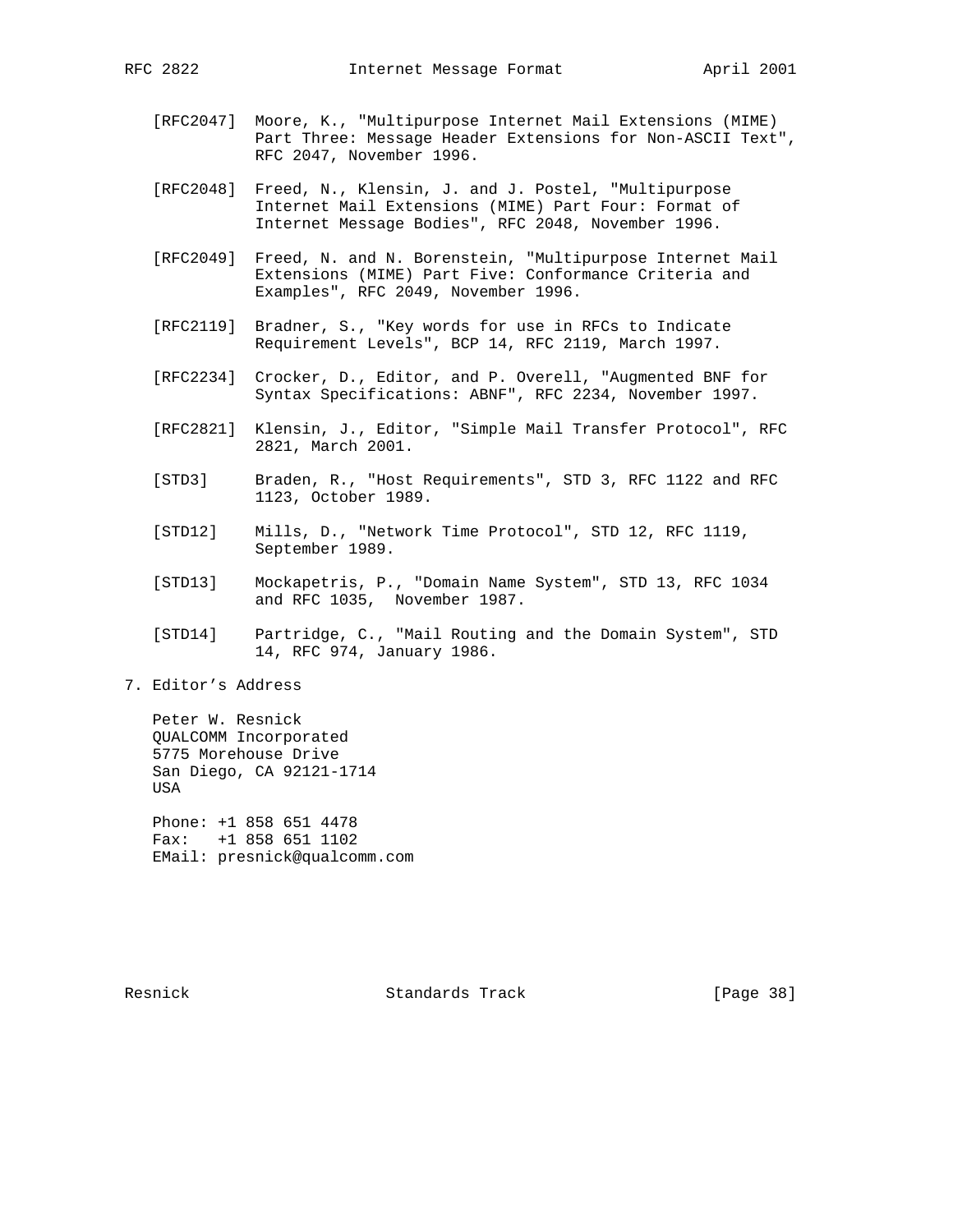## 8. Acknowledgements

 Many people contributed to this document. They included folks who participated in the Detailed Revision and Update of Messaging Standards (DRUMS) Working Group of the Internet Engineering Task Force (IETF), the chair of DRUMS, the Area Directors of the IETF, and people who simply sent their comments in via e-mail. The editor is deeply indebted to them all and thanks them sincerely. The below list includes everyone who sent e-mail concerning this document. Hopefully, everyone who contributed is named here:

| Matti Aarnio            | Barry Finkel         | Larry Masinter      |
|-------------------------|----------------------|---------------------|
| Tanaka Akira            | Erik Forsberg        | Denis McKeon        |
| Russ Allbery            | Chuck Foster         | William P McQuillan |
| Eric Allman             | Paul Fox             | Alexey Melnikov     |
| Harald Tyeit Alvestrand | Klaus M. Frank       | Perry E. Metzger    |
| Ran Atkinson            | Ned Freed            | Steven Miller       |
| Jos Backus              | Jochen Friedrich     | Keith Moore         |
| Bruce Balden            | Randall C. Gellens   | John Gardiner Myers |
| Dave Barr               | Sukvinder Singh Gill | Chris Newman        |
| Alan Barrett            | Tim Goodwin          | John W. Noerenberg  |
| John Beck               | Philip Guenther      | Eric Norman         |
| J. Robert von Behren    | Tony Hansen          | Mike O'Dell         |
| Jos den Bekker          | John Hawkinson       | Larry Osterman      |
| D. J. Bernstein         | Philip Hazel         | Paul Overell        |
| James Berriman          | Kai Henningsen       | Jacob Palme         |
| Norbert Bollow          | Robert Herriot       | Michael A. Patton   |
| Raj Bose                | Paul Hethmon         | Uzi Paz             |
| Antony Bowesman         | Jim Hill             | Michael A. Quinlan  |
| Scott Bradner           | Paul E. Hoffman      | Eric S. Raymond     |
| Randy Bush              | Steve Hole           | Sam Roberts         |
| Tom Byrer               | Kari Hurtta          | Hugh Sasse          |
| Bruce Campbell          | Marco S. Hyman       | Bart Schaefer       |
| Larry Campbell          | Ofer Inbar           | Tom Scola           |
| W. J. Carpenter         | Olle Jarnefors       | Wolfgang Segmuller  |
| Michael Chapman         | Kevin Johnson        | Nick Shelness       |
| Richard Clayton         | Sudish Joseph        | John Stanley        |
| Maurizio Codogno        | Maynard Kang         | Einar Stefferud     |
| Jim Conklin             | Prabhat Keni         | Jeff Stephenson     |
| R. Kelley Cook          | John C. Klensin      | Bernard Stern       |
| Steve Coya              | Graham Klyne         | Peter Sylvester     |
| Mark Crispin            | Brad Knowles         | Mark Symons         |
| Dave Crocker            | Shuhei Kobayashi     | Eric Thomas         |
| Matt Curtin             | Peter Koch           | Lee Thompson        |
| Michael D'Errico        | Dan Kohn             | Karel De Vriendt    |
| Cyrus Daboo             | Christian Kuhtz      | Matthew Wall        |
| Jutta Degener           | Anand Kumria         | Rolf Weber          |
| Mark Delany             | Steen Larsen         | Brent B. Welch      |

Resnick Standards Track [Page 39]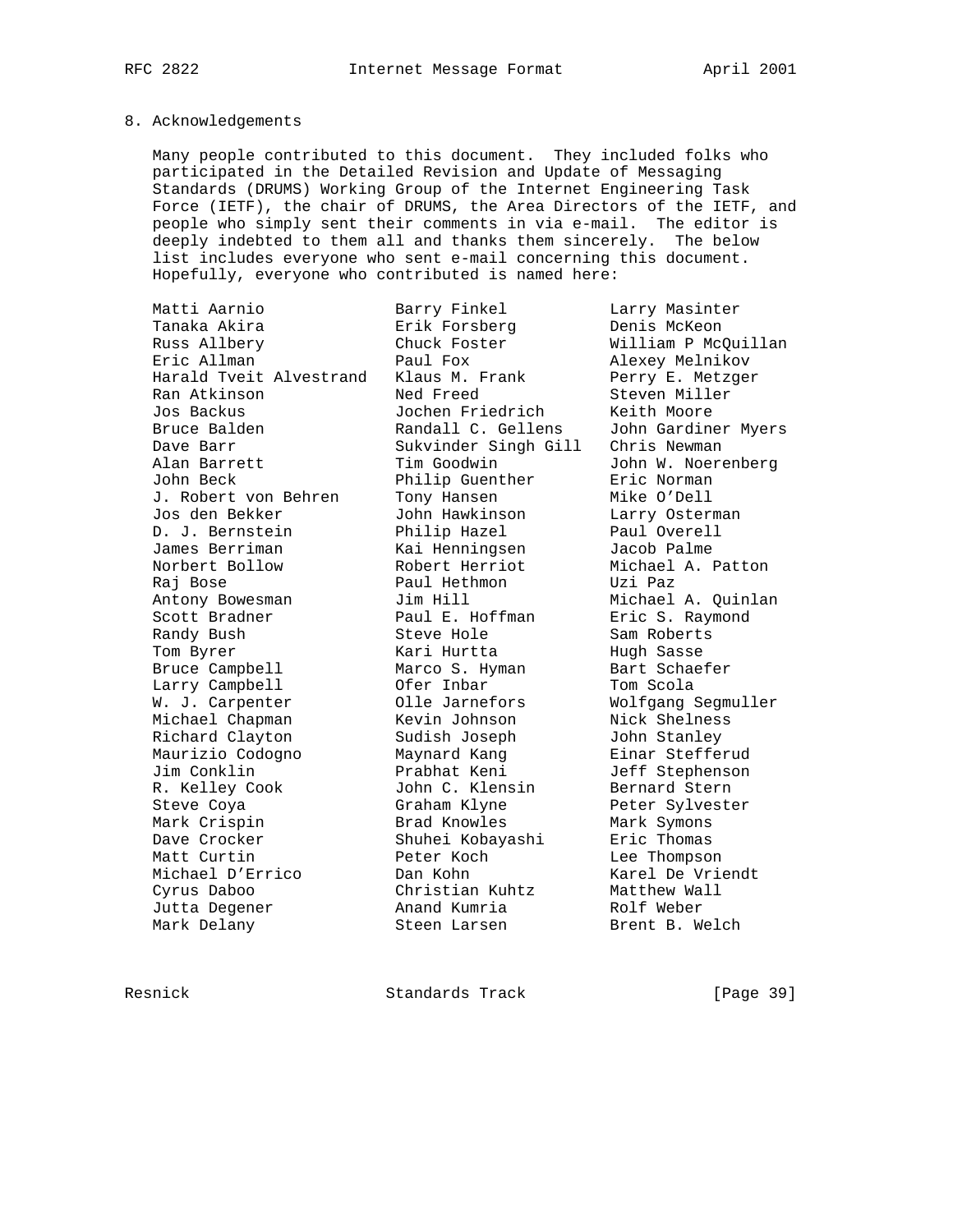Steve Dorner Eliot Lear Dan Wing Harold A. Driscoll Barry Leiba Jack De Winter Robert Elz Lars-Johan Liman Greg A. Woods Johnny Eriksson Charles Lindsey Kazu Yamamoto Erik E. Fair Pete Loshin Alain Zahm Roger Fajman Simon Lyall Jamie Zawinski Patrik Faltstrom Bill Manning Timothy S. Zurcher Claus Andre Farber John Martin

Michael Elkins Jay Levitt Gregory J. Woodhouse

Resnick **Standards Track** [Page 40]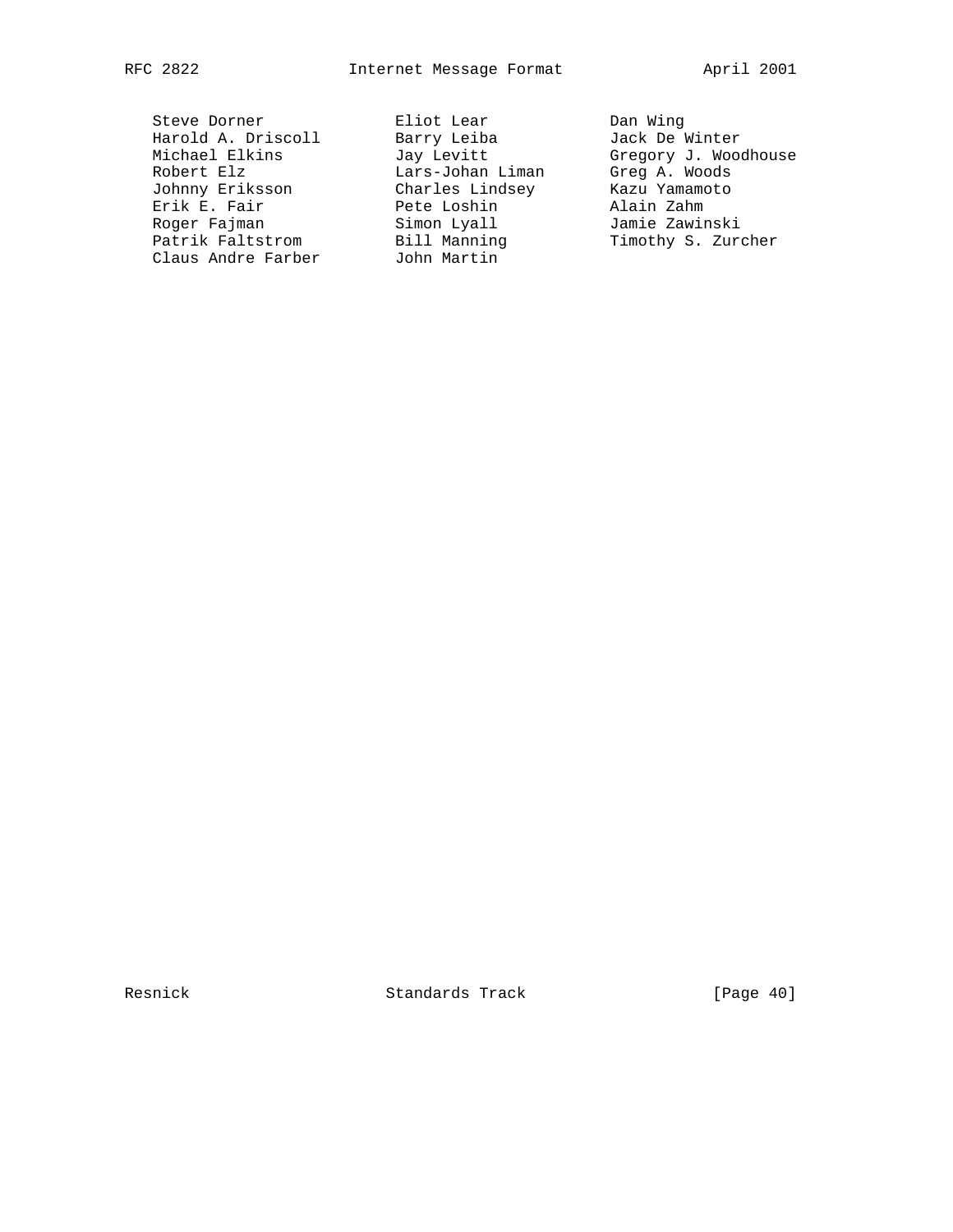Appendix A. Example messages

 This section presents a selection of messages. These are intended to assist in the implementation of this standard, but should not be taken as normative; that is to say, although the examples in this section were carefully reviewed, if there happens to be a conflict between these examples and the syntax described in sections 3 and 4 of this document, the syntax in those sections is to be taken as correct.

 Messages are delimited in this section between lines of "----". The "----" lines are not part of the message itself.

A.1. Addressing examples

 The following are examples of messages that might be sent between two individuals.

A.1.1. A message from one person to another with simple addressing

 This could be called a canonical message. It has a single author, John Doe, a single recipient, Mary Smith, a subject, the date, a message identifier, and a textual message in the body.

---- From: John Doe <jdoe@machine.example> To: Mary Smith <mary@example.net> Subject: Saying Hello Date: Fri, 21 Nov 1997 09:55:06 -0600 Message-ID: <1234@local.machine.example>

This is a message just to say hello. So, "Hello". ----

Resnick Standards Track [Page 41]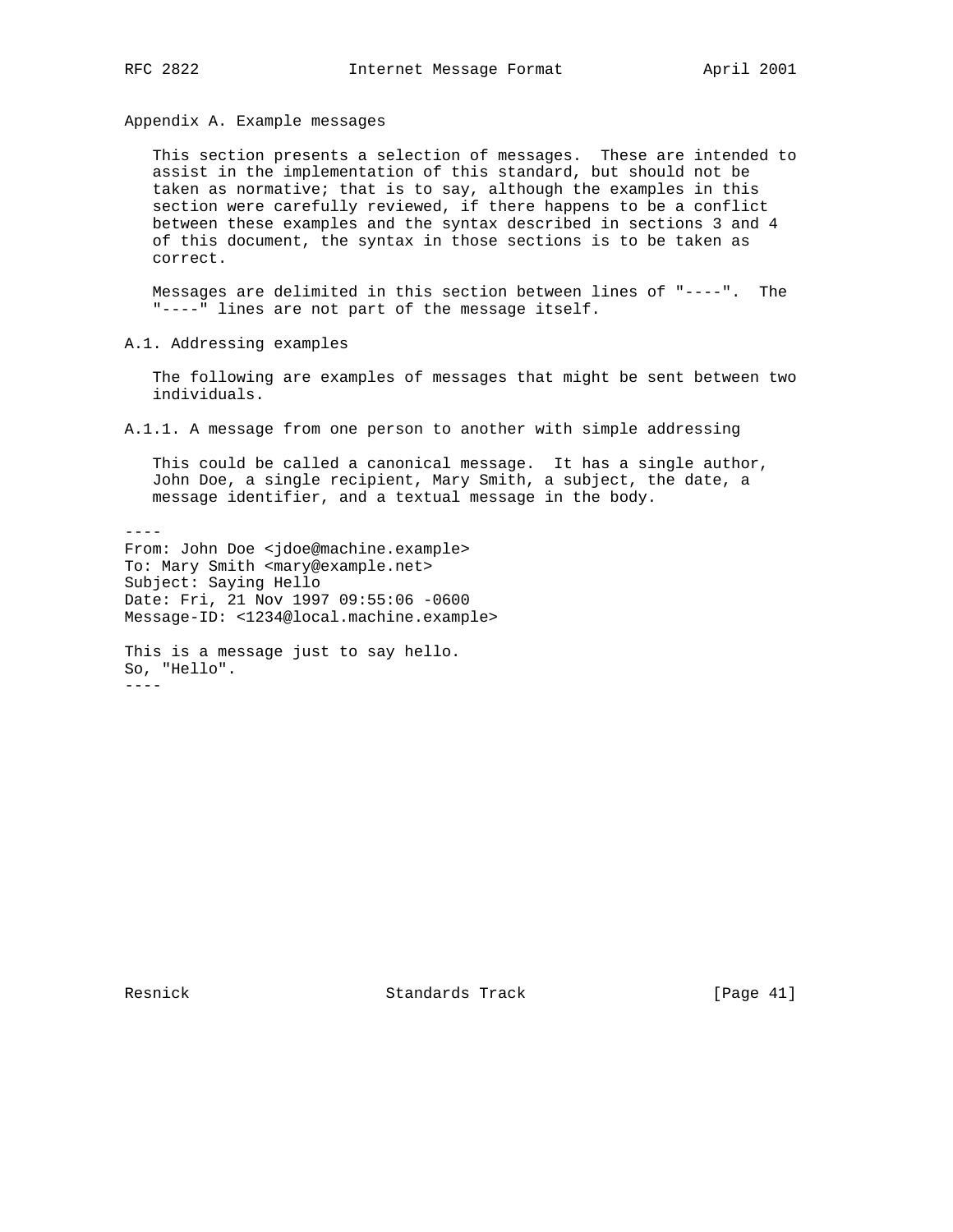If John's secretary Michael actually sent the message, though John was the author and replies to this message should go back to him, the sender field would be used:

#### ----

From: John Doe <jdoe@machine.example> Sender: Michael Jones <mjones@machine.example> To: Mary Smith <mary@example.net> Subject: Saying Hello Date: Fri, 21 Nov 1997 09:55:06 -0600 Message-ID: <1234@local.machine.example>

This is a message just to say hello. So, "Hello". ----

A.1.2. Different types of mailboxes

 This message includes multiple addresses in the destination fields and also uses several different forms of addresses.

----

From: "Joe Q. Public" <john.q.public@example.com> To: Mary Smith <mary@x.test>, jdoe@example.org, Who? <one@y.test> Cc: <boss@nil.test>, "Giant; \"Big\" Box" <sysservices@example.net> Date: Tue, 1 Jul 2003 10:52:37 +0200 Message-ID: <5678.21-Nov-1997@example.com>

Hi everyone.

----

 Note that the display names for Joe Q. Public and Giant; "Big" Box needed to be enclosed in double-quotes because the former contains the period and the latter contains both semicolon and double-quote characters (the double-quote characters appearing as quoted-pair construct). Conversely, the display name for Who? could appear without them because the question mark is legal in an atom. Notice also that jdoe@example.org and boss@nil.test have no display names associated with them at all, and jdoe@example.org uses the simpler address form without the angle brackets.

Resnick Standards Track [Page 42]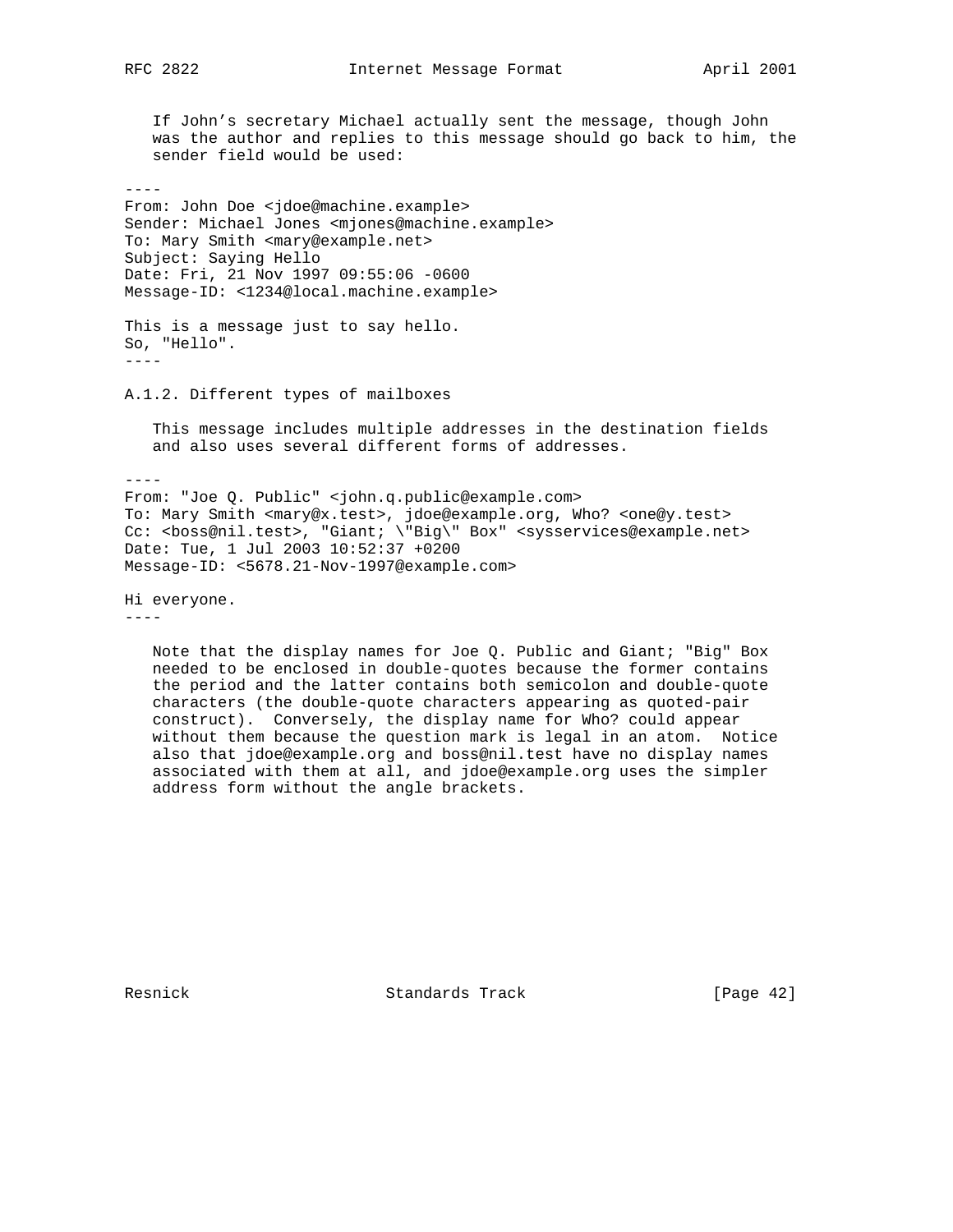A.1.3. Group addresses

----

From: Pete <pete@silly.example> To: A Group:Chris Jones <c@a.test>,joe@where.test,John <jdoe@one.test>; Cc: Undisclosed recipients:; Date: Thu, 13 Feb 1969 23:32:54 -0330 Message-ID: <testabcd.1234@silly.example>

Testing.

----

 In this message, the "To:" field has a single group recipient named A Group which contains 3 addresses, and a "Cc:" field with an empty group recipient named Undisclosed recipients.

A.2. Reply messages

 The following is a series of three messages that make up a conversation thread between John and Mary. John firsts sends a message to Mary, Mary then replies to John's message, and then John replies to Mary's reply message.

 Note especially the "Message-ID:", "References:", and "In-Reply-To:" fields in each message.

---- From: John Doe <jdoe@machine.example> To: Mary Smith <mary@example.net> Subject: Saying Hello Date: Fri, 21 Nov 1997 09:55:06 -0600 Message-ID: <1234@local.machine.example>

This is a message just to say hello. So, "Hello". ----

Resnick Standards Track [Page 43]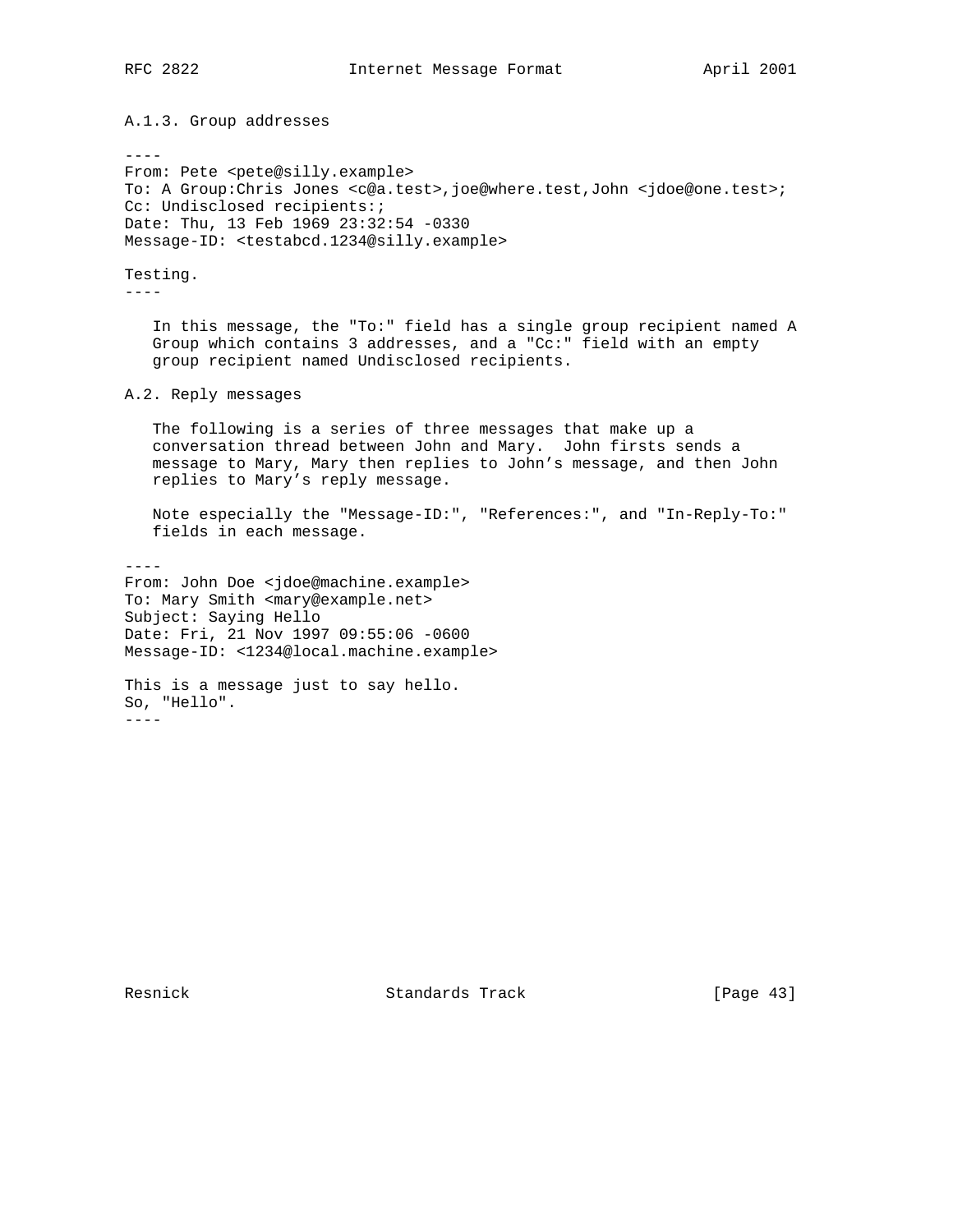When sending replies, the Subject field is often retained, though prepended with "Re: " as described in section 3.6.5. ---- From: Mary Smith <mary@example.net> To: John Doe <jdoe@machine.example> Reply-To: "Mary Smith: Personal Account" <smith@home.example> Subject: Re: Saying Hello Date: Fri, 21 Nov 1997 10:01:10 -0600 Message-ID: <3456@example.net> In-Reply-To: <1234@local.machine.example> References: <1234@local.machine.example> This is a reply to your hello. ---- Note the "Reply-To:" field in the above message. When John replies to Mary's message above, the reply should go to the address in the "Reply-To:" field instead of the address in the "From:" field. ---- To: "Mary Smith: Personal Account" <smith@home.example> From: John Doe <jdoe@machine.example> Subject: Re: Saying Hello Date: Fri, 21 Nov 1997 11:00:00 -0600 Message-ID: <abcd.1234@local.machine.tld> In-Reply-To: <3456@example.net> References: <1234@local.machine.example> <3456@example.net> This is a reply to your reply.  $---$ A.3. Resent messages Start with the message that has been used as an example several times: ---- From: John Doe <jdoe@machine.example> To: Mary Smith <mary@example.net> Subject: Saying Hello Date: Fri, 21 Nov 1997 09:55:06 -0600 Message-ID: <1234@local.machine.example> This is a message just to say hello. So, "Hello". ----

Resnick **Standards Track** [Page 44]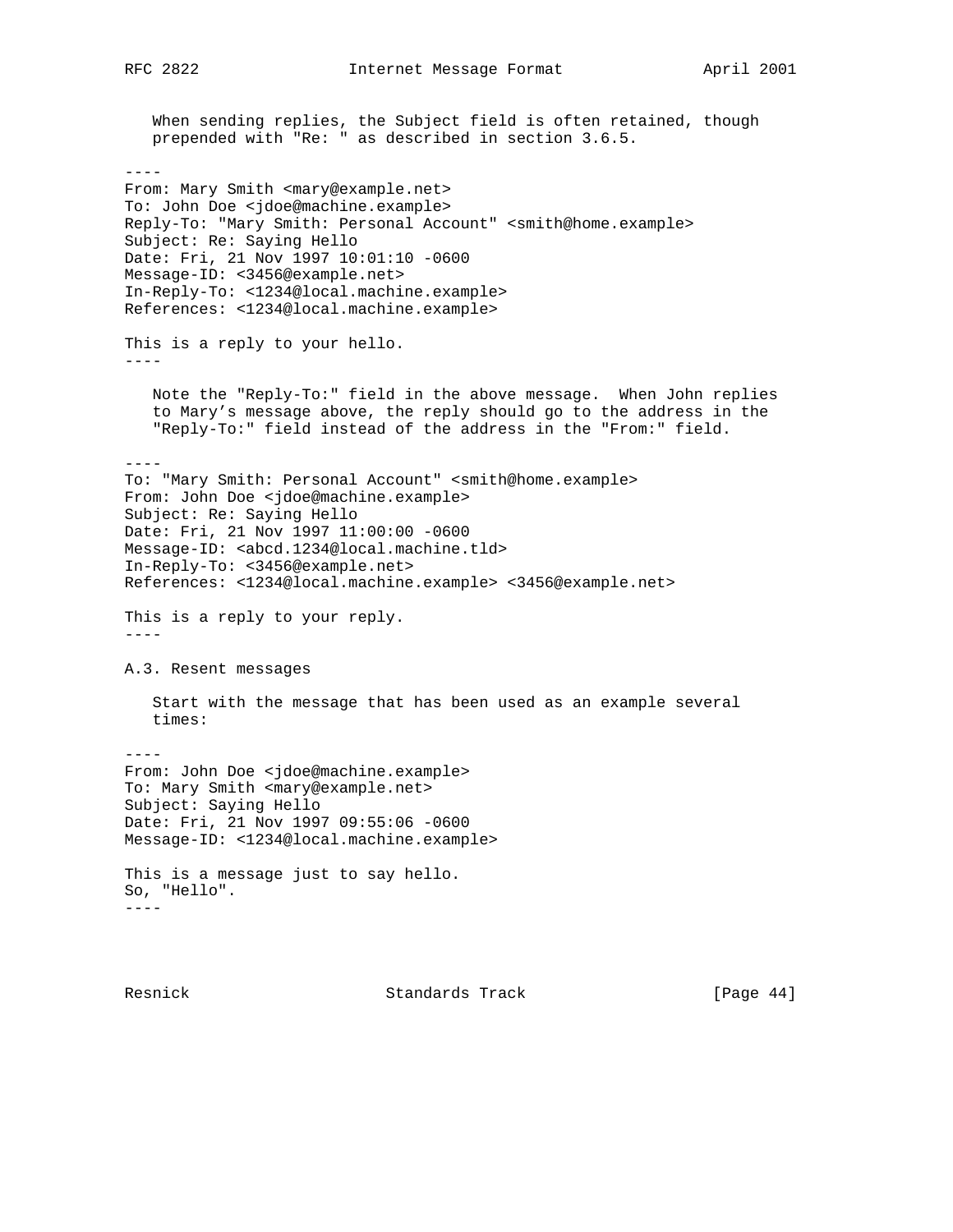Say that Mary, upon receiving this message, wishes to send a copy of the message to Jane such that (a) the message would appear to have come straight from John; (b) if Jane replies to the message, the reply should go back to John; and (c) all of the original information, like the date the message was originally sent to Mary, the message identifier, and the original addressee, is preserved. In this case, resent fields are prepended to the message:

----

Resent-From: Mary Smith <mary@example.net> Resent-To: Jane Brown <j-brown@other.example> Resent-Date: Mon, 24 Nov 1997 14:22:01 -0800 Resent-Message-ID: <78910@example.net> From: John Doe <jdoe@machine.example> To: Mary Smith <mary@example.net> Subject: Saying Hello Date: Fri, 21 Nov 1997 09:55:06 -0600 Message-ID: <1234@local.machine.example>

This is a message just to say hello. So, "Hello". ----

 If Jane, in turn, wished to resend this message to another person, she would prepend her own set of resent header fields to the above and send that.

Resnick Standards Track [Page 45]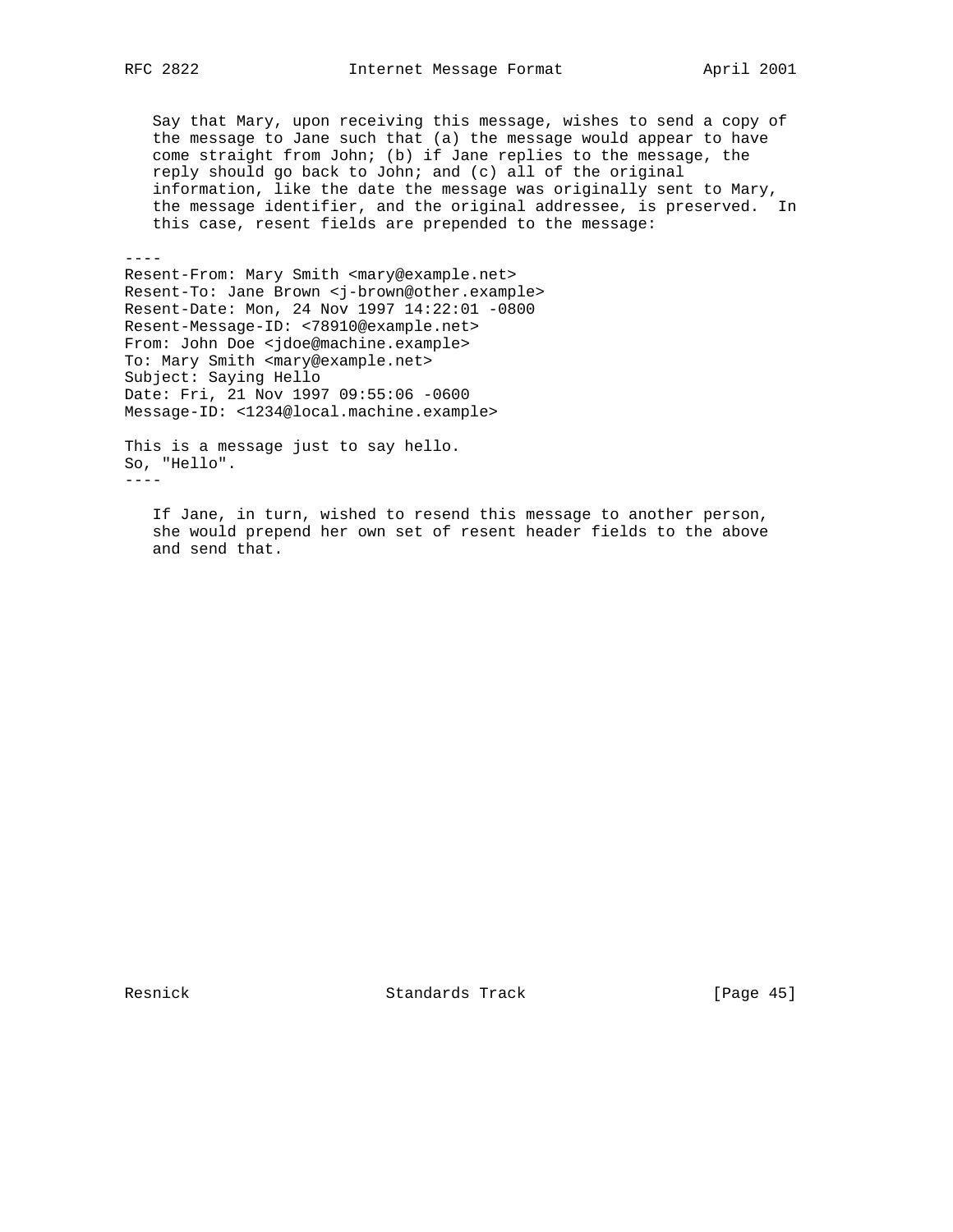## A.4. Messages with trace fields

 As messages are sent through the transport system as described in [RFC2821], trace fields are prepended to the message. The following is an example of what those trace fields might look like. Note that there is some folding white space in the first one since these lines can be long.

 $-$ 

Received: from x.y.test by example.net via TCP with ESMTP id ABC12345 for <mary@example.net>; 21 Nov 1997 10:05:43 -0600 Received: from machine.example by x.y.test; 21 Nov 1997 10:01:22 -0600 From: John Doe <jdoe@machine.example> To: Mary Smith <mary@example.net> Subject: Saying Hello Date: Fri, 21 Nov 1997 09:55:06 -0600 Message-ID: <1234@local.machine.example> This is a message just to say hello. So, "Hello".

----

Resnick Standards Track [Page 46]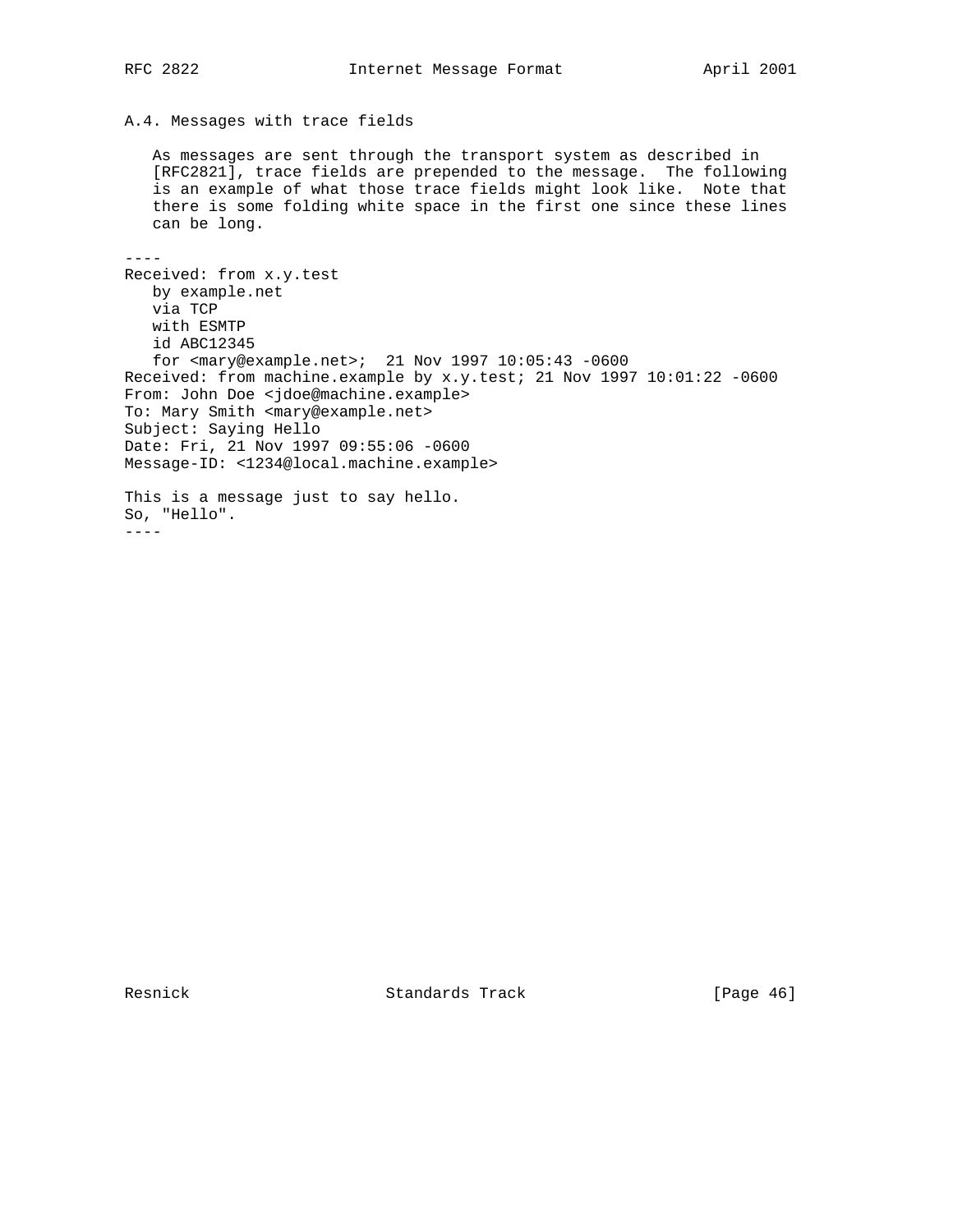A.5. White space, comments, and other oddities

 White space, including folding white space, and comments can be inserted between many of the tokens of fields. Taking the example from A.1.3, white space and comments can be inserted into all of the fields.

----

From: Pete(A wonderful \) chap) <pete(his account)@silly.test(his host)> To:A Group(Some people) :Chris Jones <c@(Chris's host.)public.example>, joe@example.org, John <jdoe@one.test> (my dear friend); (the end of the group) Cc:(Empty list)(start)Undisclosed recipients :(nobody(that I know)) ; Date: Thu, 13 Feb 1969 23:32 -0330 (Newfoundland Time) Message-ID: <testabcd.1234@silly.test>

Testing.

----

 The above example is aesthetically displeasing, but perfectly legal. Note particularly (1) the comments in the "From:" field (including one that has a ")" character appearing as part of a quoted-pair); (2) the white space absent after the ":" in the "To:" field as well as the comment and folding white space after the group name, the special character (".") in the comment in Chris Jones's address, and the folding white space before and after "joe@example.org,"; (3) the multiple and nested comments in the "Cc:" field as well as the comment immediately following the ":" after "Cc"; (4) the folding white space (but no comments except at the end) and the missing seconds in the time of the date field; and (5) the white space before (but not within) the identifier in the "Message-ID:" field.

A.6. Obsoleted forms

 The following are examples of obsolete (that is, the "MUST NOT generate") syntactic elements described in section 4 of this document.

Resnick **Standards Track** [Page 47]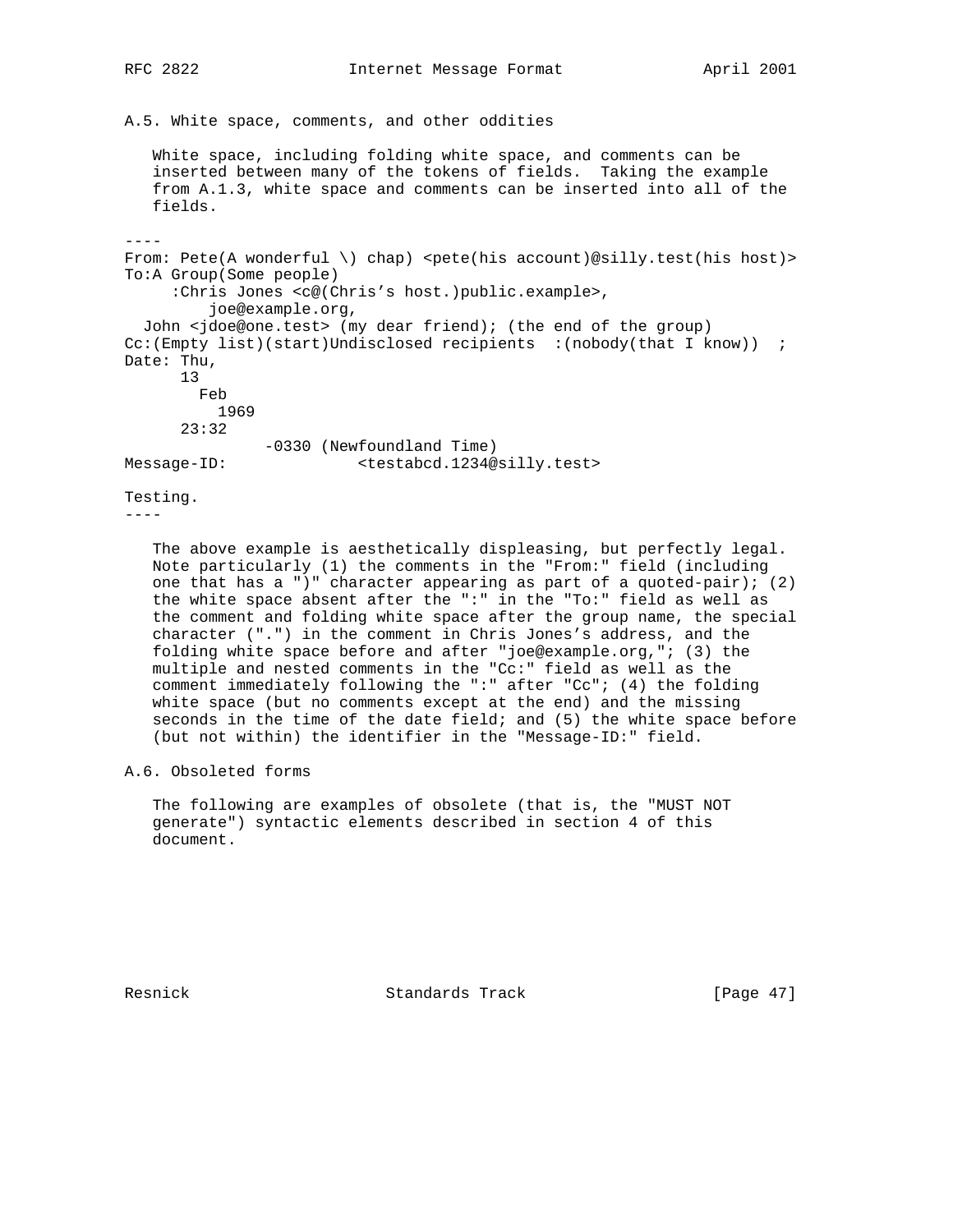A.6.1. Obsolete addressing

 Note in the below example the lack of quotes around Joe Q. Public, the route that appears in the address for Mary Smith, the two commas that appear in the "To:" field, and the spaces that appear around the "." in the jdoe address.

----

 $-$ 

From: Joe Q. Public <john.q.public@example.com> To: Mary Smith <@machine.tld:mary@example.net>, , jdoe@test . example Date: Tue, 1 Jul 2003 10:52:37 +0200 Message-ID: <5678.21-Nov-1997@example.com>

Hi everyone. ----

A.6.2. Obsolete dates

 The following message uses an obsolete date format, including a non numeric time zone and a two digit year. Note that although the day-of-week is missing, that is not specific to the obsolete syntax; it is optional in the current syntax as well.

From: John Doe <jdoe@machine.example> To: Mary Smith <mary@example.net> Subject: Saying Hello Date: 21 Nov 97 09:55:06 GMT Message-ID: <1234@local.machine.example>

This is a message just to say hello. So, "Hello". ----

A.6.3. Obsolete white space and comments

 White space and comments can appear between many more elements than in the current syntax. Also, folding lines that are made up entirely of white space are legal.

Resnick Standards Track [Page 48]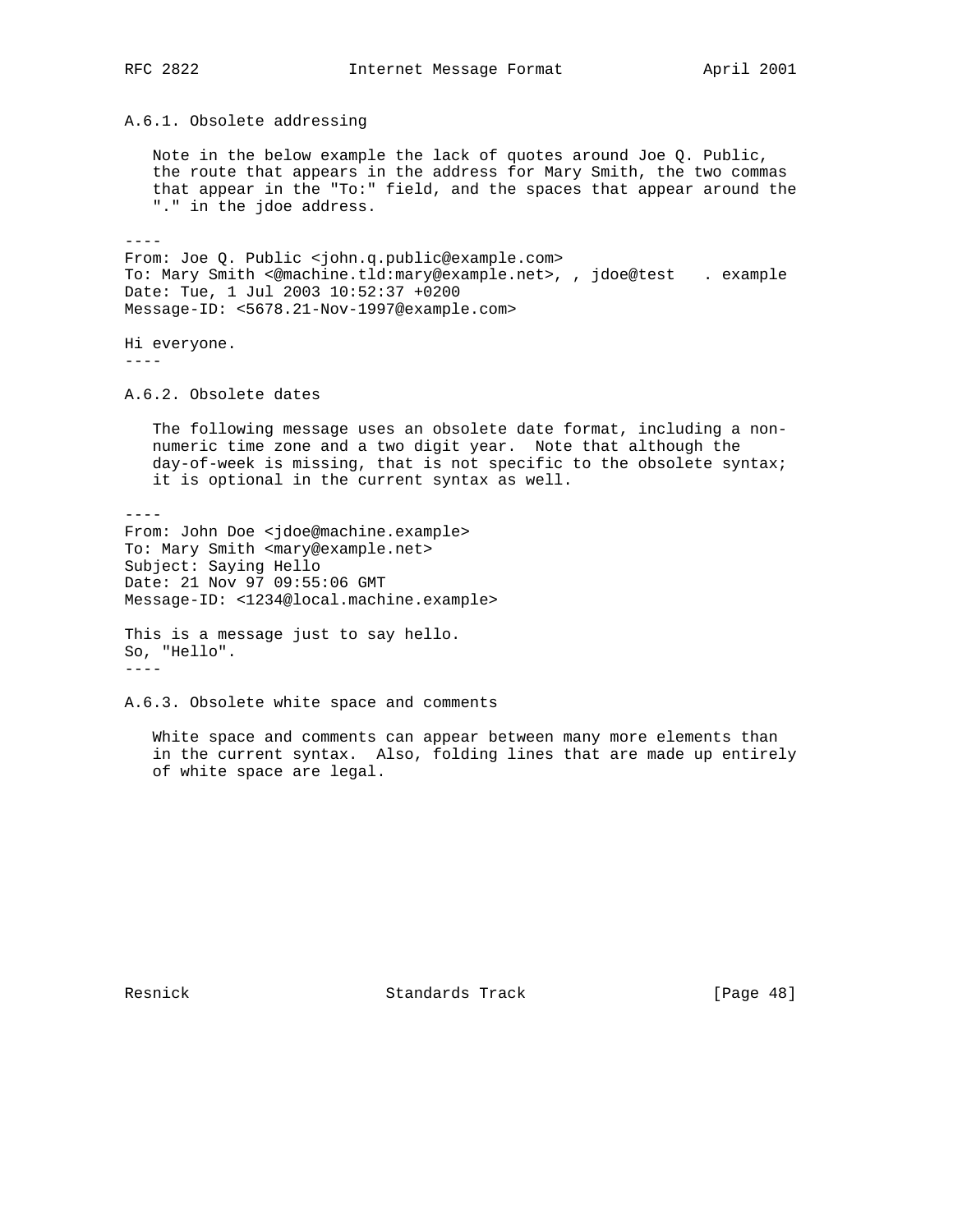---- From : John Doe <jdoe@machine(comment). example> To : Mary Smith  $\overline{\phantom{a}}$  <mary@example.net> Subject : Saying Hello Date : Fri, 21 Nov 1997 09(comment): 55 : 06 -0600 Message-ID : <1234 @ local(blah) .machine .example> This is a message just to say hello. So, "Hello". ---- Note especially the second line of the "To:" field. It starts with

two space characters. (Note that "\_\_" represent blank spaces.) Therefore, it is considered part of the folding as described in section 4.2. Also, the comments and white space throughout addresses, dates, and message identifiers are all part of the obsolete syntax.

Appendix B. Differences from earlier standards

 This appendix contains a list of changes that have been made in the Internet Message Format from earlier standards, specifically [RFC822] and [STD3]. Items marked with an asterisk (\*) below are items which appear in section 4 of this document and therefore can no longer be generated.

- 1. Period allowed in obsolete form of phrase.
- 2. ABNF moved out of document to [RFC2234].
- 3. Four or more digits allowed for year.
- 4. Header field ordering (and lack thereof) made explicit.
- 5. Encrypted header field removed.
- 6. Received syntax loosened to allow any token/value pair.
- 7. Specifically allow and give meaning to "-0000" time zone.
- 8. Folding white space is not allowed between every token.
- 9. Requirement for destinations removed.
- 10. Forwarding and resending redefined.
- 11. Extension header fields no longer specifically called out.
- 12. ASCII 0 (null) removed.\*

13. Folding continuation lines cannot contain only white space.\*

- 14. Free insertion of comments not allowed in date.\*
- 15. Non-numeric time zones not allowed.\*
- 16. Two digit years not allowed.\*
- 17. Three digit years interpreted, but not allowed for generation.
- 18. Routes in addresses not allowed.\*
- 19. CFWS within local-parts and domains not allowed.\*
- 20. Empty members of address lists not allowed.\*

Resnick **Standards Track** [Page 49]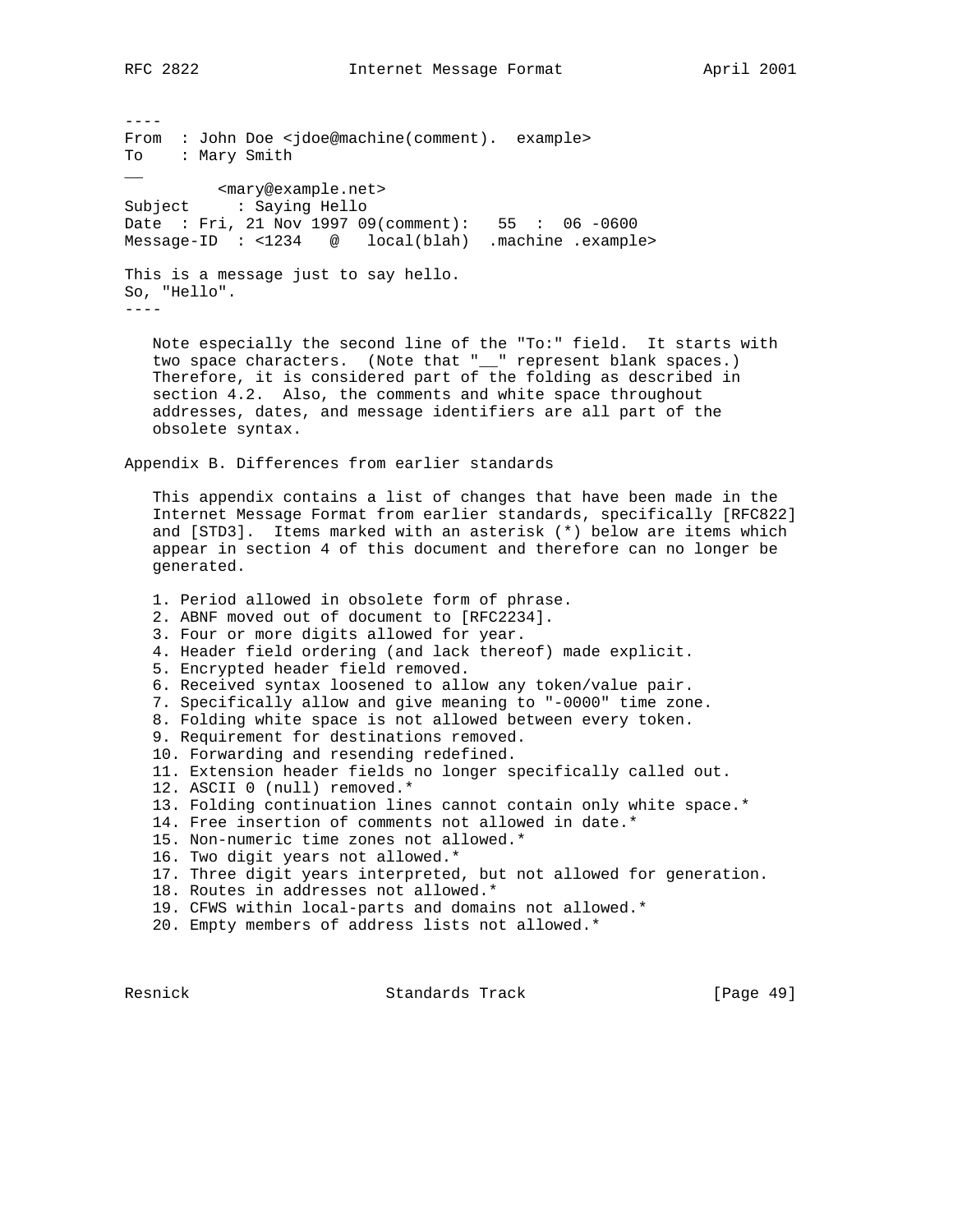- 21. Folding white space between field name and colon not allowed.\*
- 22. Comments between field name and colon not allowed.
- 23. Tightened syntax of in-reply-to and references.\*
- 24. CFWS within msg-id not allowed.\*
- 25. Tightened semantics of resent fields as informational only.
- 26. Resent-Reply-To not allowed.\*
- 27. No multiple occurrences of fields (except resent and received).\*
- 28. Free CR and LF not allowed.\*
- 29. Routes in return path not allowed.\*
- 30. Line length limits specified.
- 31. Bcc more clearly specified.

Appendix C. Notices

Intellectual Property

 The IETF takes no position regarding the validity or scope of any intellectual property or other rights that might be claimed to pertain to the implementation or use of the technology described in this document or the extent to which any license under such rights might or might not be available; neither does it represent that it has made any effort to identify any such rights. Information on the IETF's procedures with respect to rights in standards-track and standards-related documentation can be found in BCP-11. Copies of claims of rights made available for publication and any assurances of licenses to be made available, or the result of an attempt made to obtain a general license or permission for the use of such proprietary rights by implementors or users of this specification can be obtained from the IETF Secretariat.

Resnick Standards Track [Page 50]